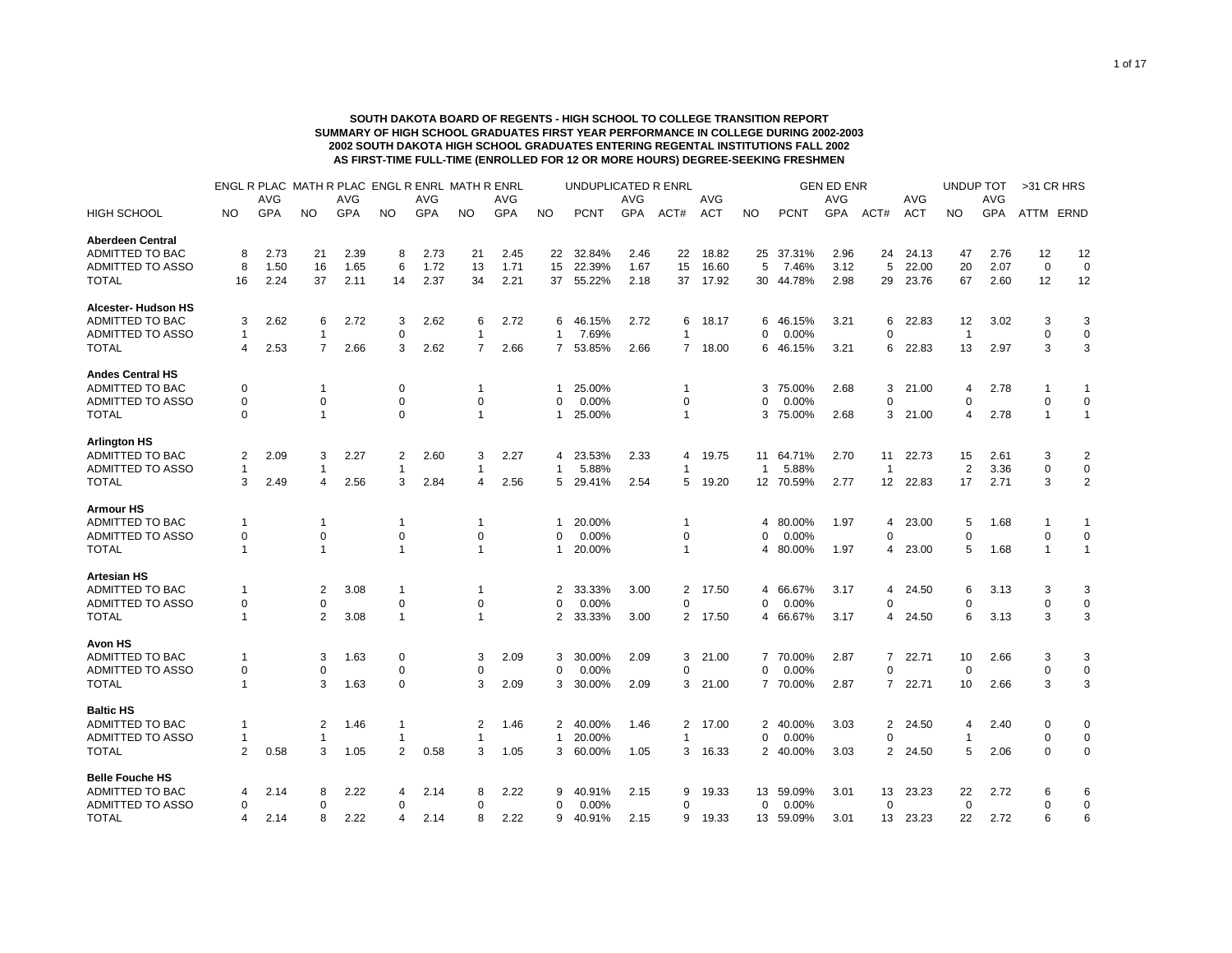|                          |                |      |                |      | ENGL R PLAC MATH R PLAC ENGL R ENRL MATH R ENRL |            |                |            |                | UNDUPLICATED R ENRL |      |             |         |                |             | <b>GEN ED ENR</b> |                |            | UNDUP TOT      |      | >31 CR HRS               |                |
|--------------------------|----------------|------|----------------|------|-------------------------------------------------|------------|----------------|------------|----------------|---------------------|------|-------------|---------|----------------|-------------|-------------------|----------------|------------|----------------|------|--------------------------|----------------|
|                          |                | AVG  |                | AVG  |                                                 | <b>AVG</b> |                | AVG        |                |                     | AVG  |             | AVG     |                |             | <b>AVG</b>        |                | AVG        |                | AVG  |                          |                |
| <b>HIGH SCHOOL</b>       | NO             | GPA  | NO.            | GPA  | NO.                                             | GPA        | <b>NO</b>      | <b>GPA</b> | <b>NO</b>      | <b>PCNT</b>         | GPA  | ACT#        | ACT     | <b>NO</b>      | <b>PCNT</b> | GPA               | ACT#           | <b>ACT</b> | NO             | GPA  | ATTM ERND                |                |
| <b>Bennett County HS</b> |                |      |                |      |                                                 |            |                |            |                |                     |      |             |         |                |             |                   |                |            |                |      |                          |                |
| ADMITTED TO BAC          | -1             |      | $\overline{2}$ | 0.22 | -1                                              |            | 2              | 0.22       | 3              | 42.86%              | 1.16 | 3           | 19.33   | 3              | 42.86%      | 2.43              | 3              | 22.67      | 6              | 1.89 | -1                       | $\mathbf{1}$   |
| ADMITTED TO ASSO         | -1             |      | $\mathbf{1}$   |      | $\mathbf{1}$                                    |            | $\overline{1}$ |            | $\mathbf{1}$   | 14.29%              |      | 1           |         | 0              | 0.00%       |                   | 0              |            | 1              |      | $\mathbf 0$              | $\mathbf 0$    |
| <b>TOTAL</b>             | 2              | 2.03 | 3              | 0.67 | $\overline{2}$                                  | 2.03       | 3              | 0.67       | 4              | 57.14%              | 1.25 |             | 4 18.25 |                | 3 42.86%    | 2.43              | 3              | 22.67      | 7              | 1.87 | $\overline{1}$           | $\mathbf{1}$   |
| <b>Beresford HS</b>      |                |      |                |      |                                                 |            |                |            |                |                     |      |             |         |                |             |                   |                |            |                |      |                          |                |
| ADMITTED TO BAC          | 4              | 2.10 | $\overline{2}$ | 0.95 | $\mathbf{1}$                                    |            | 2              | 0.95       | $\overline{2}$ | 11.11%              | 0.95 | 2           | 19.50   | 16             | 88.89%      | 2.87              | 16             | 21.00      | 18             | 2.71 | 2                        | $\overline{2}$ |
| ADMITTED TO ASSO         | $\Omega$       |      | 0              |      | 0                                               |            | 0              |            | 0              | 0.00%               |      | 0           |         | 0              | 0.00%       |                   | 0              |            | 0              |      | 0                        | $\mathbf 0$    |
| <b>TOTAL</b>             | 4              | 2.10 | $\overline{2}$ | 0.95 | $\mathbf{1}$                                    |            | $\overline{2}$ | 0.95       | $\overline{2}$ | 11.11%              | 0.95 | 2           | 19.50   | 16             | 88.89%      | 2.87              | 16             | 21.00      | 18             | 2.71 | $\overline{2}$           | $\overline{2}$ |
| <b>Bison HS</b>          |                |      |                |      |                                                 |            |                |            |                |                     |      |             |         |                |             |                   |                |            |                |      |                          |                |
| ADMITTED TO BAC          | 1              |      | 3              | 2.26 | $\mathbf{1}$                                    |            | 3              | 2.26       | 3              | 50.00%              | 2.26 | 3           | 17.33   | 2              | 33.33%      | 3.12              | $\overline{2}$ | 22.00      | 5              | 2.78 | $\mathbf 1$              | 1              |
| ADMITTED TO ASSO         | 1              |      | -1             |      | 1                                               |            | 1              |            | $\mathbf{1}$   | 16.67%              |      |             |         | 0              | 0.00%       |                   | 0              |            |                |      | $\mathbf 0$              | $\mathbf 0$    |
| <b>TOTAL</b>             | 2              | 2.94 | $\overline{4}$ | 2.40 | $\overline{2}$                                  | 2.94       | 4              | 2.40       | 4              | 66.67%              | 2.40 | 4           | 17.75   |                | 2 33.33%    | 3.12              | $\overline{2}$ | 22.00      | 6              | 2.80 | $\overline{1}$           | $\mathbf{1}$   |
| <b>Bon Homme HS</b>      |                |      |                |      |                                                 |            |                |            |                |                     |      |             |         |                |             |                   |                |            |                |      |                          |                |
| ADMITTED TO BAC          | 3              | 3.30 | 3              | 3.33 | 3                                               | 3.30       | 3              | 3.33       | 5              | 27.78%              | 3.25 | 5           | 20.40   |                | 13 72.22%   | 2.77              | 13             | 23.46      | 18             | 2.89 | $\overline{\mathcal{A}}$ | 3              |
| ADMITTED TO ASSO         | 0              |      | $\mathbf 0$    |      | $\mathbf 0$                                     |            | 0              |            | $\mathbf 0$    | 0.00%               |      | 0           |         | $\Omega$       | 0.00%       |                   | 0              |            | $\mathbf 0$    |      | $\mathbf 0$              | $\mathbf 0$    |
| <b>TOTAL</b>             | 3              | 3.30 | 3              | 3.33 | 3                                               | 3.30       | 3              | 3.33       | 5              | 27.78%              | 3.25 | 5           | 20.40   |                | 13 72.22%   | 2.77              | 13             | 23.46      | 18             | 2.89 | $\overline{4}$           | 3              |
| <b>Bonesteel HS</b>      |                |      |                |      |                                                 |            |                |            |                |                     |      |             |         |                |             |                   |                |            |                |      |                          |                |
| ADMITTED TO BAC          | 2              | 2.08 | $\overline{2}$ | 2.08 | 0                                               |            | 1              |            | 1              | 33.33%              |      | 1           |         | 2              | 66.67%      | 2.89              | 2              | 20.00      | 3              | 2.53 | $\Omega$                 | $\Omega$       |
| ADMITTED TO ASSO         | 0              |      | $\mathbf 0$    |      | $\mathbf 0$                                     |            | $\mathbf 0$    |            | $\Omega$       | 0.00%               |      | $\Omega$    |         | $\Omega$       | 0.00%       |                   | $\mathbf 0$    |            | $\Omega$       |      | $\mathbf 0$              | $\mathbf 0$    |
| <b>TOTAL</b>             | 2              | 2.08 | $\overline{2}$ | 2.08 | 0                                               |            | $\mathbf{1}$   |            | 1              | 33.33%              |      | 1           |         | $\overline{2}$ | 66.67%      | 2.89              | 2              | 20.00      | 3              | 2.53 | $\mathbf 0$              | $\mathbf 0$    |
| <b>Bowdle HS</b>         |                |      |                |      |                                                 |            |                |            |                |                     |      |             |         |                |             |                   |                |            |                |      |                          |                |
| ADMITTED TO BAC          | -1             |      | 3              | 1.46 | -1                                              |            | 3              | 1.46       | 4              | 66.67%              | 1.73 | 4           | 20.75   | 2              | 33.33%      | 3.52              | 2              | 28.50      | 6              | 2.49 | 1                        | 1              |
| ADMITTED TO ASSO         | 0              |      | 0              |      | $\mathbf 0$                                     |            | 0              |            | 0              | 0.00%               |      | 0           |         | O              | 0.00%       |                   | 0              |            | 0              |      | $\mathbf 0$              | 0              |
| <b>TOTAL</b>             | 1              |      | 3              | 1.46 | $\mathbf{1}$                                    |            | 3              | 1.46       | 4              | 66.67%              | 1.73 | 4           | 20.75   | 2              | 33.33%      | 3.52              | $\overline{2}$ | 28.50      | 6              | 2.49 | $\overline{1}$           | $\mathbf{1}$   |
| <b>Brandon Valley HS</b> |                |      |                |      |                                                 |            |                |            |                |                     |      |             |         |                |             |                   |                |            |                |      |                          |                |
| <b>ADMITTED TO BAC</b>   | 7              | 2.25 | 7              | 2.58 | 6                                               | 2.26       | 7              | 2.71       | 10             | 16.13%              | 2.53 | 10          | 19.10   | 48             | 77.42%      | 2.86              | 48             | 23.63      | 58             | 2.81 | 22                       | 21             |
| ADMITTED TO ASSO         | 2              | 1.50 | $\overline{4}$ | 1.45 | 2                                               | 1.50       | 4              | 1.45       | 4              | 6.45%               | 1.45 | 4           | 17.75   | 0              | 0.00%       |                   | 0              |            | 4              | 1.45 | $\mathbf 0$              | $\mathbf 0$    |
| <b>TOTAL</b>             | 9              | 2.14 | 11             | 2.19 | 8                                               | 2.14       | 11             | 2.30       | 14             | 22.58%              | 2.27 | 14          | 18.71   |                | 48 77.42%   | 2.86              | 48             | 23.63      | 62             | 2.75 | 22                       | 21             |
| <b>Bridgewater HS</b>    |                |      |                |      |                                                 |            |                |            |                |                     |      |             |         |                |             |                   |                |            |                |      |                          |                |
| ADMITTED TO BAC          | 0              |      | 0              |      | 0                                               |            | 0              |            | 0              | 0.00%               |      | 0           |         |                | 6 #######   | 3.29              | 6              | 24.67      | 6              | 3.29 | $\overline{4}$           | 4              |
| <b>ADMITTED TO ASSO</b>  | 0              |      | $\mathbf 0$    |      | $\mathbf 0$                                     |            | $\mathbf 0$    |            | $\Omega$       | 0.00%               |      | $\mathbf 0$ |         | $\Omega$       | 0.00%       |                   | $\Omega$       |            | $\Omega$       |      | $\mathbf 0$              | $\mathbf 0$    |
| <b>TOTAL</b>             | 0              |      | 0              |      | 0                                               |            | 0              |            | 0              | 0.00%               |      | 0           |         |                | 6 #######   | 3.29              | 6              | 24.67      | 6              | 3.29 | $\overline{4}$           | 4              |
| <b>Bristol HS</b>        |                |      |                |      |                                                 |            |                |            |                |                     |      |             |         |                |             |                   |                |            |                |      |                          |                |
| ADMITTED TO BAC          | 0              |      | 0              |      | 0                                               |            | 0              |            | 0              | 0.00%               |      | 0           |         |                | 3 #######   | 3.42              | 3              | 24.67      | 3              | 3.42 | 2                        | 2              |
| ADMITTED TO ASSO         | $\mathbf 0$    |      | $\mathbf 0$    |      | $\mathbf 0$                                     |            | $\mathbf 0$    |            | $\Omega$       | 0.00%               |      | 0           |         | $\Omega$       | 0.00%       |                   | $\mathbf 0$    |            | $\Omega$       |      | $\mathbf 0$              | $\pmb{0}$      |
| <b>TOTAL</b>             | $\Omega$       |      | 0              |      | $\mathbf 0$                                     |            | 0              |            | 0              | 0.00%               |      | 0           |         |                | 3 #######   | 3.42              | 3              | 24.67      | 3              | 3.42 | $\overline{2}$           | $\overline{2}$ |
| <b>Britton HS</b>        |                |      |                |      |                                                 |            |                |            |                |                     |      |             |         |                |             |                   |                |            |                |      |                          |                |
| ADMITTED TO BAC          | 2              | 2.60 | 3              | 2.19 | 2                                               | 2.60       | 4              | 2.56       | 4              | 57.14%              | 2.56 | 4           | 18.50   | 3              | 42.86%      | 3.72              | 3              | 24.00      | 7              | 3.13 | 3                        | 3              |
| ADMITTED TO ASSO         | $\Omega$       |      | 0              |      | 0                                               |            | $\Omega$       |            | 0              | 0.00%               |      | $\Omega$    |         | O              | 0.00%       |                   | 0              |            | $\Omega$       |      | $\mathbf 0$              | $\pmb{0}$      |
| <b>TOTAL</b>             | $\overline{2}$ | 2.60 | 3              | 2.19 | $\overline{2}$                                  | 2.60       | 4              | 2.56       | 4              | 57.14%              | 2.56 |             | 4 18.50 | 3              | 42.86%      | 3.72              | 3              | 24.00      | $\overline{7}$ | 3.13 | 3                        | 3              |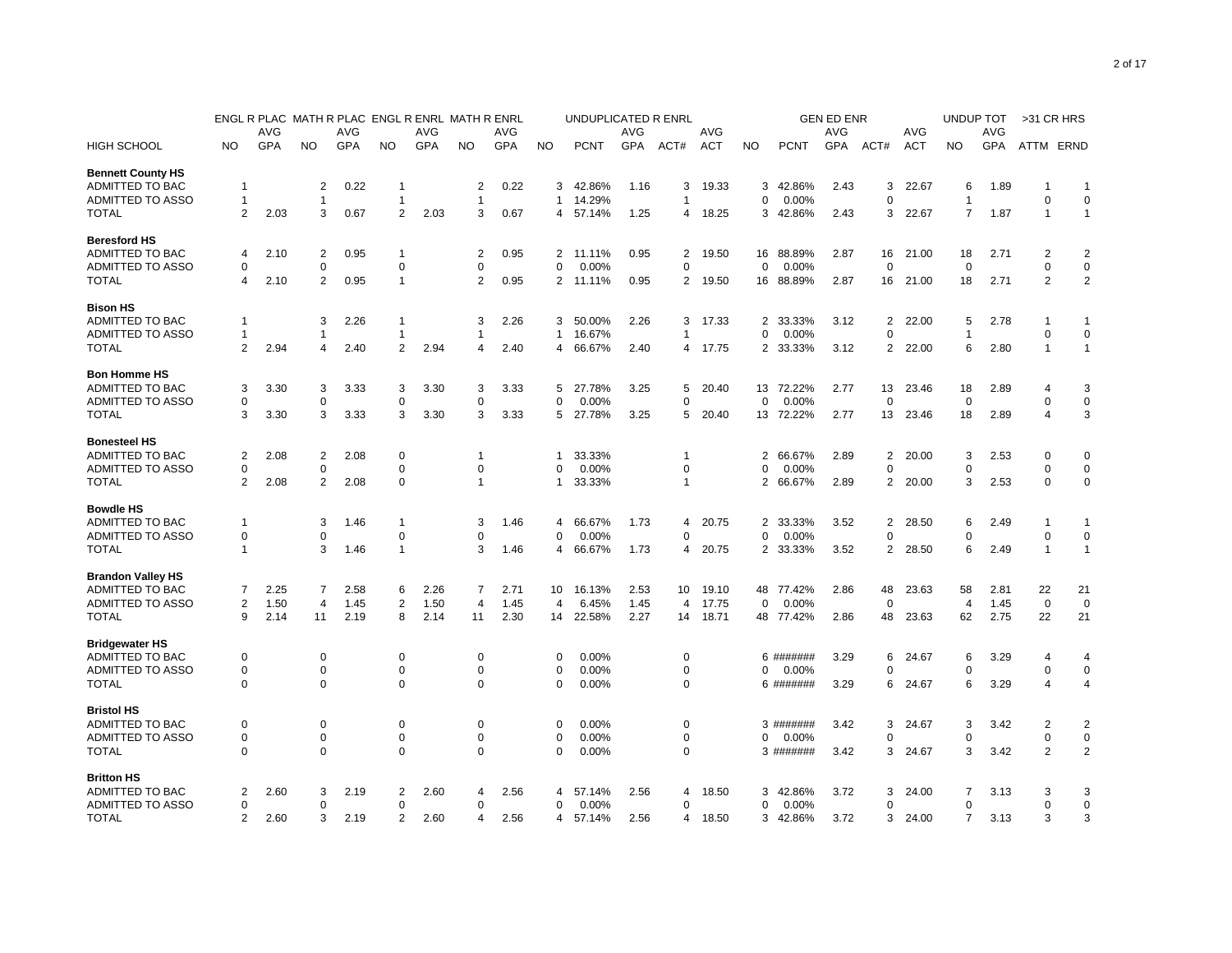|                         |                |            |                |            | ENGL R PLAC MATH R PLAC ENGL R ENRL MATH R ENRL |      |                |            |                | UNDUPLICATED R ENRL |            |                |       |              |             | <b>GEN ED ENR</b> |                 |            | UNDUP TOT      |            | >31 CR HRS     |                |
|-------------------------|----------------|------------|----------------|------------|-------------------------------------------------|------|----------------|------------|----------------|---------------------|------------|----------------|-------|--------------|-------------|-------------------|-----------------|------------|----------------|------------|----------------|----------------|
|                         |                | AVG        |                | <b>AVG</b> |                                                 | AVG  |                | AVG        |                |                     | AVG        |                | AVG   |              |             | <b>AVG</b>        |                 | AVG        |                | AVG        |                |                |
| HIGH SCHOOL             | NO             | <b>GPA</b> | NO.            | GPA        | NO.                                             | GPA  | NO.            | <b>GPA</b> | <b>NO</b>      | <b>PCNT</b>         | <b>GPA</b> | ACT#           | ACT   | NO           | <b>PCNT</b> | GPA               | ACT#            | <b>ACT</b> | NO             | <b>GPA</b> | ATTM ERND      |                |
| <b>Brookings HS</b>     |                |            |                |            |                                                 |      |                |            |                |                     |            |                |       |              |             |                   |                 |            |                |            |                |                |
| ADMITTED TO BAC         | 10             | 2.50       | 22             | 2.44       | 9                                               | 2.48 | 19             | 2.52       | 21             | 27.27%              | 2.55       | 20             | 18.95 |              | 54 70.13%   | 2.71              | 54              | 24.46      | 75             | 2.67       | 13             | 10             |
| <b>ADMITTED TO ASSO</b> | $\overline{1}$ |            | $\overline{2}$ | 1.73       | $\overline{1}$                                  |      | $\overline{1}$ |            | $\overline{2}$ | 2.60%               | 1.73       | $\overline{2}$ | 17.00 | $\mathbf 0$  | 0.00%       |                   | $\mathbf 0$     |            | $\overline{2}$ | 1.73       | $\mathbf 0$    | $\mathbf 0$    |
| <b>TOTAL</b>            | 11             | 2.48       | 24             | 2.38       | 10                                              | 2.46 | 20             | 2.46       | 23             | 29.87%              | 2.48       | 22             | 18.77 |              | 54 70.13%   | 2.71              | 54              | 24.46      | 77             | 2.65       | 13             | 10             |
| <b>Burke HS</b>         |                |            |                |            |                                                 |      |                |            |                |                     |            |                |       |              |             |                   |                 |            |                |            |                |                |
| ADMITTED TO BAC         | 1              |            | 0              |            | $\overline{1}$                                  |      | 0              |            | 1              | 25.00%              |            | 1              |       | 3            | 75.00%      | 2.74              | 3               | 24.67      | 4              | 2.85       | -1             | $\mathbf 1$    |
| ADMITTED TO ASSO        | 0              |            | $\mathbf 0$    |            | 0                                               |      | $\mathbf 0$    |            | $\Omega$       | 0.00%               |            | 0              |       | O            | 0.00%       |                   | 0               |            | $\Omega$       |            | $\mathbf 0$    | $\mathbf 0$    |
| <b>TOTAL</b>            | 1              |            | $\Omega$       |            | $\overline{1}$                                  |      | $\mathbf 0$    |            | 1              | 25.00%              |            | $\mathbf{1}$   |       | 3            | 75.00%      | 2.74              | 3               | 24.67      | 4              | 2.85       | $\mathbf{1}$   | $\mathbf{1}$   |
| <b>Canistota HS</b>     |                |            |                |            |                                                 |      |                |            |                |                     |            |                |       |              |             |                   |                 |            |                |            |                |                |
| ADMITTED TO BAC         | 0              |            | $\mathbf 0$    |            | $\mathbf 0$                                     |      | $\Omega$       |            | $\Omega$       | 0.00%               |            | 0              |       |              | 3 #######   | 2.52              | 3               | 20.67      | 3              | 2.52       | $\overline{2}$ | -1             |
| ADMITTED TO ASSO        | 0              |            | $\mathbf 0$    |            | $\mathbf 0$                                     |      | 0              |            | $\mathbf 0$    | 0.00%               |            | $\Omega$       |       | 0            | 0.00%       |                   | 0               |            | $\Omega$       |            | $\mathbf 0$    | $\mathbf 0$    |
| TOTAL                   | $\Omega$       |            | $\Omega$       |            | $\mathbf 0$                                     |      | $\Omega$       |            | $\Omega$       | 0.00%               |            | 0              |       |              | 3 #######   | 2.52              | 3               | 20.67      | 3              | 2.52       | $\overline{2}$ | $\mathbf{1}$   |
| <b>Canton HS</b>        |                |            |                |            |                                                 |      |                |            |                |                     |            |                |       |              |             |                   |                 |            |                |            |                |                |
| <b>ADMITTED TO BAC</b>  | 7              | 2.22       | 6              | 2.11       | 5                                               | 2.00 | 5              | 1.83       | 6              | 30.00%              | 2.06       | 6              | 19.17 | 14           | 70.00%      | 3.12              | 14              | 24.21      | 20             | 2.85       | $\overline{7}$ | $\overline{7}$ |
| ADMITTED TO ASSO        | $\mathbf 0$    |            | $\Omega$       |            | 0                                               |      | $\mathbf 0$    |            | $\mathbf 0$    | 0.00%               |            | 0              |       | 0            | 0.00%       |                   | 0               |            | $\mathbf 0$    |            | $\mathbf 0$    | $\mathbf 0$    |
| <b>TOTAL</b>            | 7              | 2.22       | 6              | 2.11       | 5                                               | 2.00 | 5              | 1.83       | 6              | 30.00%              | 2.06       | 6              | 19.17 |              | 14 70.00%   | 3.12              | 14              | 24.21      | 20             | 2.85       | $\overline{7}$ | $\overline{7}$ |
| <b>Castelwood HS</b>    |                |            |                |            |                                                 |      |                |            |                |                     |            |                |       |              |             |                   |                 |            |                |            |                |                |
| ADMITTED TO BAC         | 4              | 2.62       | 8              | 2.35       | $\overline{\mathbf{c}}$                         | 0.94 | 8              | 2.35       | 8              | 88.89%              | 2.35       | 8              | 19.13 | $\mathbf{1}$ | 11.11%      |                   | 1               |            | 9              | 2.54       | -1             | $\mathbf 1$    |
| ADMITTED TO ASSO        | 0              |            | $\Omega$       |            | $\mathbf 0$                                     |      | $\Omega$       |            | $\mathbf 0$    | 0.00%               |            | $\Omega$       |       | 0            | 0.00%       |                   | 0               |            | $\Omega$       |            | $\mathbf 0$    | $\mathbf 0$    |
| <b>TOTAL</b>            | 4              | 2.62       | 8              | 2.35       | $\overline{2}$                                  | 0.94 | 8              | 2.35       | 8              | 88.89%              | 2.35       | 8              | 19.13 |              | 1 11.11%    |                   | 1               |            | 9              | 2.54       | $\overline{1}$ | $\mathbf{1}$   |
| <b>Centerville HS</b>   |                |            |                |            |                                                 |      |                |            |                |                     |            |                |       |              |             |                   |                 |            |                |            |                |                |
| ADMITTED TO BAC         | 0              |            | 2              | 0.37       | 0                                               |      | 2              | 0.37       | 2              | 66.67%              | 0.37       | 2              | 19.00 | 1            | 33.33%      |                   | 1               |            | 3              | 2.22       | -1             | 1              |
| <b>ADMITTED TO ASSO</b> | $\Omega$       |            | 0              |            | $\Omega$                                        |      | $\Omega$       |            | $\Omega$       | 0.00%               |            | $\Omega$       |       | $\Omega$     | 0.00%       |                   | $\mathbf 0$     |            | $\Omega$       |            | $\mathbf 0$    | $\mathbf 0$    |
| TOTAL                   | 0              |            | 2              | 0.37       | 0                                               |      | 2              | 0.37       | 2              | 66.67%              | 0.37       | 2              | 19.00 | 1            | 33.33%      |                   | 1               |            | 3              | 2.22       | $\overline{1}$ | $\mathbf{1}$   |
| <b>Chamberlain HS</b>   |                |            |                |            |                                                 |      |                |            |                |                     |            |                |       |              |             |                   |                 |            |                |            |                |                |
| ADMITTED TO BAC         | 4              | 2.31       | 4              | 2.41       | $\overline{\mathbf{4}}$                         | 2.31 | 3              | 2.55       | 5              | 20.83%              | 2.30       | 5              | 17.60 | 18           | 75.00%      | 3.13              | 18              | 24.78      | 23             | 2.98       | 9              | 8              |
| ADMITTED TO ASSO        | 0              |            | -1             |            | 0                                               |      | -1             |            | $\mathbf{1}$   | 4.17%               |            |                |       | $\Omega$     | 0.00%       |                   | 0               |            | -1             |            | $\mathbf 0$    | 0              |
| <b>TOTAL</b>            | 4              | 2.31       | 5              | 2.37       | 4                                               | 2.31 | 4              | 2.48       | 6              | 25.00%              | 2.27       | 6              | 18.17 |              | 18 75.00%   | 3.13              | 18              | 24.78      | 24             | 2.96       | 9              | 8              |
| <b>Chester Area HS</b>  |                |            |                |            |                                                 |      |                |            |                |                     |            |                |       |              |             |                   |                 |            |                |            |                |                |
| ADMITTED TO BAC         | 0              |            | $\mathbf{1}$   |            | $\mathbf 0$                                     |      | $\Omega$       |            | 0              | 0.00%               |            | 0              |       |              | 4 #######   | 2.27              | 4               | 22.50      | 4              | 2.27       | 1              | -1             |
| ADMITTED TO ASSO        | 0              |            | $\mathbf 0$    |            | $\mathbf 0$                                     |      | 0              |            | $\Omega$       | 0.00%               |            | 0              |       | 0            | 0.00%       |                   | 0               |            | $\Omega$       |            | $\mathbf 0$    | 0              |
| <b>TOTAL</b>            | 0              |            | $\overline{1}$ |            | $\mathbf 0$                                     |      | $\mathbf 0$    |            | $\mathbf 0$    | 0.00%               |            | $\mathbf 0$    |       |              | 4 #######   | 2.27              | 4               | 22.50      | $\overline{4}$ | 2.27       | $\overline{1}$ | $\mathbf{1}$   |
| <b>Clark HS</b>         |                |            |                |            |                                                 |      |                |            |                |                     |            |                |       |              |             |                   |                 |            |                |            |                |                |
| ADMITTED TO BAC         | $\mathbf{1}$   |            | 5              | 2.63       | 0                                               |      | 4              | 2.56       | 4              | 25.00%              | 2.56       | 4              | 20.25 | 11           | 68.75%      | 2.92              | 11              | 23.82      | 15             | 2.82       | 3              | 3              |
| ADMITTED TO ASSO        | 0              |            | 0              |            | $\mathbf 0$                                     |      | 0              |            | 0              | 0.00%               |            | 0              |       | $\mathbf{1}$ | 6.25%       |                   | -1              |            | -1             |            | $\overline{1}$ | $\mathbf{1}$   |
| <b>TOTAL</b>            | $\mathbf{1}$   |            | 5              | 2.63       | $\mathbf 0$                                     |      | 4              | 2.56       | 4              | 25.00%              | 2.56       | 4              | 20.25 |              | 12 75.00%   | 3.04              | 12 <sup>2</sup> | 23.83      | 16             | 2.92       | $\overline{4}$ | 4              |
| <b>Colman HS</b>        |                |            |                |            |                                                 |      |                |            |                |                     |            |                |       |              |             |                   |                 |            |                |            |                |                |
| ADMITTED TO BAC         | -1             |            | -1             |            | -1                                              |      | -1             |            | 1              | 9.09%               |            | 1              |       | 6            | 54.55%      | 2.54              | 6               | 23.17      | 7              | 2.50       | $\overline{2}$ | 2              |
| ADMITTED TO ASSO        | 3              | 1.06       | 4              | 1.32       | 3                                               | 1.06 | 4              | 1.32       | 4              | 36.36%              | 1.32       | 4              | 17.00 | 0            | 0.00%       |                   | 0               |            | 4              | 1.32       | $\mathbf 0$    | $\pmb{0}$      |
| <b>TOTAL</b>            | 4              | 1.43       | 5              | 1.56       | 4                                               | 1.43 | 5              | 1.56       | 5              | 45.45%              | 1.56       | 5              | 16.60 | 6            | 54.55%      | 2.54              | 6               | 23.17      | 11             | 2.29       | $\overline{2}$ | $\overline{2}$ |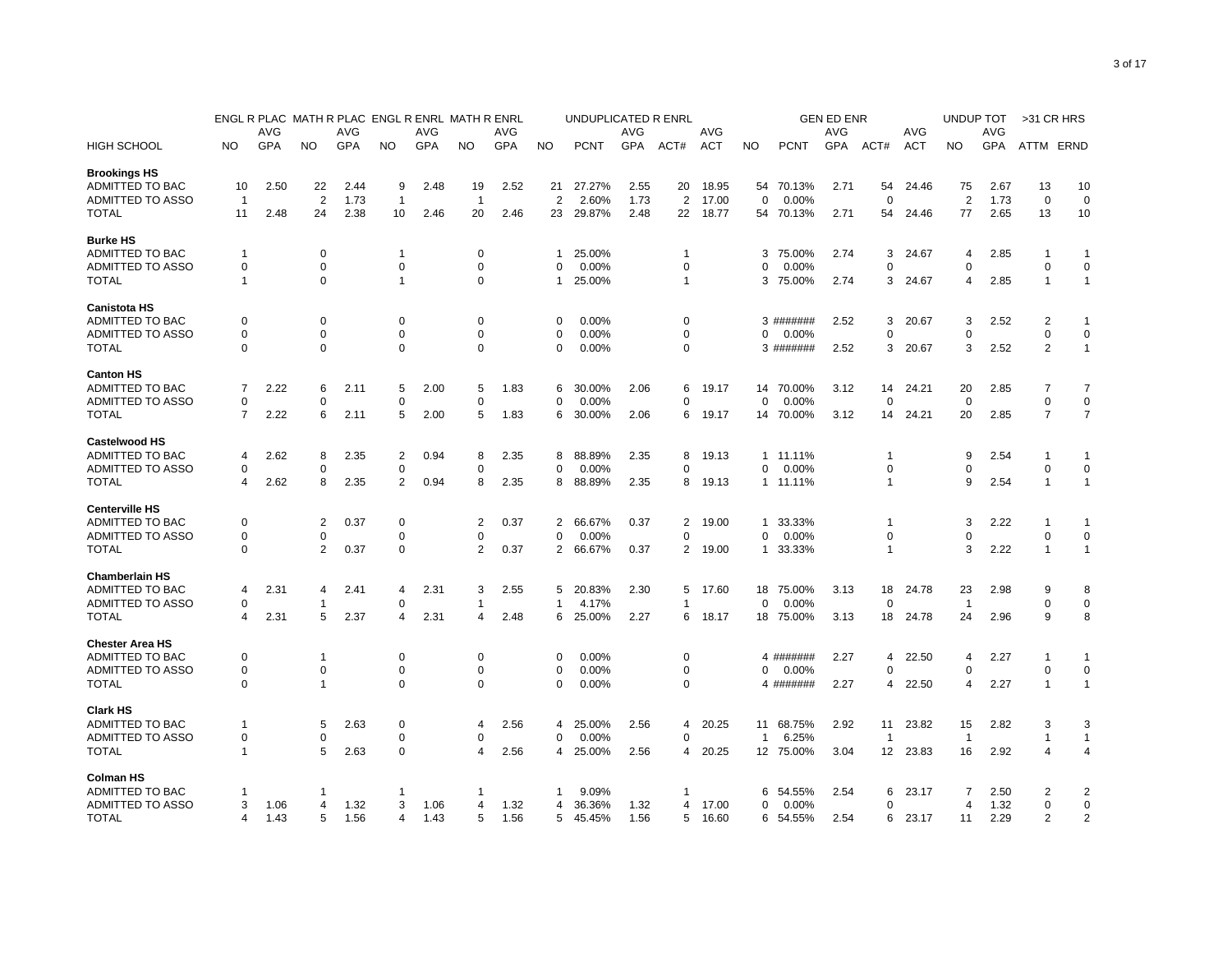|                                       |             |      | ENGL R PLAC MATH R PLAC ENGL R ENRL MATH R ENRL |      |                |      |                |            |                | UNDUPLICATED R ENRL |      |                |            |                |             | <b>GEN ED ENR</b> |                |            | UNDUP TOT      |      | >31 CR HRS     |                |
|---------------------------------------|-------------|------|-------------------------------------------------|------|----------------|------|----------------|------------|----------------|---------------------|------|----------------|------------|----------------|-------------|-------------------|----------------|------------|----------------|------|----------------|----------------|
|                                       |             | AVG  |                                                 | AVG  |                | AVG  |                | AVG        |                |                     | AVG  |                | AVG        |                |             | <b>AVG</b>        |                | AVG        |                | AVG  |                |                |
| <b>HIGH SCHOOL</b>                    | <b>NO</b>   | GPA  | <b>NO</b>                                       | GPA  | <b>NO</b>      | GPA  | <b>NO</b>      | <b>GPA</b> | <b>NO</b>      | <b>PCNT</b>         | GPA  | ACT#           | <b>ACT</b> | <b>NO</b>      | <b>PCNT</b> | GPA               | ACT#           | <b>ACT</b> | <b>NO</b>      | GPA  | ATTM ERND      |                |
| <b>Colome HS</b>                      |             |      |                                                 |      |                |      |                |            |                |                     |      |                |            |                |             |                   |                |            |                |      |                |                |
| ADMITTED TO BAC                       | 0           |      | $\mathbf 1$                                     |      | 0              |      | -1             |            | 1              | 12.50%              |      | -1             |            | $\overline{7}$ | 87.50%      | 2.37              | 7              | 24.71      | 8              | 2.26 | 2              | $\mathbf{1}$   |
| ADMITTED TO ASSO                      | 0           |      | $\mathbf 0$                                     |      | $\mathbf 0$    |      | $\mathbf 0$    |            | 0              | 0.00%               |      | $\mathbf 0$    |            | O              | 0.00%       |                   | $\Omega$       |            | $\Omega$       |      | $\mathbf 0$    | $\mathbf 0$    |
| <b>TOTAL</b>                          | $\Omega$    |      | $\overline{1}$                                  |      | $\mathbf 0$    |      | $\overline{1}$ |            | $\mathbf{1}$   | 12.50%              |      | 1              |            |                | 7 87.50%    | 2.37              | $\overline{7}$ | 24.71      | 8              | 2.26 | 2              | $\mathbf{1}$   |
| <b>Conde HS</b>                       |             |      |                                                 |      |                |      |                |            |                |                     |      |                |            |                |             |                   |                |            |                |      |                |                |
| ADMITTED TO BAC                       | 0           |      | -1                                              |      | 0              |      | 1              |            | 1              | 33.33%              |      | 1              |            | 2              | 66.67%      | 3.20              | 2              | 25.00      | 3              | 3.04 | 1              | 1              |
| ADMITTED TO ASSO                      | 0           |      | $\mathbf 0$                                     |      | $\mathbf 0$    |      | 0              |            | 0              | 0.00%               |      | 0              |            | O              | 0.00%       |                   | 0              |            | $\Omega$       |      | $\mathbf 0$    | $\mathbf 0$    |
| <b>TOTAL</b>                          | $\Omega$    |      | $\mathbf{1}$                                    |      | $\Omega$       |      | $\mathbf{1}$   |            | 1              | 33.33%              |      | 1              |            |                | 2 66.67%    | 3.20              | $\overline{2}$ | 25.00      | 3              | 3.04 | $\mathbf{1}$   | $\mathbf{1}$   |
| <b>Cresbard HS</b>                    |             |      |                                                 |      |                |      |                |            |                |                     |      |                |            |                |             |                   |                |            |                |      |                |                |
| ADMITTED TO BAC                       | 0           |      | -1                                              |      | $\mathbf 0$    |      | 1              |            |                | 33.33%              |      | 1              |            | 2              | 66.67%      | 3.71              | $\overline{2}$ | 23.50      | 3              | 3.22 | $\overline{2}$ | $\overline{2}$ |
| ADMITTED TO ASSO                      | 0           |      | 0                                               |      | 0              |      | 0              |            | 0              | 0.00%               |      | $\Omega$       |            | O              | 0.00%       |                   | 0              |            | $\Omega$       |      | 0              | 0              |
| <b>TOTAL</b>                          | $\Omega$    |      | $\mathbf{1}$                                    |      | $\Omega$       |      | $\mathbf{1}$   |            | 1              | 33.33%              |      | 1              |            | 2              | 66.67%      | 3.71              | 2              | 23.50      | 3              | 3.22 | 2              | $\overline{2}$ |
| <b>Custer HS</b>                      |             |      |                                                 |      |                |      |                |            |                |                     |      |                |            |                |             |                   |                |            |                |      |                |                |
| ADMITTED TO BAC                       | 4           | 1.25 | 8                                               | 2.19 | 3              | 1.40 | 10             | 2.05       | 10             | 50.00%              | 2.05 | 9              | 18.67      | 9              | 45.00%      | 2.83              | 9              | 23.78      | 19             | 2.49 | 3              | 3              |
| ADMITTED TO ASSO                      | -1          |      | -1                                              |      | -1             |      | -1             |            | $\mathbf{1}$   | 5.00%               |      | 1              |            | $\Omega$       | 0.00%       |                   | 0              |            | -1             |      | $\mathbf 0$    | $\mathbf 0$    |
| <b>TOTAL</b>                          | 5           | 1.20 | 9                                               | 2.07 | 4              | 1.26 | 11             | 1.96       | 11             | 55.00%              | 1.96 | 10             | 18.70      | 9              | 45.00%      | 2.83              | 9              | 23.78      | 20             | 2.43 | 3              | 3              |
|                                       |             |      |                                                 |      |                |      |                |            |                |                     |      |                |            |                |             |                   |                |            |                |      |                |                |
| <b>Dakota Valley HS</b>               |             |      |                                                 |      |                |      |                |            |                |                     |      |                |            |                |             |                   |                |            |                |      |                |                |
| ADMITTED TO BAC                       | 4           | 2.00 | 10                                              | 2.36 | 3              | 2.15 | 8              | 2.40       | 10             | 58.82%              | 2.36 | 10             | 18.40      |                | 7 41.18%    | 2.77              | 7              | 23.00      | 17             | 2.55 | -1             | $\mathbf 1$    |
| ADMITTED TO ASSO                      | 0           |      | $\mathbf 0$                                     |      | 0              |      | 0              |            | $\Omega$       | 0.00%               |      | $\Omega$       |            | $\Omega$       | 0.00%       |                   | 0              |            | $\Omega$       |      | $\mathbf 0$    | $\mathbf 0$    |
| <b>TOTAL</b>                          | 4           | 2.00 | 10                                              | 2.36 | 3              | 2.15 | 8              | 2.40       | 10             | 58.82%              | 2.36 | 10             | 18.40      |                | 7 41.18%    | 2.77              | 7              | 23.00      | 17             | 2.55 | $\overline{1}$ | $\mathbf{1}$   |
| De Smet HS                            |             |      |                                                 |      |                |      |                |            |                |                     |      |                |            |                |             |                   |                |            |                |      |                |                |
| ADMITTED TO BAC                       | -1          |      | -1                                              |      | -1             |      | -1             |            | 1              | 8.33%               |      | 1              |            | 11             | 91.67%      | 3.28              | 11             | 25.55      | 12             | 3.27 | 5              | 3              |
| ADMITTED TO ASSO                      | $\Omega$    |      | $\mathbf 0$                                     |      | $\mathbf 0$    |      | 0              |            | $\Omega$       | 0.00%               |      | $\Omega$       |            | $\Omega$       | 0.00%       |                   | $\Omega$       |            | $\Omega$       |      | $\mathbf 0$    | $\mathbf 0$    |
| <b>TOTAL</b>                          | $\mathbf 1$ |      | $\overline{1}$                                  |      | $\mathbf{1}$   |      | $\overline{1}$ |            | 1              | 8.33%               |      | $\mathbf{1}$   |            |                | 11 91.67%   | 3.28              | 11             | 25.55      | 12             | 3.27 | 5              | 3              |
| <b>Dell Rapids HS</b>                 |             |      |                                                 |      |                |      |                |            |                |                     |      |                |            |                |             |                   |                |            |                |      |                |                |
| ADMITTED TO BAC                       | 5           | 2.25 | 11                                              | 2.24 | 3              | 2.02 | 12             | 2.32       | 13             | 48.15%              | 2.25 | 13             | 19.31      | 13             | 48.15%      | 2.70              | 13             | 23.08      | 26             | 2.49 | $\overline{2}$ | $\overline{2}$ |
| ADMITTED TO ASSO                      | $\mathbf 1$ |      | $\overline{1}$                                  |      | 1              |      | $\overline{1}$ |            | $\mathbf{1}$   | 3.70%               |      | $\mathbf{1}$   |            | $\Omega$       | 0.00%       |                   | $\Omega$       |            | $\overline{1}$ |      | $\mathbf 0$    | $\pmb{0}$      |
| <b>TOTAL</b>                          | 6           | 2.09 | 12                                              | 2.15 | 4              | 1.83 | 13             | 2.24       | 14             | 51.85%              | 2.19 | 14             | 18.79      |                | 13 48.15%   | 2.70              | 13             | 23.08      | 27             | 2.45 | 2              | $\overline{2}$ |
|                                       |             |      |                                                 |      |                |      |                |            |                |                     |      |                |            |                |             |                   |                |            |                |      |                |                |
| <b>Deubrook HS</b><br>ADMITTED TO BAC | 2           | 2.00 | $\overline{2}$                                  | 2.00 | 2              | 2.00 | 2              | 2.00       | 2              | 15.38%              | 2.00 | 2              | 16.00      | 10             | 76.92%      | 2.86              | 10             | 24.40      | 12             | 2.76 | 6              | 5              |
| ADMITTED TO ASSO                      | 0           |      | $\mathbf 0$                                     |      | 0              |      | $\mathbf 0$    |            | $\mathbf 0$    | 0.00%               |      | 0              |            | $\overline{1}$ | 7.69%       |                   | -1             |            | $\mathbf{1}$   |      | $\mathbf 0$    | $\pmb{0}$      |
| <b>TOTAL</b>                          | 2           | 2.00 | $\overline{2}$                                  | 2.00 | $\overline{2}$ | 2.00 | 2              | 2.00       | 2              | 15.38%              | 2.00 | 2              | 16.00      | 11             | 84.62%      | 2.91              | 11             | 24.73      | 13             | 2.81 | 6              | 5              |
|                                       |             |      |                                                 |      |                |      |                |            |                |                     |      |                |            |                |             |                   |                |            |                |      |                |                |
| <b>Deuel HS</b>                       |             |      |                                                 |      |                |      |                |            |                |                     |      |                |            |                |             |                   |                |            |                |      |                |                |
| ADMITTED TO BAC                       | 2           | 2.21 | 8                                               | 2.98 | $\mathbf{1}$   |      | 7              | 3.03       | $\overline{7}$ | 43.75%              | 3.03 | $\overline{7}$ | 19.43      | 9              | 56.25%      | 3.34              | 9              | 22.56      | 16             | 3.22 | 7              | 7              |
| ADMITTED TO ASSO                      | 0           |      | 0                                               |      | 0              |      | 0              |            | 0              | 0.00%               |      | 0              |            | 0              | $0.00\%$    |                   | 0              |            | 0              |      | $\mathbf 0$    | $\pmb{0}$      |
| <b>TOTAL</b>                          | 2           | 2.21 | 8                                               | 2.98 | $\overline{1}$ |      | $\overline{7}$ | 3.03       | $\overline{7}$ | 43.75%              | 3.03 | $7^{\circ}$    | 19.43      | 9              | 56.25%      | 3.34              | 9              | 22.56      | 16             | 3.22 | $\overline{7}$ | $\overline{7}$ |
| Doland HS                             |             |      |                                                 |      |                |      |                |            |                |                     |      |                |            |                |             |                   |                |            |                |      |                |                |
| ADMITTED TO BAC                       | 0           |      | $\overline{2}$                                  | 3.22 | 0              |      | 2              | 3.22       | 2              | 50.00%              | 3.22 | 2              | 20.00      | 2              | 50.00%      | 3.57              | 2              | 24.50      | 4              | 3.43 | $\overline{2}$ | 2              |
| ADMITTED TO ASSO                      | 0           |      | 0                                               |      | 0              |      | 0              |            | 0              | 0.00%               |      | 0              |            | 0              | 0.00%       |                   | 0              |            | $\Omega$       |      | 0              | $\mathbf 0$    |
| <b>TOTAL</b>                          | $\Omega$    |      | $\overline{2}$                                  | 3.22 | $\Omega$       |      | $\overline{2}$ | 3.22       | $\overline{2}$ | 50.00%              | 3.22 | $\overline{2}$ | 20.00      |                | 2 50.00%    | 3.57              | $\overline{2}$ | 24.50      | 4              | 3.43 | $\overline{2}$ | 2              |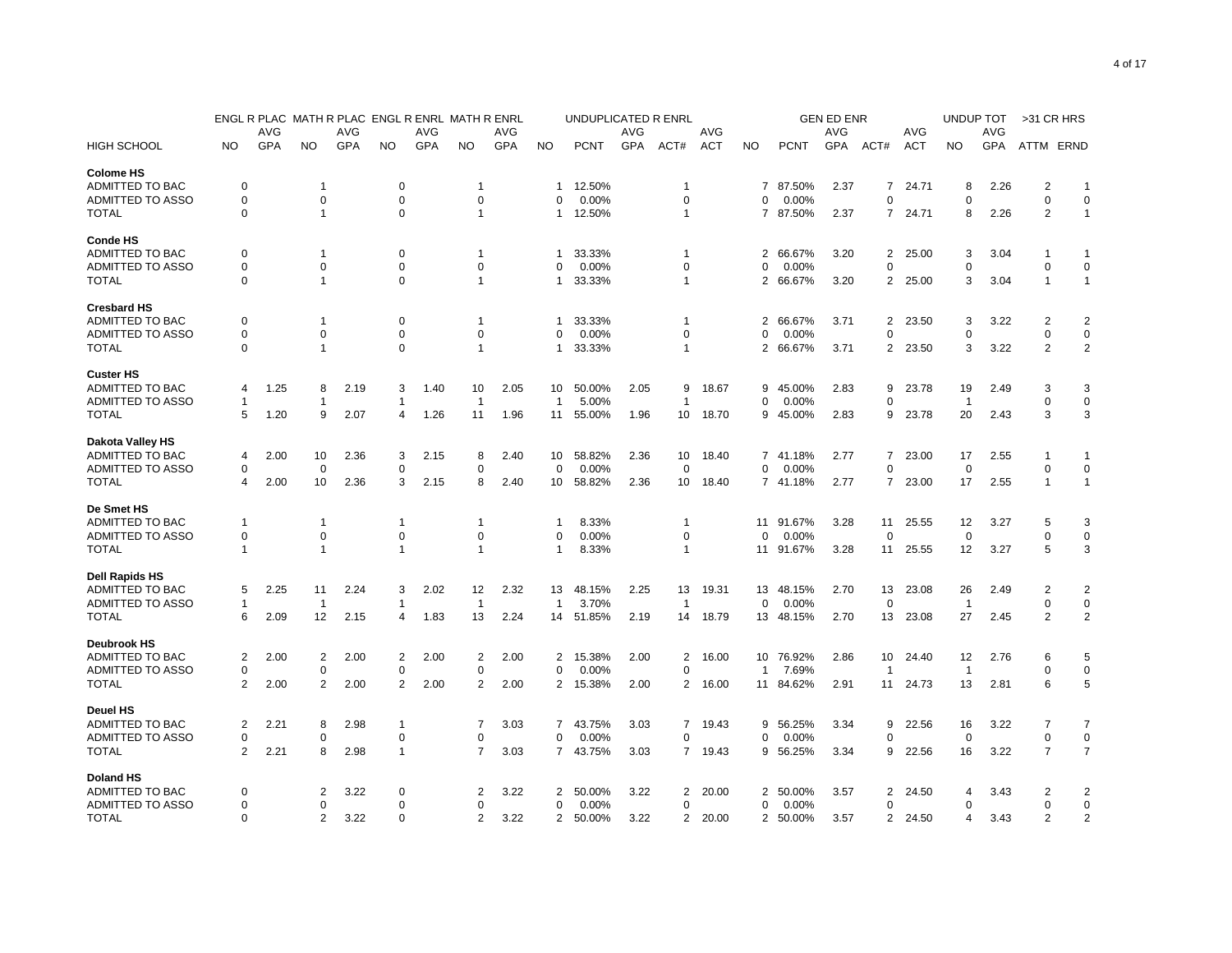|                           |          |      |                |      |                |      | ENGL R PLAC MATH R PLAC ENGL R ENRL MATH R ENRL |      |              | UNDUPLICATED R ENRL |      |                |            |                   |             | <b>GEN ED ENR</b> |                |            | UNDUP TOT      |      | >31 CR HRS     |                |
|---------------------------|----------|------|----------------|------|----------------|------|-------------------------------------------------|------|--------------|---------------------|------|----------------|------------|-------------------|-------------|-------------------|----------------|------------|----------------|------|----------------|----------------|
|                           |          | AVG  |                | AVG  |                | AVG  |                                                 | AVG  |              |                     | AVG  |                | AVG        |                   |             | AVG               |                | AVG        |                | AVG  |                |                |
| <b>HIGH SCHOOL</b>        | NO.      | GPA  | NO.            | GPA  | NO.            | GPA  | NO.                                             | GPA  | NO.          | <b>PCNT</b>         | GPA  | ACT#           | <b>ACT</b> | NO                | <b>PCNT</b> | GPA               | ACT#           | <b>ACT</b> | <b>NO</b>      | GPA  | ATTM ERND      |                |
| Douglas HS                |          |      |                |      |                |      |                                                 |      |              |                     |      |                |            |                   |             |                   |                |            |                |      |                |                |
| ADMITTED TO BAC           | 0        |      | $\overline{a}$ | 2.73 | 0              |      | 3                                               | 2.46 | 3            | 18.75%              | 2.46 | 3              | 20.00      |                   | 13 81.25%   | 2.78              | 13             | 22.92      | 16             | 2.73 |                | $\mathbf 1$    |
| ADMITTED TO ASSO          | 0        |      | $\mathbf 0$    |      | 0              |      | $\Omega$                                        |      | $\mathbf 0$  | 0.00%               |      | 0              |            | 0                 | 0.00%       |                   | $\mathbf 0$    |            | 0              |      | $\Omega$       | $\mathbf 0$    |
| <b>TOTAL</b>              | 0        |      | $\overline{4}$ | 2.73 | 0              |      | 3                                               | 2.46 | 3            | 18.75%              | 2.46 | 3              | 20.00      |                   | 13 81.25%   | 2.78              | 13             | 22.92      | 16             | 2.73 | $\overline{1}$ | $\mathbf{1}$   |
| <b>Edmunds Central HS</b> |          |      |                |      |                |      |                                                 |      |              |                     |      |                |            |                   |             |                   |                |            |                |      |                |                |
| <b>ADMITTED TO BAC</b>    | 1        |      | -1             |      | 1              |      | 1                                               |      | $\mathbf{1}$ | 33.33%              |      | 1              |            | 2                 | 66.67%      | 3.62              | 2              | 26.00      | 3              | 3.48 | 2              | $\overline{2}$ |
| ADMITTED TO ASSO          | 0        |      | 0              |      | 0              |      | 0                                               |      | 0            | 0.00%               |      | 0              |            | 0                 | 0.00%       |                   | 0              |            | 0              |      | 0              | 0              |
| <b>TOTAL</b>              | 1        |      | $\overline{1}$ |      | $\overline{1}$ |      | $\mathbf{1}$                                    |      | $\mathbf{1}$ | 33.33%              |      | 1              |            |                   | 2 66.67%    | 3.62              | $\overline{2}$ | 26.00      | 3              | 3.48 | $\overline{2}$ | $\overline{2}$ |
| <b>Elk Point HS</b>       |          |      |                |      |                |      |                                                 |      |              |                     |      |                |            |                   |             |                   |                |            |                |      |                |                |
| ADMITTED TO BAC           | 2        | 2.53 | 3              | 2.75 | $\mathbf 1$    |      | $\overline{2}$                                  | 2.82 | 2            | 14.29%              | 2.82 | $\overline{2}$ | 18.50      | $12 \overline{ }$ | 85.71%      | 2.71              | 12             | 22.92      | 14             | 2.72 | 3              | 3              |
| ADMITTED TO ASSO          | 0        |      | $\mathbf 0$    |      | 0              |      | $\mathbf 0$                                     |      | $\mathbf 0$  | 0.00%               |      | 0              |            | $\mathbf 0$       | 0.00%       |                   | $\mathbf 0$    |            | 0              |      | 0              | $\mathbf 0$    |
| <b>TOTAL</b>              | 2        | 2.53 | 3              | 2.75 | $\mathbf{1}$   |      | 2                                               | 2.82 | 2            | 14.29%              | 2.82 | $\overline{2}$ | 18.50      |                   | 12 85.71%   | 2.71              | 12             | 22.92      | 14             | 2.72 | 3              | 3              |
| <b>Elkton HS</b>          |          |      |                |      |                |      |                                                 |      |              |                     |      |                |            |                   |             |                   |                |            |                |      |                |                |
| ADMITTED TO BAC           | 3        | 2.35 | $\overline{2}$ | 2.44 | 3              | 2.35 | 2                                               | 2.44 | 3            | 60.00%              | 2.35 | 3              | 16.00      |                   | 2 40.00%    | 2.62              | 2              | 26.00      | 5              | 2.48 | $\overline{2}$ | $\overline{2}$ |
| <b>ADMITTED TO ASSO</b>   | $\Omega$ |      | $\mathbf 0$    |      | 0              |      | $\mathbf 0$                                     |      | 0            | 0.00%               |      | 0              |            | $\Omega$          | 0.00%       |                   | $\mathbf 0$    |            | $\Omega$       |      | $\mathbf 0$    | $\mathbf 0$    |
| <b>TOTAL</b>              | 3        | 2.35 | 2              | 2.44 | 3              | 2.35 | 2                                               | 2.44 | 3            | 60.00%              | 2.35 | 3              | 16.00      | 2                 | 40.00%      | 2.62              | 2              | 26.00      | 5              | 2.48 | 2              | $\overline{2}$ |
| <b>Emery HS</b>           |          |      |                |      |                |      |                                                 |      |              |                     |      |                |            |                   |             |                   |                |            |                |      |                |                |
| ADMITTED TO BAC           | 1        |      | -1             |      | 0              |      | $\mathbf 1$                                     |      | -1           | 25.00%              |      | 1              |            | 2                 | 50.00%      | 3.39              | 2              | 27.00      | 3              | 3.36 | $\overline{2}$ | $\overline{2}$ |
| ADMITTED TO ASSO          | 1        |      | $\overline{1}$ |      | $\overline{1}$ |      | -1                                              |      | $\mathbf{1}$ | 25.00%              |      | 1              |            | $\Omega$          | 0.00%       |                   | $\mathbf 0$    |            |                |      | $\mathbf 0$    | $\mathbf 0$    |
| <b>TOTAL</b>              | 2        | 2.69 | 2              | 2.69 | $\overline{1}$ |      | 2                                               | 2.69 | 2            | 50.00%              | 2.69 | $\overline{2}$ | 18.00      | 2                 | 50.00%      | 3.39              | 2              | 27.00      | 4              | 3.09 | 2              | $\overline{2}$ |
| <b>Estelline HS</b>       |          |      |                |      |                |      |                                                 |      |              |                     |      |                |            |                   |             |                   |                |            |                |      |                |                |
| <b>ADMITTED TO BAC</b>    | $\Omega$ |      | -1             |      | 0              |      | $\Omega$                                        |      | 0            | 0.00%               |      | 0              |            |                   | 9 #######   | 3.18              | 9              | 23.67      | 9              | 3.18 | -1             | -1             |
| ADMITTED TO ASSO          | $\Omega$ |      | $\mathbf 0$    |      | 0              |      | 0                                               |      | 0            | 0.00%               |      | 0              |            | 0                 | $0.00\%$    |                   | 0              |            | $\Omega$       |      | 0              | 0              |
| <b>TOTAL</b>              | $\Omega$ |      | $\overline{1}$ |      | 0              |      | $\Omega$                                        |      | $\mathbf 0$  | 0.00%               |      | 0              |            |                   | 9 #######   | 3.18              | 9              | 23.67      | 9              | 3.18 | $\mathbf{1}$   | $\mathbf{1}$   |
| Ethan HS                  |          |      |                |      |                |      |                                                 |      |              |                     |      |                |            |                   |             |                   |                |            |                |      |                |                |
| ADMITTED TO BAC           | -1       |      | $\overline{1}$ |      | $\overline{1}$ |      | 2                                               | 3.29 | 2            | 28.57%              | 3.29 | $\overline{2}$ | 20.00      | 5                 | 71.43%      | 3.12              | 5              | 24.20      | 7              | 3.16 | 3              | 3              |
| <b>ADMITTED TO ASSO</b>   | 0        |      | $\mathbf 0$    |      | 0              |      | $\mathbf 0$                                     |      | 0            | 0.00%               |      | 0              |            | 0                 | 0.00%       |                   | $\Omega$       |            | $\Omega$       |      | $\Omega$       | $\mathbf 0$    |
| <b>TOTAL</b>              | 1        |      | $\overline{1}$ |      | $\overline{1}$ |      | 2                                               | 3.29 | 2            | 28.57%              | 3.29 | 2              | 20.00      |                   | 5 71.43%    | 3.12              | 5              | 24.20      | 7              | 3.16 | 3              | 3              |
| Eureka HS                 |          |      |                |      |                |      |                                                 |      |              |                     |      |                |            |                   |             |                   |                |            |                |      |                |                |
| ADMITTED TO BAC           | 2        | 1.94 | 5              | 2.19 | 2              | 1.94 | 5                                               | 2.19 | 5            | 50.00%              | 2.19 | 5              | 21.20      | 5                 | 50.00%      | 3.36              | 5              | 26.80      | 10             | 2.87 | 2              | 2              |
| <b>ADMITTED TO ASSO</b>   | $\Omega$ |      | $\mathbf 0$    |      | 0              |      | 0                                               |      | $\mathbf 0$  | 0.00%               |      | $\Omega$       |            | 0                 | 0.00%       |                   | $\mathbf 0$    |            | $\Omega$       |      | $\mathbf 0$    | $\mathbf 0$    |
| <b>TOTAL</b>              | 2        | 1.94 | 5              | 2.19 | 2              | 1.94 | 5                                               | 2.19 | 5            | 50.00%              | 2.19 | 5              | 21.20      | 5                 | 50.00%      | 3.36              | 5              | 26.80      | 10             | 2.87 | 2              | $\overline{2}$ |
| <b>Faith HS</b>           |          |      |                |      |                |      |                                                 |      |              |                     |      |                |            |                   |             |                   |                |            |                |      |                |                |
| ADMITTED TO BAC           | 2        | 2.05 | 3              | 2.09 | $\mathbf 1$    |      | 3                                               | 2.09 | 3            | 37.50%              | 2.09 | 3              | 18.33      | 2                 | 25.00%      | 2.91              | 2              | 25.00      | 5              | 2.50 | 2              | 2              |
| ADMITTED TO ASSO          | 2        | 2.54 | 3              | 1.97 | $\overline{2}$ | 2.54 | 3                                               | 1.97 | 3            | 37.50%              | 1.97 | 3              | 17.67      | 0                 | 0.00%       |                   | $\mathbf 0$    |            | 3              | 1.97 | $\mathbf 0$    | $\pmb{0}$      |
| <b>TOTAL</b>              | 4        | 2.28 | 6              | 2.03 | 3              | 2.25 | 6                                               | 2.03 | 6            | 75.00%              | 2.03 | 6              | 18.00      |                   | 2 25.00%    | 2.91              | 2              | 25.00      | 8              | 2.33 | 2              | $\overline{2}$ |
| <b>Faulkton HS</b>        |          |      |                |      |                |      |                                                 |      |              |                     |      |                |            |                   |             |                   |                |            |                |      |                |                |
| ADMITTED TO BAC           |          |      | -1             |      | 1              |      | 1                                               |      | 2            | 20.00%              | 2.32 | 2              | 19.50      | 6                 | 60.00%      | 3.43              | 6              | 23.17      | 8              | 3.16 | 2              | 2              |
| ADMITTED TO ASSO          | 1        |      | -1             |      | 1              |      | -1                                              |      | 2            | 20.00%              | 2.23 | 2              | 19.50      | 0                 | $0.00\%$    |                   | $\Omega$       |            | $\overline{2}$ | 2.23 | $\Omega$       | $\mathbf 0$    |
| <b>TOTAL</b>              | 2        | 2.15 | 2              | 3.15 | $\overline{2}$ | 2.15 | $\overline{2}$                                  | 2.40 | 4            | 40.00%              | 2.28 | 4              | 19.50      |                   | 6 60.00%    | 3.43              | 6              | 23.17      | 10             | 3.00 | $\overline{2}$ | $\overline{2}$ |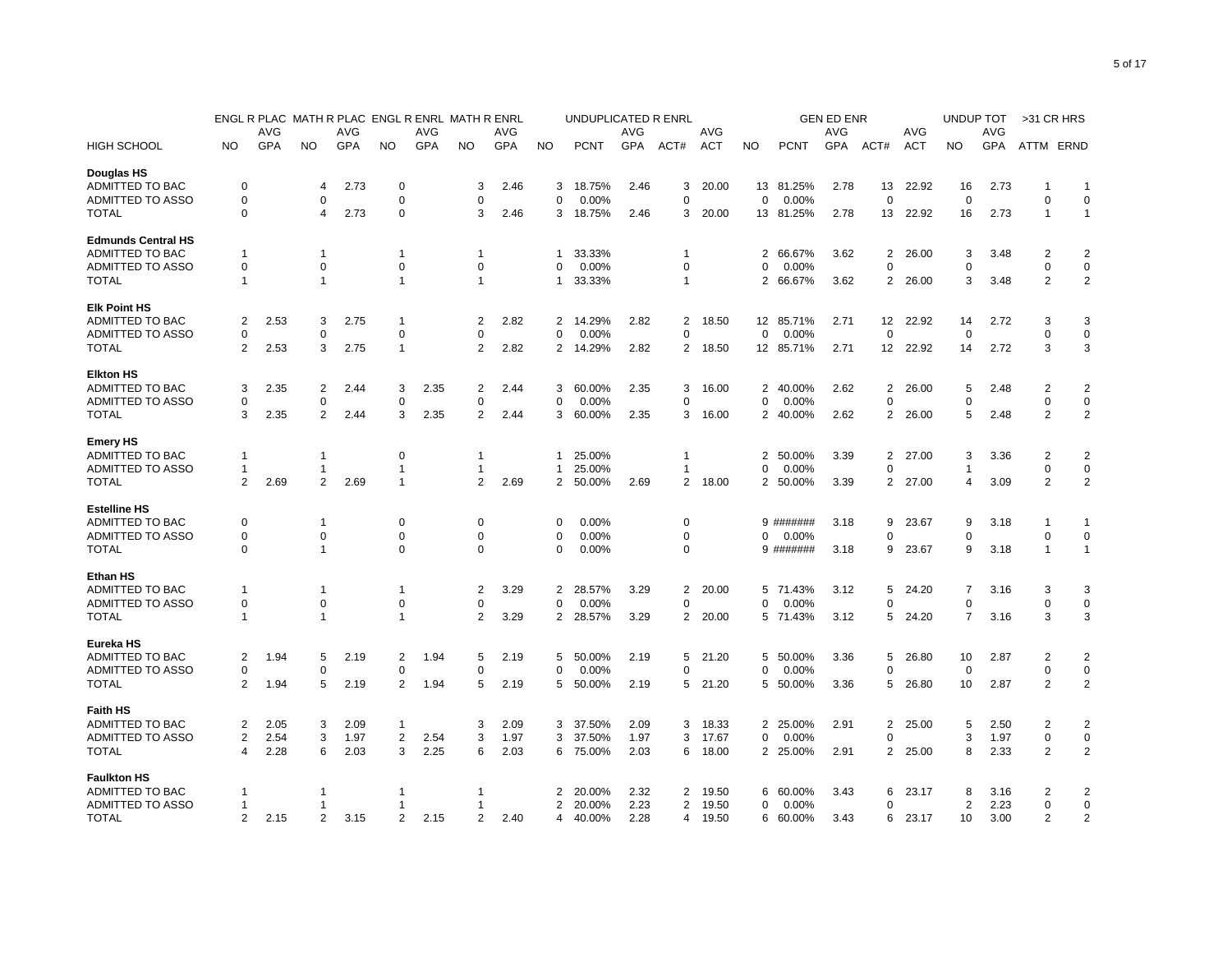|                        |             |      |                |      | ENGL R PLAC MATH R PLAC ENGL R ENRL MATH R ENRL |      |                |            |                | UNDUPLICATED R ENRL |      |                |            |           |             | <b>GEN ED ENR</b> |                 |            | UNDUP TOT      |            | >31 CR HRS     |                |
|------------------------|-------------|------|----------------|------|-------------------------------------------------|------|----------------|------------|----------------|---------------------|------|----------------|------------|-----------|-------------|-------------------|-----------------|------------|----------------|------------|----------------|----------------|
|                        |             | AVG  |                | AVG  |                                                 | AVG  |                | AVG        |                |                     | AVG  |                | AVG        |           |             | <b>AVG</b>        |                 | AVG        |                | AVG        |                |                |
| <b>HIGH SCHOOL</b>     | <b>NO</b>   | GPA  | <b>NO</b>      | GPA  | <b>NO</b>                                       | GPA  | <b>NO</b>      | <b>GPA</b> | <b>NO</b>      | <b>PCNT</b>         | GPA  | ACT#           | <b>ACT</b> | <b>NO</b> | <b>PCNT</b> | GPA               | ACT#            | <b>ACT</b> | <b>NO</b>      | <b>GPA</b> | ATTM ERND      |                |
| <b>Flandreau HS</b>    |             |      |                |      |                                                 |      |                |            |                |                     |      |                |            |           |             |                   |                 |            |                |            |                |                |
| ADMITTED TO BAC        | $\mathbf 1$ |      | 3              | 2.74 | 1                                               |      | 2              | 2.92       | 3              | 20.00%              | 2.94 | 3              | 20.33      |           | 12 80.00%   | 2.93              | 12              | 23.50      | 15             | 2.93       | 6              | 6              |
| ADMITTED TO ASSO       | $\mathbf 0$ |      | $\mathbf 0$    |      | 0                                               |      | $\Omega$       |            | $\mathbf 0$    | 0.00%               |      | 0              |            | $\Omega$  | 0.00%       |                   | $\Omega$        |            | $\Omega$       |            | $\Omega$       | $\mathbf 0$    |
| <b>TOTAL</b>           | -1          |      | 3              | 2.74 | $\mathbf{1}$                                    |      | 2              | 2.92       | 3              | 20.00%              | 2.94 | 3              | 20.33      |           | 12 80.00%   | 2.93              | 12 <sup>2</sup> | 23.50      | 15             | 2.93       | 6              | 6              |
| <b>Frederick HS</b>    |             |      |                |      |                                                 |      |                |            |                |                     |      |                |            |           |             |                   |                 |            |                |            |                |                |
| ADMITTED TO BAC        | 1           |      | -1             |      | 1                                               |      | $\mathbf{1}$   |            | $\overline{2}$ | 66.67%              | 1.98 | 2              | 19.50      | 0         | 0.00%       |                   | 0               |            | 2              | 1.98       | -1             | 1              |
| ADMITTED TO ASSO       | 0           |      | $\mathbf{1}$   |      | 0                                               |      | $\mathbf{1}$   |            | $\mathbf{1}$   | 33.33%              |      | 1              |            | 0         | 0.00%       |                   | 0               |            | 1              |            | $\mathbf 0$    | $\mathbf 0$    |
| <b>TOTAL</b>           | $\mathbf 1$ |      | $\overline{2}$ | 1.88 | $\mathbf{1}$                                    |      | $\overline{2}$ | 1.88       |                | 3 100.00%           | 1.86 | 3              | 20.33      | 0         | 0.00%       |                   | 0               |            | 3              | 1.86       | $\overline{1}$ | $\mathbf{1}$   |
| <b>Freeman Academy</b> |             |      |                |      |                                                 |      |                |            |                |                     |      |                |            |           |             |                   |                 |            |                |            |                |                |
| ADMITTED TO BAC        | 1           |      | $\mathbf 1$    |      | -1                                              |      | 1              |            | 2              | 50.00%              | 2.20 | 2              | 18.00      | 2         | 50.00%      | 3.58              | $\overline{2}$  | 21.50      | 4              | 2.94       | $\overline{2}$ | $\overline{2}$ |
| ADMITTED TO ASSO       | 0           |      | 0              |      | 0                                               |      | 0              |            | 0              | 0.00%               |      | 0              |            | 0         | 0.00%       |                   | 0               |            | $\Omega$       |            | 0              | 0              |
| <b>TOTAL</b>           | $\mathbf 1$ |      | $\mathbf{1}$   |      | $\mathbf{1}$                                    |      | $\mathbf{1}$   |            | 2              | 50.00%              | 2.20 | 2              | 18.00      |           | 2 50.00%    | 3.58              | 2               | 21.50      | 4              | 2.94       | $\overline{2}$ | $\overline{2}$ |
| <b>Freeman HS</b>      |             |      |                |      |                                                 |      |                |            |                |                     |      |                |            |           |             |                   |                 |            |                |            |                |                |
| ADMITTED TO BAC        | 3           | 3.17 | 1              |      | 1                                               |      | 2              | 2.84       | $\mathbf{2}$   | 22.22%              | 2.84 | 2              | 15.50      | 6         | 66.67%      | 3.61              | 6               | 24.83      | 8              | 3.45       | $\mathbf 0$    | 0              |
| ADMITTED TO ASSO       | $\Omega$    |      | -1             |      | $\mathbf 0$                                     |      | 1              |            | $\mathbf{1}$   | 11.11%              |      | 1              |            | 0         | 0.00%       |                   | 0               |            |                |            | $\mathbf 0$    | $\mathbf 0$    |
| <b>TOTAL</b>           | 3           | 3.17 | 2              | 2.11 | $\mathbf{1}$                                    |      | 3              | 2.59       | 3              | 33.33%              | 2.59 | 3              | 17.00      | 6         | 66.67%      | 3.61              | 6               | 24.83      | 9              | 3.32       | $\mathbf 0$    | $\mathbf 0$    |
| <b>Garretson HS</b>    |             |      |                |      |                                                 |      |                |            |                |                     |      |                |            |           |             |                   |                 |            |                |            |                |                |
| ADMITTED TO BAC        | 4           | 2.38 | $\overline{2}$ | 2.02 | 4                                               | 2.38 | $\overline{1}$ |            | 4              | 25.00%              | 2.38 | 4              | 16.25      |           | 12 75.00%   | 2.94              | 12              | 23.92      | 16             | 2.82       | 3              | 3              |
| ADMITTED TO ASSO       | 0           |      | $\mathbf 0$    |      | $\mathbf 0$                                     |      | $\mathbf 0$    |            | $\Omega$       | 0.00%               |      | 0              |            | $\Omega$  | 0.00%       |                   | 0               |            | $\Omega$       |            | $\mathbf 0$    | $\mathbf 0$    |
| <b>TOTAL</b>           | 4           | 2.38 | $\overline{2}$ | 2.02 | 4                                               | 2.38 | $\mathbf{1}$   |            | 4              | 25.00%              | 2.38 | 4              | 16.25      |           | 12 75.00%   | 2.94              | 12              | 23.92      | 16             | 2.82       | 3              | 3              |
| Gayville- Volin HS     |             |      |                |      |                                                 |      |                |            |                |                     |      |                |            |           |             |                   |                 |            |                |            |                |                |
| ADMITTED TO BAC        | -1          |      | $\overline{2}$ | 2.51 | -1                                              |      | 2              | 2.51       | 2              | 40.00%              | 2.51 | 2              | 14.00      | 3         | 60.00%      | 1.67              | 3               | 23.00      | 5              | 1.98       | 0              | 0              |
| ADMITTED TO ASSO       | $\Omega$    |      | 0              |      | $\Omega$                                        |      | $\Omega$       |            | $\Omega$       | 0.00%               |      | 0              |            | $\Omega$  | 0.00%       |                   | $\Omega$        |            | $\Omega$       |            | $\mathbf 0$    | 0              |
| <b>TOTAL</b>           | -1          |      | $\overline{2}$ | 2.51 | $\mathbf{1}$                                    |      | $\overline{2}$ | 2.51       | $\overline{2}$ | 40.00%              | 2.51 | $\overline{2}$ | 14.00      | 3         | 60.00%      | 1.67              | 3               | 23.00      | 5              | 1.98       | $\mathbf 0$    | $\mathbf 0$    |
| <b>Geddes HS</b>       |             |      |                |      |                                                 |      |                |            |                |                     |      |                |            |           |             |                   |                 |            |                |            |                |                |
| ADMITTED TO BAC        | 0           |      | -1             |      | 0                                               |      | 1              |            | 1              | 33.33%              |      | 1              |            | 2         | 66.67%      | 3.23              | 2               | 26.50      | 3              | 2.98       | $\mathbf 0$    | 0              |
| ADMITTED TO ASSO       | $\mathbf 0$ |      | $\mathbf 0$    |      | $\mathbf 0$                                     |      | $\mathbf 0$    |            | $\Omega$       | 0.00%               |      | $\mathbf 0$    |            | $\Omega$  | 0.00%       |                   | $\Omega$        |            | $\Omega$       |            | $\mathbf 0$    | $\mathbf 0$    |
| <b>TOTAL</b>           | $\Omega$    |      | $\mathbf 1$    |      | $\mathbf 0$                                     |      | $\mathbf{1}$   |            | $\mathbf{1}$   | 33.33%              |      | $\mathbf{1}$   |            |           | 2 66.67%    | 3.23              | 2               | 26.50      | 3              | 2.98       | $\mathbf 0$    | $\mathbf 0$    |
| Gettysburg HS          |             |      |                |      |                                                 |      |                |            |                |                     |      |                |            |           |             |                   |                 |            |                |            |                |                |
| ADMITTED TO BAC        | 3           | 1.05 | 4              | 1.75 | 3                                               | 1.05 | 3              | 2.00       | 5              | 29.41%              | 1.44 | 5              | 19.00      | 11        | 64.71%      | 3.19              | 11              | 23.91      | 16             | 2.80       | 6              | 6              |
| ADMITTED TO ASSO       | -1          |      | -1             |      | $\mathbf 0$                                     |      | -1             |            | 1              | 5.88%               |      | 1              |            | 0         | 0.00%       |                   | 0               |            | $\overline{1}$ |            | $\mathbf 0$    | $\pmb{0}$      |
| <b>TOTAL</b>           | 4           | 0.85 | 5              | 1.50 | 3                                               | 1.05 | 4              | 1.67       | 6              | 35.29%              | 1.27 | 6              | 18.67      |           | 11 64.71%   | 3.19              | 11              | 23.91      | 17             | 2.72       | 6              | 6              |
| <b>Grant-Deuel HS</b>  |             |      |                |      |                                                 |      |                |            |                |                     |      |                |            |           |             |                   |                 |            |                |            |                |                |
| ADMITTED TO BAC        | -1          |      | -1             |      | -1                                              |      | $\mathbf{1}$   |            | 1              | 16.67%              |      | 1              |            | 5         | 83.33%      | 2.84              | 5               | 27.00      | 6              | 2.73       | 2              | $\overline{2}$ |
| ADMITTED TO ASSO       | 0           |      | 0              |      | 0                                               |      | 0              |            | $\Omega$       | 0.00%               |      | 0              |            | 0         | 0.00%       |                   | 0               |            | 0              |            | $\mathbf 0$    | $\pmb{0}$      |
| <b>TOTAL</b>           | -1          |      | $\overline{1}$ |      | $\mathbf{1}$                                    |      | $\overline{1}$ |            | $\mathbf{1}$   | 16.67%              |      | $\mathbf{1}$   |            | 5         | 83.33%      | 2.84              | 5               | 27.00      | 6              | 2.73       | $\overline{2}$ | $\overline{2}$ |
| Gregory HS             |             |      |                |      |                                                 |      |                |            |                |                     |      |                |            |           |             |                   |                 |            |                |            |                |                |
| ADMITTED TO BAC        | 4           | 2.42 | 12             | 2.66 | 3                                               | 2.44 | 11             | 2.57       | 12             | 60.00%              | 2.58 | 12             | 19.00      | 6         | 30.00%      | 3.10              | 6               | 25.00      | 18             | 2.78       | 3              | 3              |
| ADMITTED TO ASSO       | 0           |      | 2              | 2.03 | 0                                               |      | 2              | 2.03       | 2              | 10.00%              | 2.03 | 2              | 19.50      | 0         | 0.00%       |                   | 0               |            | 2              | 2.03       | $\mathbf 0$    | $\mathbf 0$    |
| <b>TOTAL</b>           | Δ           | 2.42 | 14             | 2.60 | 3                                               | 2.44 | 13             | 2.51       | 14             | 70.00%              | 2.53 | 14             | 19.07      | 6         | 30.00%      | 3.10              | 6               | 25.00      | 20             | 2.74       | 3              | 3              |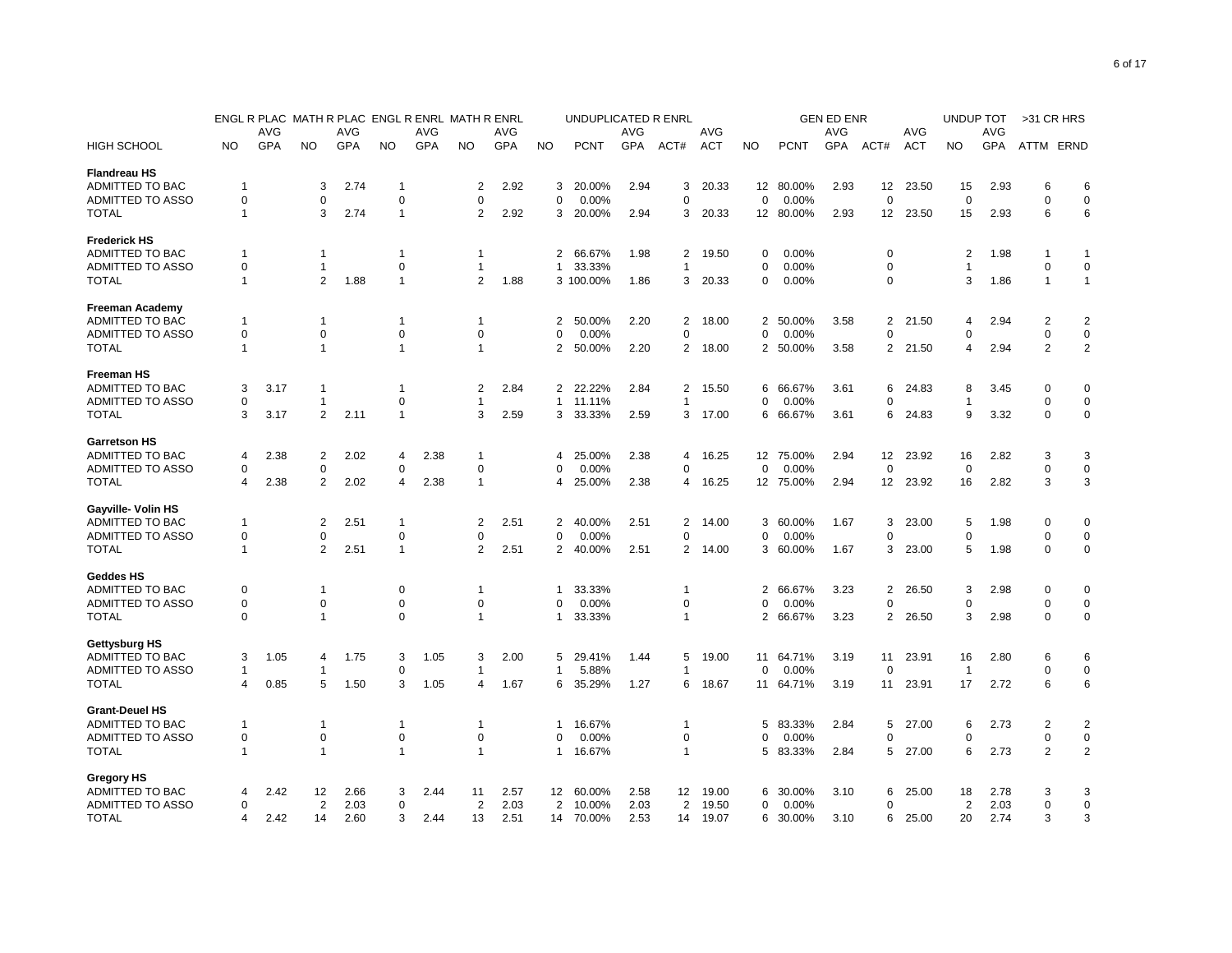|                          |                | ENGL R PLAC MATH R PLAC ENGL R ENRL MATH R ENRL |                         |      |                |      |                |            |                | UNDUPLICATED R ENRL |            |                |            |              |             | <b>GEN ED ENR</b> |                |            | <b>UNDUP TOT</b> |      | >31 CR HRS     |                |
|--------------------------|----------------|-------------------------------------------------|-------------------------|------|----------------|------|----------------|------------|----------------|---------------------|------------|----------------|------------|--------------|-------------|-------------------|----------------|------------|------------------|------|----------------|----------------|
|                          |                | AVG                                             |                         | AVG  |                | AVG  |                | AVG        |                |                     | AVG        |                | AVG        |              |             | AVG               |                | AVG        |                  | AVG  |                |                |
| <b>HIGH SCHOOL</b>       | <b>NO</b>      | <b>GPA</b>                                      | NO                      | GPA  | <b>NO</b>      | GPA  | <b>NO</b>      | <b>GPA</b> | <b>NO</b>      | <b>PCNT</b>         | <b>GPA</b> | ACT#           | <b>ACT</b> | <b>NO</b>    | <b>PCNT</b> | GPA               | ACT#           | <b>ACT</b> | <b>NO</b>        | GPA  | ATTM ERND      |                |
| <b>Groton HS</b>         |                |                                                 |                         |      |                |      |                |            |                |                     |            |                |            |              |             |                   |                |            |                  |      |                |                |
| ADMITTED TO BAC          | 3              | 2.52                                            | 2                       | 2.39 | 2              | 2.56 | 2              | 2.39       | 3              | 14.29%              | 2.55       | 3              | 19.67      |              | 16 76.19%   | 3.25              | 16             | 25.63      | 19               | 3.17 | 8              | 8              |
| ADMITTED TO ASSO         | 2              | 2.58                                            | $\overline{2}$          | 2.58 | $\overline{2}$ | 2.58 | $\overline{2}$ | 2.58       | $\overline{2}$ | 9.52%               | 2.58       | $\overline{2}$ | 18.50      | 0            | 0.00%       |                   | 0              |            | $\overline{2}$   | 2.58 | $\mathbf 0$    | $\mathbf 0$    |
| <b>TOTAL</b>             | 5              | 2.55                                            | 4                       | 2.51 | 4              | 2.57 | 4              | 2.51       |                | 5 23.81%            | 2.56       | 5              | 19.20      |              | 16 76.19%   | 3.25              | 16             | 25.63      | 21               | 3.13 | 8              | 8              |
| <b>Hamlin HS</b>         |                |                                                 |                         |      |                |      |                |            |                |                     |            |                |            |              |             |                   |                |            |                  |      |                |                |
| ADMITTED TO BAC          | 4              | 2.03                                            | 4                       | 1.79 | 4              | 2.03 | 4              | 1.79       | 5              | 50.00%              | 2.02       | 5              | 17.60      | 5            | 50.00%      | 1.89              | 5              | 23.00      | 10               | 1.96 | 1              | -1             |
| ADMITTED TO ASSO         | 0              |                                                 | 0                       |      | $\mathbf 0$    |      | $\Omega$       |            | 0              | 0.00%               |            | 0              |            | 0            | 0.00%       |                   | $\Omega$       |            | $\Omega$         |      | $\mathbf 0$    | $\mathbf 0$    |
| <b>TOTAL</b>             | 4              | 2.03                                            | 4                       | 1.79 | 4              | 2.03 | 4              | 1.79       | 5              | 50.00%              | 2.02       | 5              | 17.60      | 5            | 50.00%      | 1.89              | 5              | 23.00      | 10               | 1.96 | $\mathbf{1}$   | $\mathbf{1}$   |
| <b>Hanson HS</b>         |                |                                                 |                         |      |                |      |                |            |                |                     |            |                |            |              |             |                   |                |            |                  |      |                |                |
| ADMITTED TO BAC          | 5              | 2.22                                            | 0                       |      | 5              | 2.22 | 0              |            | 5              | 50.00%              | 2.22       | 5              | 19.80      | 5            | 50.00%      | 2.74              | 5              | 22.40      | 10               | 2.49 | 3              | 3              |
| ADMITTED TO ASSO         | 0              |                                                 | $\mathbf 0$             |      | 0              |      | $\mathbf 0$    |            | $\Omega$       | 0.00%               |            | 0              |            | 0            | 0.00%       |                   | 0              |            | $\mathbf 0$      |      | $\mathbf 0$    | $\mathbf 0$    |
| <b>TOTAL</b>             | 5              | 2.22                                            | $\pmb{0}$               |      | 5              | 2.22 | $\mathbf 0$    |            | 5              | 50.00%              | 2.22       | 5              | 19.80      |              | 5 50.00%    | 2.74              | 5              | 22.40      | 10               | 2.49 | 3              | 3              |
| <b>Harding County HS</b> |                |                                                 |                         |      |                |      |                |            |                |                     |            |                |            |              |             |                   |                |            |                  |      |                |                |
| ADMITTED TO BAC          | 3              | 2.20                                            | 4                       | 2.64 | $\overline{2}$ | 2.38 | 4              | 2.64       | 5              | 62.50%              | 2.60       | 5              | 19.80      | 3            | 37.50%      | 2.75              | 3              | 25.00      | 8                | 2.66 | $\overline{1}$ | -1             |
| ADMITTED TO ASSO         | 0              |                                                 | 0                       |      | $\mathbf 0$    |      | 0              |            | $\mathbf 0$    | 0.00%               |            | 0              |            | 0            | 0.00%       |                   | 0              |            | $\Omega$         |      | $\mathbf 0$    | $\mathbf 0$    |
| <b>TOTAL</b>             | 3              | 2.20                                            | 4                       | 2.64 | $\overline{2}$ | 2.38 | 4              | 2.64       | 5              | 62.50%              | 2.60       | 5              | 19.80      | 3            | 37.50%      | 2.75              | 3              | 25.00      | 8                | 2.66 | $\overline{1}$ | $\mathbf{1}$   |
| <b>Harrisburg HS</b>     |                |                                                 |                         |      |                |      |                |            |                |                     |            |                |            |              |             |                   |                |            |                  |      |                |                |
| ADMITTED TO BAC          | $\overline{1}$ |                                                 | $\overline{\mathbf{c}}$ | 2.23 | $\overline{1}$ |      | 3              | 1.89       | 3              | 18.75%              | 1.89       | 3              | 19.67      | 13           | 81.25%      | 3.05              | 13             | 25.08      | 16               | 2.88 | $\overline{4}$ | 4              |
| ADMITTED TO ASSO         | $\mathbf 0$    |                                                 | $\mathbf 0$             |      | $\mathbf 0$    |      | $\Omega$       |            | $\mathbf 0$    | 0.00%               |            | 0              |            | $\Omega$     | 0.00%       |                   | 0              |            | $\mathbf 0$      |      | $\mathbf 0$    | $\mathbf 0$    |
| <b>TOTAL</b>             | $\mathbf{1}$   |                                                 | $\overline{2}$          | 2.23 | $\mathbf{1}$   |      | 3              | 1.89       | 3              | 18.75%              | 1.89       | 3              | 19.67      |              | 13 81.25%   | 3.05              | 13             | 25.08      | 16               | 2.88 | $\Delta$       | $\overline{4}$ |
| <b>Hecla High School</b> |                |                                                 |                         |      |                |      |                |            |                |                     |            |                |            |              |             |                   |                |            |                  |      |                |                |
| ADMITTED TO BAC          | 2              | 2.17                                            | $\mathbf 0$             |      | 2              | 2.17 | 0              |            | 2              | 50.00%              | 2.17       | 2              | 17.00      | $\mathbf{1}$ | 25.00%      |                   | 1              |            | 3                | 2.30 | -1             | 1              |
| ADMITTED TO ASSO         | 1              |                                                 | 1                       |      | 0              |      | $\Omega$       |            | $\Omega$       | 0.00%               |            | $\Omega$       |            | 1            | 25.00%      |                   | 1              |            |                  |      | $\mathbf 0$    | $\mathbf 0$    |
| <b>TOTAL</b>             | 3              | 2.04                                            | 1                       |      | 2              | 2.17 | $\mathbf 0$    |            | $\overline{2}$ | 50.00%              | 2.17       | $\overline{2}$ | 17.00      | 2            | 50.00%      | 2.23              | $\overline{2}$ | 19.50      | 4                | 2.20 | $\overline{1}$ | $\mathbf{1}$   |
| <b>Henry HS</b>          |                |                                                 |                         |      |                |      |                |            |                |                     |            |                |            |              |             |                   |                |            |                  |      |                |                |
| ADMITTED TO BAC          | 0              |                                                 | 1                       |      | $\mathbf 0$    |      | $\overline{1}$ |            | 1.             | 16.67%              |            | 1              |            | 4            | 66.67%      | 3.28              | 4              | 25.00      | 5                | 3.01 | $\overline{2}$ | $\overline{2}$ |
| ADMITTED TO ASSO         | $\overline{1}$ |                                                 | 1                       |      | $\overline{1}$ |      | 0              |            | $\mathbf{1}$   | 16.67%              |            | 1              |            | $\Omega$     | 0.00%       |                   | 0              |            | -1               |      | $\mathbf 0$    | $\pmb{0}$      |
| <b>TOTAL</b>             | $\mathbf{1}$   |                                                 | $\overline{2}$          | 1.35 | $\mathbf{1}$   |      | -1             |            | 2              | 33.33%              | 1.35       | $\overline{2}$ | 16.50      | 4            | 66.67%      | 3.28              | 4              | 25.00      | 6                | 2.80 | $\overline{2}$ | $\overline{2}$ |
| <b>Herreid HS</b>        |                |                                                 |                         |      |                |      |                |            |                |                     |            |                |            |              |             |                   |                |            |                  |      |                |                |
| ADMITTED TO BAC          | $\mathbf{1}$   |                                                 | 2                       | 3.04 | $\mathbf{1}$   |      | 2              | 3.04       | $\overline{2}$ | 50.00%              | 3.04       | $\overline{2}$ | 17.50      | 1            | 25.00%      |                   | $\overline{1}$ |            | 3                | 3.32 | 0              | $\mathbf 0$    |
| ADMITTED TO ASSO         | $\mathbf{1}$   |                                                 | 1                       |      | 1              |      | $\mathbf 0$    |            | $\mathbf{1}$   | 25.00%              |            | 1              |            | 0            | 0.00%       |                   | 0              |            | -1               |      | $\mathbf 0$    | $\mathbf 0$    |
| <b>TOTAL</b>             | $\overline{2}$ | 2.55                                            | 3                       | 3.00 | $\overline{2}$ | 2.55 | $\overline{2}$ | 3.04       | 3              | 75.00%              | 3.00       | 3              | 17.67      | $\mathbf{1}$ | 25.00%      |                   | 1              |            | $\overline{4}$   | 3.22 | $\Omega$       | $\mathbf 0$    |
| <b>Highmore HS</b>       |                |                                                 |                         |      |                |      |                |            |                |                     |            |                |            |              |             |                   |                |            |                  |      |                |                |
| ADMITTED TO BAC          | 0              |                                                 | 2                       | 2.45 | $\mathbf 0$    |      | 2              | 2.45       | 2              | 33.33%              | 2.45       | 2              | 18.00      | 4            | 66.67%      | 3.38              | 4              | 24.00      | 6                | 3.07 | 0              | $\mathbf 0$    |
| ADMITTED TO ASSO         | 0              |                                                 | $\mathbf 0$             |      | $\mathbf 0$    |      | $\mathbf 0$    |            | $\mathbf 0$    | 0.00%               |            | 0              |            | O            | 0.00%       |                   | $\Omega$       |            | $\Omega$         |      | $\mathbf 0$    | $\mathbf 0$    |
| <b>TOTAL</b>             | $\Omega$       |                                                 | $\overline{2}$          | 2.45 | $\mathbf 0$    |      | $\overline{2}$ | 2.45       | $\overline{2}$ | 33.33%              | 2.45       | $\overline{2}$ | 18.00      | 4            | 66.67%      | 3.38              | 4              | 24.00      | 6                | 3.07 | $\Omega$       | $\mathbf 0$    |
| <b>Hill City HS</b>      |                |                                                 |                         |      |                |      |                |            |                |                     |            |                |            |              |             |                   |                |            |                  |      |                |                |
| ADMITTED TO BAC          | 2              | 2.24                                            | $\overline{2}$          | 1.71 | 2              | 2.24 | 2              | 1.71       | 3              | 27.27%              | 1.91       | 3              | 19.33      | 8            | 72.73%      | 2.87              | 8              | 24.25      | 11               | 2.63 | 3              | 3              |
| ADMITTED TO ASSO         | 0              |                                                 | 0                       |      | 0              |      | 0              |            | $\mathbf 0$    | 0.00%               |            | $\Omega$       |            | 0            | 0.00%       |                   | 0              |            | 0                |      | $\mathbf 0$    | $\mathsf 0$    |
| <b>TOTAL</b>             | 2              | 2.24                                            | $\overline{2}$          | 1.71 | $\overline{2}$ | 2.24 | $\overline{2}$ | 1.71       | 3              | 27.27%              | 1.91       | 3              | 19.33      |              | 8 72.73%    | 2.87              | 8              | 24.25      | 11               | 2.63 | 3              | 3              |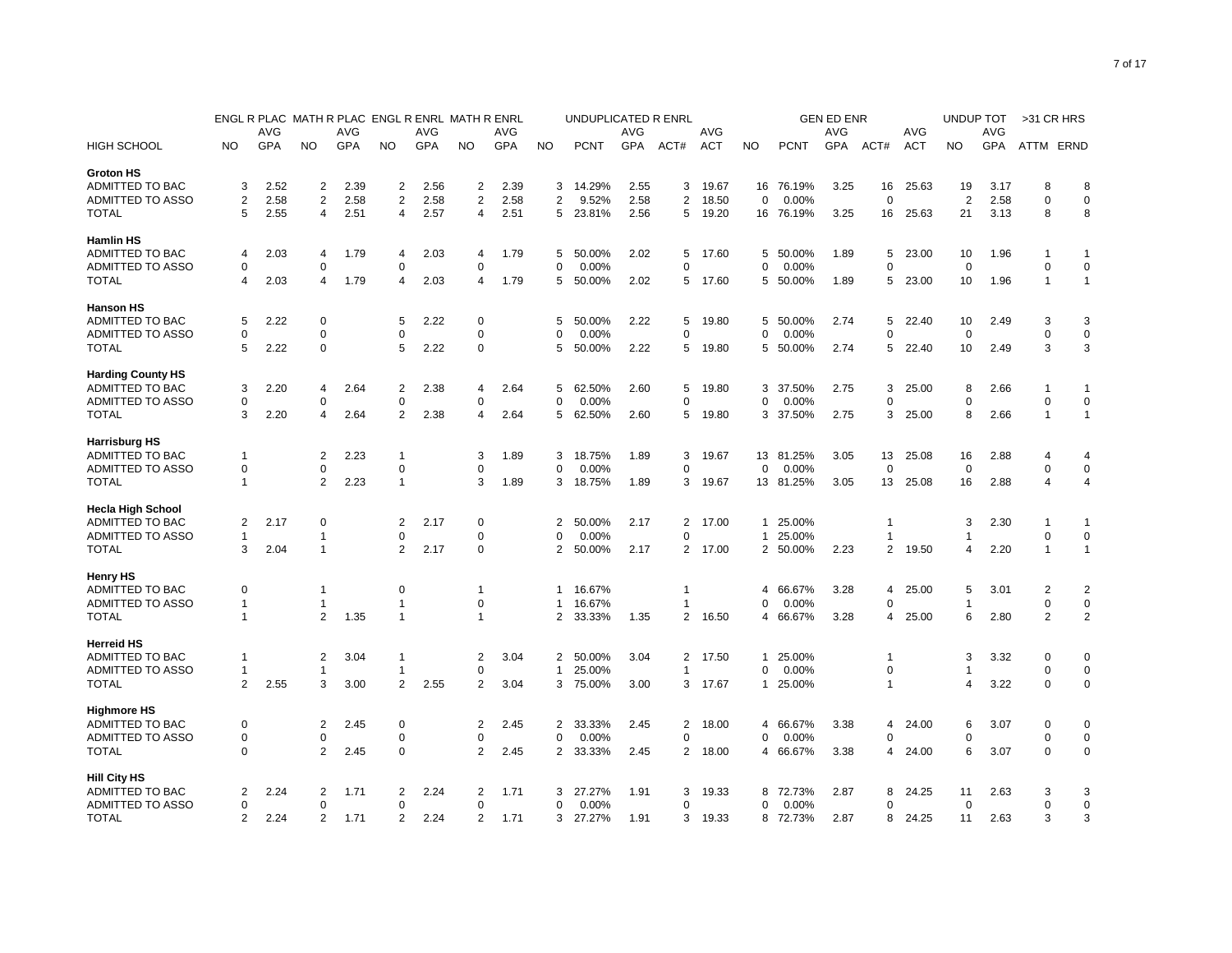|                        |                |      |                |      | ENGL R PLAC MATH R PLAC ENGL R ENRL MATH R ENRL |      |                |            |                | UNDUPLICATED R ENRL |      |                |            |                |             | <b>GEN ED ENR</b> |                |            | UNDUP TOT      |      | >31 CR HRS     |                |
|------------------------|----------------|------|----------------|------|-------------------------------------------------|------|----------------|------------|----------------|---------------------|------|----------------|------------|----------------|-------------|-------------------|----------------|------------|----------------|------|----------------|----------------|
|                        |                | AVG  |                | AVG  |                                                 | AVG  |                | AVG        |                |                     | AVG  |                | AVG        |                |             | <b>AVG</b>        |                | AVG        |                | AVG  |                |                |
| <b>HIGH SCHOOL</b>     | <b>NO</b>      | GPA  | <b>NO</b>      | GPA  | <b>NO</b>                                       | GPA  | <b>NO</b>      | <b>GPA</b> | <b>NO</b>      | <b>PCNT</b>         | GPA  | ACT#           | <b>ACT</b> | <b>NO</b>      | <b>PCNT</b> | GPA               | ACT#           | <b>ACT</b> | <b>NO</b>      | GPA  | ATTM ERND      |                |
| <b>Hot Springs HS</b>  |                |      |                |      |                                                 |      |                |            |                |                     |      |                |            |                |             |                   |                |            |                |      |                |                |
| ADMITTED TO BAC        | $\mathbf{1}$   |      | 3              | 2.34 | -1                                              |      | 3              | 2.34       | 3              | 33.33%              | 2.34 | 3              | 17.67      | 5              | 55.56%      | 3.50              | 5              | 23.00      | 8              | 3.18 | 4              | 4              |
| ADMITTED TO ASSO       | $\mathbf 0$    |      | -1             |      | 0                                               |      | -1             |            | $\mathbf{1}$   | 11.11%              |      | 1              |            | $\Omega$       | 0.00%       |                   | $\Omega$       |            | $\mathbf 1$    |      | $\Omega$       | $\mathbf 0$    |
| <b>TOTAL</b>           | -1             |      | 4              | 1.73 | $\mathbf{1}$                                    |      | 4              | 1.73       | 4              | 44.44%              | 1.73 |                | 4 18.00    |                | 5 55.56%    | 3.50              | 5              | 23.00      | 9              | 2.87 | $\overline{4}$ | 4              |
| <b>Howard HS</b>       |                |      |                |      |                                                 |      |                |            |                |                     |      |                |            |                |             |                   |                |            |                |      |                |                |
| ADMITTED TO BAC        | 0              |      | $\overline{2}$ | 3.37 | 0                                               |      | 2              | 3.37       | 2              | 11.76%              | 3.37 | 2              | 21.50      | 14             | 82.35%      | 3.13              | 14             | 23.43      | 16             | 3.15 | $\overline{7}$ | $\overline{7}$ |
| ADMITTED TO ASSO       | $\overline{1}$ |      | $\overline{1}$ |      | $\mathbf{1}$                                    |      | $\mathbf{1}$   |            | $\mathbf{1}$   | 5.88%               |      | 1              |            | 0              | 0.00%       |                   | $\mathbf 0$    |            | $\overline{1}$ |      | $\mathbf 0$    | $\mathbf 0$    |
| <b>TOTAL</b>           | -1             |      | 3              | 3.13 | $\mathbf{1}$                                    |      | 3              | 3.13       | 3              | 17.65%              | 3.13 | 3              | 20.00      |                | 14 82.35%   | 3.13              | 14             | 23.43      | 17             | 3.13 | $\overline{7}$ | $\overline{7}$ |
| <b>Hurley HS</b>       |                |      |                |      |                                                 |      |                |            |                |                     |      |                |            |                |             |                   |                |            |                |      |                |                |
| ADMITTED TO BAC        | -1             |      | $\mathbf 1$    |      | -1                                              |      | $\mathbf 0$    |            | -1             | 33.33%              |      | 1              |            | 2              | 66.67%      | 3.28              | 2              | 25.50      | 3              | 3.27 | $\Omega$       | $\mathbf 0$    |
| ADMITTED TO ASSO       | 0              |      | $\mathbf 0$    |      | 0                                               |      | 0              |            | $\Omega$       | 0.00%               |      | 0              |            | $\Omega$       | 0.00%       |                   | 0              |            | $\Omega$       |      | $\mathbf 0$    | 0              |
| <b>TOTAL</b>           | $\mathbf 1$    |      | $\mathbf{1}$   |      | $\mathbf{1}$                                    |      | $\Omega$       |            | 1              | 33.33%              |      | 1              |            | 2              | 66.67%      | 3.28              | 2              | 25.50      | 3              | 3.27 | $\mathbf 0$    | $\mathsf 0$    |
| <b>Huron Senior HS</b> |                |      |                |      |                                                 |      |                |            |                |                     |      |                |            |                |             |                   |                |            |                |      |                |                |
| ADMITTED TO BAC        | 6              | 1.84 | 14             | 2.20 | 6                                               | 1.91 | 15             | 2.20       | 17             | 29.82%              | 2.24 | 17             | 19.24      | 38             | 66.67%      | 2.96              | 38             | 24.53      | 55             | 2.78 | 20             | 17             |
| ADMITTED TO ASSO       | 2              | 1.66 | $\overline{2}$ | 1.66 | $\overline{2}$                                  | 1.66 | $\overline{2}$ | 1.66       | $\overline{2}$ | 3.51%               | 1.66 | $\overline{2}$ | 16.50      | $\mathbf 0$    | 0.00%       |                   | 0              |            | $\overline{2}$ | 1.66 | $\mathbf 0$    | $\mathbf 0$    |
| <b>TOTAL</b>           | 8              | 1.80 | 16             | 2.14 | 8                                               | 1.86 | 17             | 2.15       | 19             | 33.33%              | 2.20 | 19             | 18.95      | 38             | 66.67%      | 2.96              | 38             | 24.53      | 57             | 2.76 | 20             | 17             |
| <b>Ipswich HS</b>      |                |      |                |      |                                                 |      |                |            |                |                     |      |                |            |                |             |                   |                |            |                |      |                |                |
| ADMITTED TO BAC        | 0              |      | -1             |      | 0                                               |      | 3              | 2.59       | 3              | 50.00%              | 2.59 | 3              | 20.67      | 2              | 33.33%      | 3.02              | $\overline{2}$ | 25.00      | 5              | 2.78 | $\overline{1}$ | $\mathbf 1$    |
| ADMITTED TO ASSO       | -1             |      | -1             |      | -1                                              |      | $\mathbf{1}$   |            | $\mathbf{1}$   | 16.67%              |      | 1              |            | $\Omega$       | 0.00%       |                   | 0              |            | 1              |      | $\mathbf 0$    | $\mathbf 0$    |
| <b>TOTAL</b>           | -1             |      | $\overline{2}$ | 1.94 | 1                                               |      | 4              | 2.07       | 4              | 66.67%              | 2.07 | 4              | 19.75      | 2              | 33.33%      | 3.02              | 2              | 25.00      | 6              | 2.43 | $\mathbf{1}$   | $\mathbf{1}$   |
| <b>Irene HS</b>        |                |      |                |      |                                                 |      |                |            |                |                     |      |                |            |                |             |                   |                |            |                |      |                |                |
| ADMITTED TO BAC        | -1             |      | 0              |      | -1                                              |      | 0              |            | 1              | 20.00%              |      |                |            | 3              | 60.00%      | 3.16              | 3              | 26.67      | 4              | 2.91 | 2              | $\overline{2}$ |
| ADMITTED TO ASSO       | $\Omega$       |      | $\mathbf 1$    |      | $\mathbf 0$                                     |      | $\mathbf{1}$   |            | 1              | 20.00%              |      | 1              |            | O              | 0.00%       |                   | $\Omega$       |            | -1             |      | $\mathbf 0$    | $\mathbf 0$    |
| <b>TOTAL</b>           | -1             |      | $\overline{1}$ |      | $\mathbf{1}$                                    |      | $\mathbf{1}$   |            | 2              | 40.00%              | 1.70 | $\overline{2}$ | 19.50      | 3              | 60.00%      | 3.16              | 3              | 26.67      | 5              | 2.78 | 2              | $\overline{2}$ |
| <b>Iroquois HS</b>     |                |      |                |      |                                                 |      |                |            |                |                     |      |                |            |                |             |                   |                |            |                |      |                |                |
| ADMITTED TO BAC        | -1             |      | 3              | 1.71 | $\mathbf{1}$                                    |      | 3              | 1.71       | 3              | 50.00%              | 1.71 | 3              | 15.67      | 3              | 50.00%      | 2.52              | 3              | 22.67      | 6              | 2.18 | $\overline{2}$ | $\overline{2}$ |
| ADMITTED TO ASSO       | $\mathbf 0$    |      | $\mathbf 0$    |      | $\mathbf 0$                                     |      | $\Omega$       |            | $\Omega$       | 0.00%               |      | $\Omega$       |            | $\Omega$       | 0.00%       |                   | $\Omega$       |            | $\Omega$       |      | $\mathbf 0$    | $\pmb{0}$      |
| <b>TOTAL</b>           | -1             |      | 3              | 1.71 | $\overline{1}$                                  |      | 3              | 1.71       | 3              | 50.00%              | 1.71 | 3              | 15.67      |                | 3 50.00%    | 2.52              | 3              | 22.67      | 6              | 2.18 | 2              | $\overline{2}$ |
| <b>Isabel HS</b>       |                |      |                |      |                                                 |      |                |            |                |                     |      |                |            |                |             |                   |                |            |                |      |                |                |
| ADMITTED TO BAC        | -1             |      | -1             |      | -1                                              |      | $\mathbf{1}$   |            | 1              | 33.33%              |      | 1              |            | 2              | 66.67%      | 1.74              | 2              | 26.00      | 3              | 1.66 | $\mathbf{1}$   | 0              |
| ADMITTED TO ASSO       | $\mathbf 0$    |      | $\mathbf 0$    |      | $\mathbf 0$                                     |      | $\mathbf 0$    |            | $\Omega$       | 0.00%               |      | $\mathbf 0$    |            | 0              | 0.00%       |                   | 0              |            | $\Omega$       |      | $\mathbf 0$    | $\pmb{0}$      |
| <b>TOTAL</b>           | -1             |      | $\overline{1}$ |      | $\mathbf{1}$                                    |      | $\overline{1}$ |            | $\mathbf{1}$   | 33.33%              |      | 1              |            | 2              | 66.67%      | 1.74              | 2              | 26.00      | 3              | 1.66 | $\overline{1}$ | $\mathbf 0$    |
| J Valley Christ HS     |                |      |                |      |                                                 |      |                |            |                |                     |      |                |            |                |             |                   |                |            |                |      |                |                |
| ADMITTED TO BAC        | 0              |      | $\overline{1}$ |      | 0                                               |      | $\mathbf{1}$   |            | 1              | 33.33%              |      | 1              |            | 2              | 66.67%      | 3.71              | $\overline{2}$ | 27.00      | 3              | 3.61 | $\overline{2}$ | $\overline{2}$ |
| ADMITTED TO ASSO       | 0              |      | 0              |      | $\mathbf 0$                                     |      | 0              |            | 0              | 0.00%               |      | 0              |            | 0              | 0.00%       |                   | 0              |            | $\Omega$       |      | $\mathbf 0$    | $\pmb{0}$      |
| <b>TOTAL</b>           | $\Omega$       |      | $\overline{1}$ |      | $\mathbf 0$                                     |      | $\overline{1}$ |            | $\mathbf{1}$   | 33.33%              |      | $\mathbf{1}$   |            | $\overline{2}$ | 66.67%      | 3.71              | $\overline{2}$ | 27.00      | 3              | 3.61 | $\overline{2}$ | $\overline{2}$ |
| Jones Co. HS           |                |      |                |      |                                                 |      |                |            |                |                     |      |                |            |                |             |                   |                |            |                |      |                |                |
| ADMITTED TO BAC        | 1              |      | $\overline{2}$ | 2.67 | $\mathbf{1}$                                    |      | 2              | 2.67       | 2              | 40.00%              | 2.67 | 2              | 21.00      | 3              | 60.00%      | 3.31              | 3              | 25.00      | 5              | 3.07 | $\overline{2}$ | 2              |
| ADMITTED TO ASSO       | 0              |      | 0              |      | 0                                               |      | 0              |            | 0              | 0.00%               |      | 0              |            | 0              | 0.00%       |                   | 0              |            | $\Omega$       |      | 0              | $\mathbf 0$    |
| <b>TOTAL</b>           | $\mathbf{1}$   |      | $\overline{2}$ | 2.67 | $\mathbf{1}$                                    |      | $\overline{2}$ | 2.67       | $\overline{2}$ | 40.00%              | 2.67 | $\overline{2}$ | 21.00      |                | 3 60.00%    | 3.31              | 3              | 25.00      | 5              | 3.07 | $\overline{2}$ | $\overline{2}$ |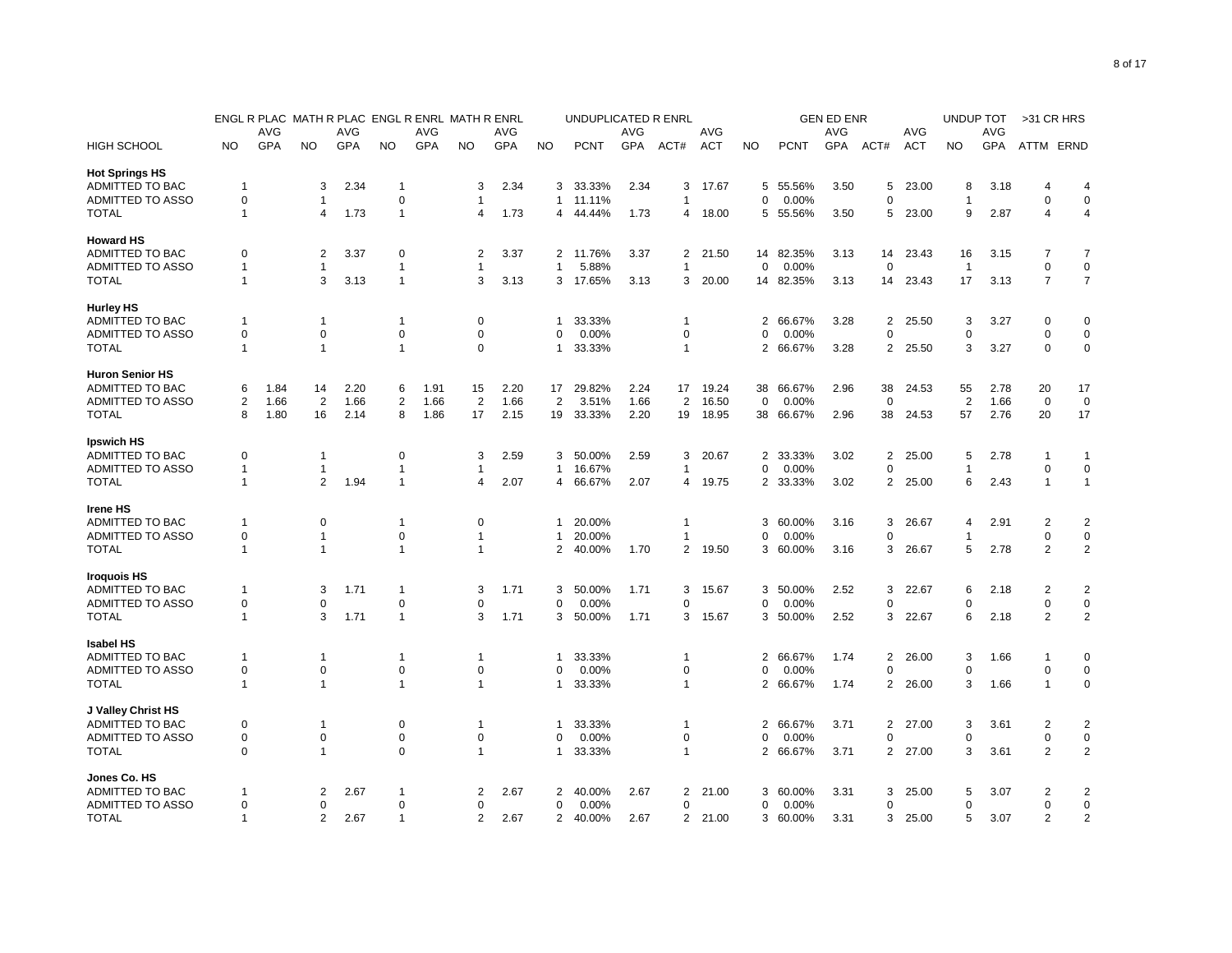|                                     |                |      |                |      | ENGL R PLAC MATH R PLAC ENGL R ENRL MATH R ENRL |            |                |            |                | UNDUPLICATED R ENRL |      |                |            |              |             | <b>GEN ED ENR</b> |                  |            | UNDUP TOT      |      | >31 CR HRS                    |                |
|-------------------------------------|----------------|------|----------------|------|-------------------------------------------------|------------|----------------|------------|----------------|---------------------|------|----------------|------------|--------------|-------------|-------------------|------------------|------------|----------------|------|-------------------------------|----------------|
|                                     |                | AVG  |                | AVG  |                                                 | <b>AVG</b> |                | AVG        |                |                     | AVG  |                | AVG        |              |             | <b>AVG</b>        |                  | AVG        |                | AVG  |                               |                |
| <b>HIGH SCHOOL</b>                  | <b>NO</b>      | GPA  | <b>NO</b>      | GPA  | <b>NO</b>                                       | GPA        | <b>NO</b>      | <b>GPA</b> | <b>NO</b>      | <b>PCNT</b>         | GPA  | ACT#           | <b>ACT</b> | <b>NO</b>    | <b>PCNT</b> | GPA               | ACT#             | <b>ACT</b> | <b>NO</b>      | GPA  | ATTM ERND                     |                |
| Kadoka HS                           |                |      |                |      |                                                 |            |                |            |                |                     |      |                |            |              |             |                   |                  |            |                |      |                               |                |
| ADMITTED TO BAC                     | 2              | 2.89 | 3              | 1.94 | 1                                               |            | 3              | 1.94       | 3              | 60.00%              | 1.94 | 3              | 17.00      |              | 2 40.00%    | 2.37              | 2                | 21.50      | 5              | 2.12 | 0                             | 0              |
| ADMITTED TO ASSO                    | $\Omega$       |      | $\Omega$       |      | 0                                               |            | $\Omega$       |            | $\mathbf 0$    | 0.00%               |      | $\Omega$       |            | $\Omega$     | 0.00%       |                   | $\Omega$         |            | $\Omega$       |      | $\Omega$                      | $\mathbf 0$    |
| <b>TOTAL</b>                        | 2              | 2.89 | 3              | 1.94 | $\mathbf{1}$                                    |            | 3              | 1.94       | 3              | 60.00%              | 1.94 | 3              | 17.00      |              | 2 40.00%    | 2.37              | 2                | 21.50      | 5              | 2.12 | $\mathbf 0$                   | $\mathbf 0$    |
| <b>Kimball HS</b>                   |                |      |                |      |                                                 |            |                |            |                |                     |      |                |            |              |             |                   |                  |            |                |      |                               |                |
| ADMITTED TO BAC                     | 2              | 2.55 | 4              | 2.45 | 2                                               | 2.55       | 4              | 2.45       | 4              | 66.67%              | 2.45 | 4              | 19.00      | $\mathbf{1}$ | 16.67%      |                   | 1                |            | 5              | 2.68 | $\mathbf{1}$                  | 1              |
| ADMITTED TO ASSO                    | 0              |      | $\mathbf 0$    |      | 0                                               |            | 0              |            | 0              | 0.00%               |      | 0              |            |              | 1 16.67%    |                   | 1                |            | 1              |      | $\overline{1}$                | $\mathbf{1}$   |
| <b>TOTAL</b>                        | 2              | 2.55 | $\overline{4}$ | 2.45 | $\overline{2}$                                  | 2.55       | 4              | 2.45       | 4              | 66.67%              | 2.45 | 4              | 19.00      |              | 2 33.33%    | 3.50              | $\overline{2}$   | 23.00      | 6              | 2.87 | 2                             | $\overline{2}$ |
| <b>Lake Preston HS</b>              |                |      |                |      |                                                 |            |                |            |                |                     |      |                |            |              |             |                   |                  |            |                |      |                               |                |
| ADMITTED TO BAC                     | 0              |      | $\mathbf 0$    |      | $\mathbf 0$                                     |            | $\Omega$       |            | $\Omega$       | 0.00%               |      | 0              |            |              | 14 #######  | 2.92              | 14               | 24.64      | 14             | 2.92 | $\overline{2}$                | $\overline{2}$ |
| ADMITTED TO ASSO                    | 0              |      | 0              |      | 0                                               |            | 0              |            | $\Omega$       | 0.00%               |      | 0              |            | $\Omega$     | 0.00%       |                   | 0                |            | $\mathbf 0$    |      | 0                             | 0              |
| <b>TOTAL</b>                        | $\Omega$       |      | $\Omega$       |      | $\Omega$                                        |            | $\Omega$       |            | 0              | 0.00%               |      | $\Omega$       |            |              | 14 #######  | 2.92              | 14               | 24.64      | 14             | 2.92 | $\overline{2}$                | $\overline{2}$ |
| <b>Langford HS</b>                  |                |      |                |      |                                                 |            |                |            |                |                     |      |                |            |              |             |                   |                  |            |                |      |                               |                |
| ADMITTED TO BAC                     | 2              | 1.95 | 4              | 2.57 | 2                                               | 1.95       | 3              | 2.17       | 3              | 42.86%              | 2.17 | 3              | 18.67      | 3            | 42.86%      | 2.59              | 3                | 21.00      | 6              | 2.41 | $\mathbf 0$                   | $\mathbf 0$    |
| ADMITTED TO ASSO                    | 0              |      | $\mathbf 0$    |      | $\mathbf 0$                                     |            | 0              |            | 0              | 0.00%               |      | 0              |            | $\mathbf{1}$ | 14.29%      |                   | 1                |            | 1              |      | $\mathbf 0$                   | $\mathbf 0$    |
| <b>TOTAL</b>                        | 2              | 1.95 | $\overline{4}$ | 2.57 | $\overline{2}$                                  | 1.95       | 3              | 2.17       | 3              | 42.86%              | 2.17 | 3              | 18.67      | 4            | 57.14%      | 2.57              | 4                | 21.25      | $\overline{7}$ | 2.42 | $\mathbf 0$                   | $\mathbf 0$    |
| <b>Lead HS</b>                      |                |      |                |      |                                                 |            |                |            |                |                     |      |                |            |              |             |                   |                  |            |                |      |                               |                |
| ADMITTED TO BAC                     | 2              | 2.70 | 5              | 2.51 | $\overline{2}$                                  | 2.70       | 4              | 2.48       | 4              | 22.22%              | 2.48 | 4              | 18.25      |              | 13 72.22%   | 2.65              | 13               | 22.15      | 17             | 2.63 | 3                             | 3              |
| ADMITTED TO ASSO                    | -1             |      | -1             |      | -1                                              |            | $\mathbf{1}$   |            | $\mathbf{1}$   | 5.56%               |      | 1              |            | $\Omega$     | 0.00%       |                   | $\Omega$         |            | -1             |      | $\mathbf 0$                   | $\mathbf 0$    |
| <b>TOTAL</b>                        | 3              | 2.17 | 6              | 2.27 | 3                                               | 2.17       | 5              | 2.19       | 5              | 27.78%              | 2.19 | 5              | 18.00      |              | 13 72.22%   | 2.65              | 13               | 22.15      | 18             | 2.56 | 3                             | 3              |
| <b>Lemmon HS</b>                    |                |      |                |      |                                                 |            |                |            |                |                     |      |                |            |              |             |                   |                  |            |                |      |                               |                |
| ADMITTED TO BAC                     | 3              | 2.66 | 7              | 2.29 | 3                                               | 2.66       | 5              | 2.46       | 6              | 46.15%              | 2.59 | 6              | 19.00      | 5            | 38.46%      | 2.72              | 5                | 24.00      | 11             | 2.65 | 2                             | $\overline{2}$ |
| ADMITTED TO ASSO                    | 2              | 0.19 | $\overline{2}$ | 0.19 | $\mathbf 0$                                     |            | 2              | 0.19       | $\overline{2}$ | 15.38%              | 0.19 | 2              | 16.50      | 0            | 0.00%       |                   | $\Omega$         |            | 2              | 0.19 | $\mathbf 0$                   | $\mathbf 0$    |
| <b>TOTAL</b>                        | 5              | 2.00 | 9              | 2.04 | 3                                               | 2.66       | $\overline{7}$ | 2.11       | 8              | 61.54%              | 2.27 | 8              | 18.38      | 5            | 38.46%      | 2.72              | 5                | 24.00      | 13             | 2.48 | $\overline{2}$                | $\overline{2}$ |
|                                     |                |      |                |      |                                                 |            |                |            |                |                     |      |                |            |              |             |                   |                  |            |                |      |                               |                |
| <b>Lennox HS</b><br>ADMITTED TO BAC | 5              | 1.78 | 6              | 2.50 | $\mathbf 0$                                     |            | 6              | 2.50       | 6              | 20.69%              | 2.50 | 6              | 19.50      | 21           | 72.41%      | 2.85              | 21               | 24.19      | 27             | 2.77 | 5                             | 5              |
| ADMITTED TO ASSO                    | -1             |      | $\mathbf{1}$   |      | $\mathbf{1}$                                    |            | $\mathbf{1}$   |            | $\mathbf{1}$   | 3.45%               |      | 1              |            | $\mathbf{1}$ | 3.45%       |                   | $\overline{1}$   |            | $\overline{2}$ | 2.80 | $\overline{1}$                | $\mathbf{1}$   |
|                                     |                |      | 7              |      |                                                 |            | $\overline{7}$ |            | $\overline{7}$ |                     |      | $\overline{7}$ |            |              |             |                   |                  |            | 29             |      | 6                             | 6              |
| <b>TOTAL</b>                        | 6              | 1.75 |                | 2.39 | $\overline{1}$                                  |            |                | 2.39       |                | 24.14%              | 2.39 |                | 19.43      |              | 22 75.86%   | 2.88              | 22               | 24.45      |                | 2.78 |                               |                |
| Leola HS                            | $\mathbf 1$    |      | -1             |      |                                                 |            |                |            |                |                     |      |                |            |              |             |                   |                  |            |                |      |                               |                |
| ADMITTED TO BAC                     |                |      |                |      | 0                                               |            | 2              | 2.39       | 2              | 33.33%              | 2.39 | 2              | 21.00      | 4            | 66.67%      | 2.87              | 4<br>$\mathbf 0$ | 25.00      | 6              | 2.72 | $\overline{2}$                | 2              |
| ADMITTED TO ASSO                    | $\mathbf 0$    |      | $\mathbf 0$    |      | 0<br>$\mathbf 0$                                |            | $\mathbf 0$    |            | 0              | 0.00%               |      | 0              |            | $\Omega$     | 0.00%       |                   |                  |            | $\Omega$       |      | $\mathbf 0$<br>$\overline{2}$ | $\pmb{0}$      |
| <b>TOTAL</b>                        | -1             |      | $\overline{1}$ |      |                                                 |            | 2              | 2.39       | 2              | 33.33%              | 2.39 | 2              | 21.00      | 4            | 66.67%      | 2.87              | 4                | 25.00      | 6              | 2.72 |                               | $\overline{2}$ |
| Lincoln HS, SF                      |                |      |                |      |                                                 |            |                |            |                |                     |      |                |            |              |             |                   |                  |            |                |      |                               |                |
| ADMITTED TO BAC                     | 7              | 2.21 | 8              | 1.95 | 7                                               | 2.21       | 8              | 2.21       | 12             | 18.75%              | 2.20 | 12             | 21.33      | 49           | 76.56%      | 2.76              | 49               | 24.39      | 61             | 2.66 | 16                            | 15             |
| ADMITTED TO ASSO                    | $\mathbf 1$    |      | 3              | 1.05 | 1                                               |            | 3              | 1.05       | 3              | 4.69%               | 1.05 | 3              | 17.00      | 0            | 0.00%       |                   | 0                |            | 3              | 1.05 | $\mathbf 0$                   | 0              |
| <b>TOTAL</b>                        | 8              | 2.13 | 11             | 1.72 | 8                                               | 2.13       | 11             | 1.91       | 15             | 23.44%              | 1.98 | 15             | 20.47      | 49           | 76.56%      | 2.76              | 49               | 24.39      | 64             | 2.59 | 16                            | 15             |
| Lyman HS                            |                |      |                |      |                                                 |            |                |            |                |                     |      |                |            |              |             |                   |                  |            |                |      |                               |                |
| ADMITTED TO BAC                     |                |      | 3              | 3.13 | 1                                               |            | 3              | 3.13       | 3              | 42.86%              | 3.13 | 3              | 21.00      | 4            | 57.14%      | 3.51              | 4                | 25.25      | $\overline{7}$ | 3.38 |                               | -1             |
| ADMITTED TO ASSO                    | 0              |      | 0              |      | 0                                               |            | 0              |            | 0              | 0.00%               |      | 0              |            | O            | 0.00%       |                   | 0                |            | $\Omega$       |      | $\mathbf 0$                   | $\mathbf 0$    |
| <b>TOTAL</b>                        | $\overline{1}$ |      | 3              | 3.13 | $\mathbf{1}$                                    |            | 3              | 3.13       | 3              | 42.86%              | 3.13 | 3              | 21.00      |              | 4 57.14%    | 3.51              | 4                | 25.25      | 7              | 3.38 | $\overline{1}$                | $\mathbf{1}$   |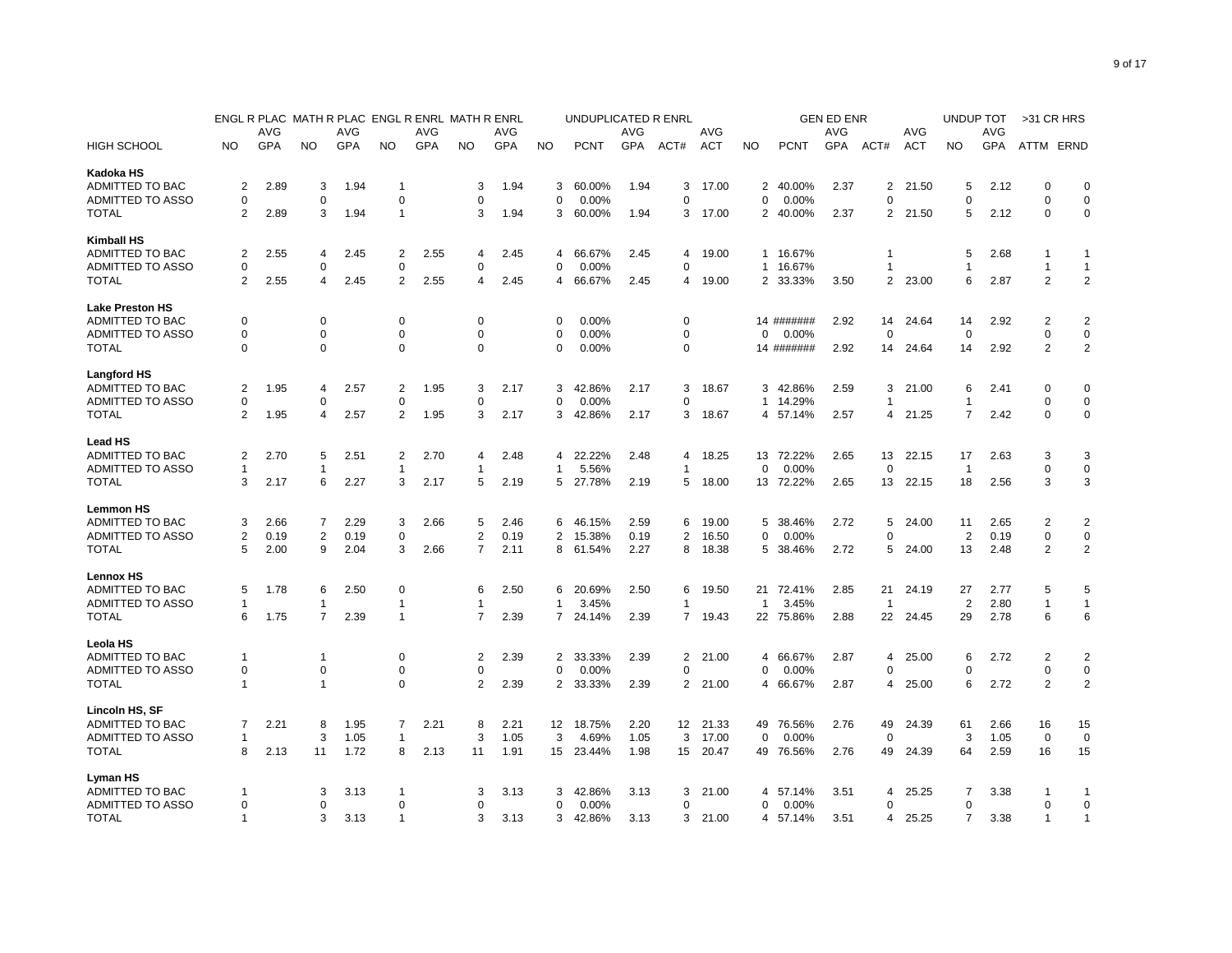|                          |                | ENGL R PLAC |                |      | MATH R PLAC ENGL R ENRL MATH R ENRL |      |                |            |                | UNDUPLICATED R ENRL |      |                |            |           |             | <b>GEN ED ENR</b> |                |            | UNDUP TOT      |      | >31 CR HRS     |                |
|--------------------------|----------------|-------------|----------------|------|-------------------------------------|------|----------------|------------|----------------|---------------------|------|----------------|------------|-----------|-------------|-------------------|----------------|------------|----------------|------|----------------|----------------|
|                          |                | AVG         |                | AVG  |                                     | AVG  |                | AVG        |                |                     | AVG  |                | AVG        |           |             | AVG               |                | AVG        |                | AVG  |                |                |
| <b>HIGH SCHOOL</b>       | NO             | GPA         | <b>NO</b>      | GPA  | NO                                  | GPA  | <b>NO</b>      | <b>GPA</b> | <b>NO</b>      | <b>PCNT</b>         | GPA  | ACT#           | <b>ACT</b> | <b>NO</b> | <b>PCNT</b> | GPA               | ACT#           | <b>ACT</b> | <b>NO</b>      | GPA  | ATTM ERND      |                |
| <b>McCook Central HS</b> |                |             |                |      |                                     |      |                |            |                |                     |      |                |            |           |             |                   |                |            |                |      |                |                |
| ADMITTED TO BAC          | -1             |             | $\mathbf{1}$   |      | 1                                   |      | $\mathbf 1$    |            | 2              | 15.38%              | 3.13 | 2              | 19.50      |           | 10 76.92%   | 3.22              | 10             | 21.50      | 12             | 3.21 | 4              | $\overline{4}$ |
| ADMITTED TO ASSO         | -1             |             | 0              |      | 1                                   |      | 0              |            | -1             | 7.69%               |      | $\mathbf{1}$   |            | $\Omega$  | 0.00%       |                   | $\mathbf 0$    |            | $\overline{1}$ |      | $\Omega$       | $\mathbf 0$    |
| <b>TOTAL</b>             | 2              | 3.52        | $\mathbf{1}$   |      | $\overline{2}$                      | 3.52 | $\overline{1}$ |            | 3              | 23.08%              | 3.41 |                | 3 19.33    |           | 10 76.92%   | 3.22              | 10             | 21.50      | 13             | 3.26 | Δ              | $\overline{4}$ |
| <b>Madison HS</b>        |                |             |                |      |                                     |      |                |            |                |                     |      |                |            |           |             |                   |                |            |                |      |                |                |
| ADMITTED TO BAC          | 7              | 2.14        | 15             | 2.64 | 8                                   | 2.06 | 14             | 2.70       | 16             | 30.77%              | 2.59 | 16             | 18.81      |           | 31 59.62%   | 3.26              | 31             | 24.84      | 47             | 3.08 | 12             | 12             |
| ADMITTED TO ASSO         | 2              | 2.60        | $\overline{4}$ | 2.60 | $\overline{2}$                      | 2.60 | $\overline{4}$ | 2.60       | 4              | 7.69%               | 2.60 | 4              | 18.50      | 1         | 1.92%       |                   | $\overline{1}$ |            | 5              | 2.87 | $\overline{1}$ | $\overline{1}$ |
| <b>TOTAL</b>             | 9              | 2.20        | 19             | 2.64 | 10                                  | 2.13 | 18             | 2.69       | 20             | 38.46%              | 2.59 | 20             | 18.75      |           | 32 61.54%   | 3.26              | 32             | 24.66      | 52             | 3.07 | 13             | 13             |
| <b>Marion HS</b>         |                |             |                |      |                                     |      |                |            |                |                     |      |                |            |           |             |                   |                |            |                |      |                |                |
| ADMITTED TO BAC          | $\overline{2}$ | 2.88        | 3              | 2.73 | $\overline{1}$                      |      | 3              | 2.73       | 3              | 25.00%              | 2.73 | 3              | 18.00      | 9         | 75.00%      | 3.19              | 9              | 24.00      | 12             | 3.10 | 5              | 5              |
| ADMITTED TO ASSO         | 0              |             | 0              |      | 0                                   |      | 0              |            | 0              | 0.00%               |      | 0              |            | $\Omega$  | 0.00%       |                   | $\Omega$       |            | 0              |      | $\Omega$       | 0              |
| <b>TOTAL</b>             | 2              | 2.88        | 3              | 2.73 | $\mathbf{1}$                        |      | 3              | 2.73       | 3              | 25.00%              | 2.73 | 3              | 18.00      | 9         | 75.00%      | 3.19              | 9              | 24.00      | 12             | 3.10 | 5              | 5              |
| <b>McIntosh HS</b>       |                |             |                |      |                                     |      |                |            |                |                     |      |                |            |           |             |                   |                |            |                |      |                |                |
| ADMITTED TO BAC          | 2              | 2.35        | $\overline{2}$ | 2.28 | $\overline{2}$                      | 2.35 | -1             |            | 2              | 40.00%              | 2.35 | 2              | 19.00      | 3         | 60.00%      | 2.71              | 3              | 23.33      | 5              | 2.57 | $\Omega$       | $\mathbf 0$    |
| ADMITTED TO ASSO         | $\Omega$       |             | $\mathbf 0$    |      | 0                                   |      | $\mathbf 0$    |            | $\mathbf 0$    | 0.00%               |      | 0              |            | 0         | 0.00%       |                   | $\Omega$       |            | $\Omega$       |      | $\Omega$       | $\mathbf 0$    |
| <b>TOTAL</b>             | 2              | 2.35        | $\overline{2}$ | 2.28 | 2                                   | 2.35 | -1             |            | 2              | 40.00%              | 2.35 | 2              | 19.00      | 3         | 60.00%      | 2.71              | 3              | 23.33      | 5              | 2.57 | 0              | $\mathbf 0$    |
| <b>Menno HS</b>          |                |             |                |      |                                     |      |                |            |                |                     |      |                |            |           |             |                   |                |            |                |      |                |                |
| ADMITTED TO BAC          | 2              | 2.04        | 3              | 2.34 | $\overline{1}$                      |      | 3              | 2.34       | 3              | 37.50%              | 2.34 | 3              | 17.67      | 4         | 50.00%      | 3.36              | 4              | 25.00      | 7              | 2.99 | 3              | 3              |
| ADMITTED TO ASSO         | 1              |             | $\mathbf{1}$   |      | 0                                   |      | $\mathbf 1$    |            | $\mathbf{1}$   | 12.50%              |      | 1              |            | $\Omega$  | 0.00%       |                   | $\Omega$       |            | 1              |      | $\Omega$       | $\mathbf 0$    |
| <b>TOTAL</b>             | 3              | 2.02        | 4              | 2.29 | $\overline{1}$                      |      | 4              | 2.29       | 4              | 50.00%              | 2.29 | 4              | 17.25      | 4         | 50.00%      | 3.36              | 4              | 25.00      | 8              | 2.94 | 3              | 3              |
| <b>Midland HS</b>        |                |             |                |      |                                     |      |                |            |                |                     |      |                |            |           |             |                   |                |            |                |      |                |                |
| ADMITTED TO BAC          | -1             |             | 0              |      | 1                                   |      | 0              |            | -1             | 25.00%              |      | 1              |            | 3         | 75.00%      | 3.25              | 3              | 24.00      | $\overline{4}$ | 3.30 | Δ              | 3              |
| ADMITTED TO ASSO         | $\Omega$       |             | $\mathbf 0$    |      | 0                                   |      | $\Omega$       |            | $\Omega$       | 0.00%               |      | $\Omega$       |            |           | 0.00%       |                   | $\Omega$       |            | $\Omega$       |      | $\Omega$       | $\mathbf 0$    |
| <b>TOTAL</b>             |                |             | $\mathbf 0$    |      | 1                                   |      | $\mathbf 0$    |            | -1             | 25.00%              |      | 1              |            | 3         | 75.00%      | 3.25              | 3              | 24.00      | 4              | 3.30 | 4              | 3              |
| <b>Milbank HS</b>        |                |             |                |      |                                     |      |                |            |                |                     |      |                |            |           |             |                   |                |            |                |      |                |                |
| ADMITTED TO BAC          | $\overline{2}$ | 2.48        | 5              | 2.75 | 2                                   | 2.48 | 4              | 2.75       | 6              | 25.00%              | 2.66 | 6              | 20.00      |           | 14 58.33%   | 2.78              | 14             | 23.86      | 20             | 2.74 | 5              | 5              |
| <b>ADMITTED TO ASSO</b>  | 3              | 1.95        | 3              | 1.77 | 3                                   | 1.95 | 3              | 1.77       | 4              | 16.67%              | 1.84 | 4              | 17.50      | $\Omega$  | 0.00%       |                   | $\Omega$       |            | $\overline{4}$ | 1.84 | $\Omega$       | $\mathbf 0$    |
| <b>TOTAL</b>             | 5              | 2.21        | 8              | 2.50 | 5                                   | 2.21 | $\overline{7}$ | 2.45       | 10             | 41.67%              | 2.42 | 10             | 19.00      |           | 14 58.33%   | 2.78              | 14             | 23.86      | 24             | 2.64 | 5              | 5              |
| <b>Miller HS</b>         |                |             |                |      |                                     |      |                |            |                |                     |      |                |            |           |             |                   |                |            |                |      |                |                |
| ADMITTED TO BAC          | 2              | 2.74        | 3              | 1.38 | 0                                   |      | 2              | 1.33       | $\mathbf{2}$   | 11.76%              | 1.33 | 2              | 19.50      | 15        | 88.24%      | 3.38              | 15             | 25.07      | 17             | 3.15 | 6              | 6              |
| ADMITTED TO ASSO         | $\Omega$       |             | $\mathbf 0$    |      | $\mathbf 0$                         |      | $\Omega$       |            | 0              | 0.00%               |      | $\Omega$       |            | $\Omega$  | 0.00%       |                   | $\Omega$       |            | $\Omega$       |      | $\Omega$       | $\mathbf 0$    |
| <b>TOTAL</b>             | $\overline{2}$ | 2.74        | 3              | 1.38 | $\mathbf 0$                         |      | $\overline{2}$ | 1.33       | $\overline{2}$ | 11.76%              | 1.33 | $\overline{2}$ | 19.50      | 15        | 88.24%      | 3.38              | 15             | 25.07      | 17             | 3.15 | 6              | 6              |
| <b>Mitchell HS</b>       |                |             |                |      |                                     |      |                |            |                |                     |      |                |            |           |             |                   |                |            |                |      |                |                |
| ADMITTED TO BAC          | 10             | 2.58        | 18             | 2.43 | 9                                   | 2.71 | 17             | 2.33       | 20             | 35.09%              | 2.52 | 20             | 19.30      | 36        | 63.16%      | 2.67              | 36             | 23.14      | 56             | 2.63 | 6              | 6              |
| ADMITTED TO ASSO         | $\overline{1}$ |             | $\mathbf{1}$   |      | 1                                   |      | -1             |            | $\mathbf{1}$   | 1.75%               |      | $\overline{1}$ |            | $\Omega$  | 0.00%       |                   | $\Omega$       |            | -1             |      | $\Omega$       | $\mathbf 0$    |
| <b>TOTAL</b>             | 11             | 2.49        | 19             | 2.38 | 10                                  | 2.59 | 18             | 2.28       | 21             | 36.84%              | 2.47 | 21             | 19.19      |           | 36 63.16%   | 2.67              | 36             | 23.14      | 57             | 2.61 | 6              | 6              |
| <b>Mobridge HS</b>       |                |             |                |      |                                     |      |                |            |                |                     |      |                |            |           |             |                   |                |            |                |      |                |                |
| ADMITTED TO BAC          | 4              | 2.49        | 5              | 2.55 | 4                                   | 2.49 | 6              | 2.87       | $\overline{7}$ | 33.33%              | 2.68 | $\overline{7}$ | 18.57      |           | 14 66.67%   | 3.05              | 14             | 25.00      | 21             | 2.95 | 5              | 5              |
| ADMITTED TO ASSO         | $\Omega$       |             | 0              |      | $\Omega$                            |      | 0              |            | 0              | 0.00%               |      | 0              |            | 0         | 0.00%       |                   | $\mathbf 0$    |            | $\mathbf 0$    |      | $\Omega$       | $\mathbf 0$    |
| <b>TOTAL</b>             |                | 2.49        | 5              | 2.55 | 4                                   | 2.49 | 6              | 2.87       | $7^{\circ}$    | 33.33%              | 2.68 |                | 7 18.57    |           | 14 66.67%   | 3.05              | 14             | 25.00      | 21             | 2.95 | 5              | 5              |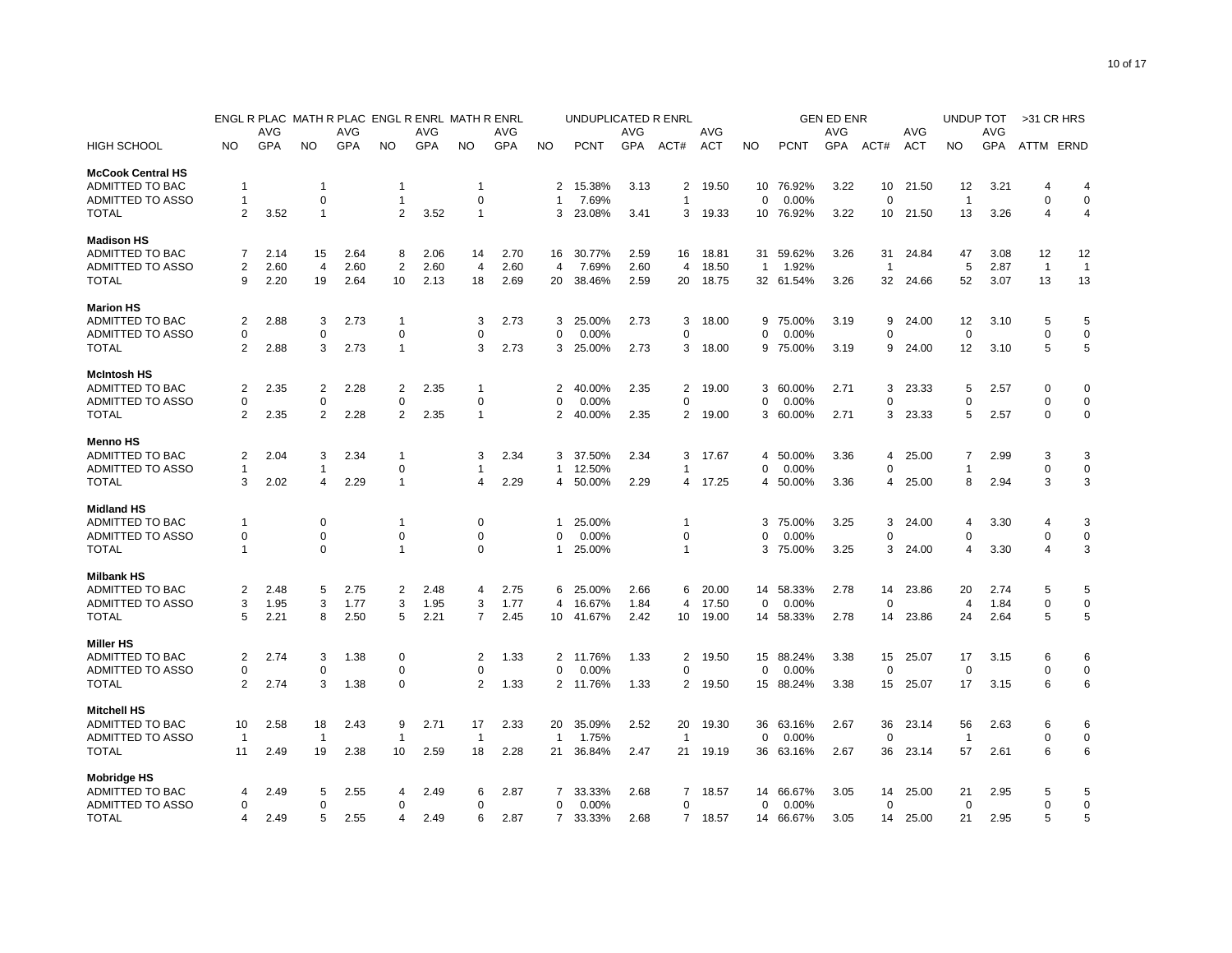|                          |                | ENGL R PLAC |                |      | MATH R PLAC ENGL R ENRL MATH R ENRL |      |                |            |              | UNDUPLICATED R ENRL |      |                |            |                |             | <b>GEN ED ENR</b> |                |            | <b>UNDUP TOT</b> |      | >31 CR HRS     |                |
|--------------------------|----------------|-------------|----------------|------|-------------------------------------|------|----------------|------------|--------------|---------------------|------|----------------|------------|----------------|-------------|-------------------|----------------|------------|------------------|------|----------------|----------------|
|                          |                | AVG         |                | AVG  |                                     | AVG  |                | AVG        |              |                     | AVG  |                | AVG        |                |             | AVG               |                | AVG        |                  | AVG  |                |                |
| <b>HIGH SCHOOL</b>       | NO             | GPA         | NO.            | GPA  | NO.                                 | GPA  | <b>NO</b>      | <b>GPA</b> | <b>NO</b>    | <b>PCNT</b>         | GPA  | ACT#           | <b>ACT</b> | <b>NO</b>      | <b>PCNT</b> | GPA               | ACT#           | <b>ACT</b> | NO               | GPA  | ATTM ERND      |                |
| <b>Montrose HS</b>       |                |             |                |      |                                     |      |                |            |              |                     |      |                |            |                |             |                   |                |            |                  |      |                |                |
| ADMITTED TO BAC          | 0              |             | 0              |      | 0                                   |      | 0              |            | 0            | 0.00%               |      | 0              |            |                | 8 #######   | 3.05              | 8              | 23.25      | 8                | 3.05 | 3              | 3              |
| ADMITTED TO ASSO         | 0              |             | $\mathbf 0$    |      | $\mathbf 0$                         |      | 0              |            | $\mathbf 0$  | 0.00%               |      | 0              |            | 0              | 0.00%       |                   | 0              |            | 0                |      | $\mathbf 0$    | $\mathbf 0$    |
| <b>TOTAL</b>             | 0              |             | $\mathbf 0$    |      | 0                                   |      | $\mathbf 0$    |            | $\Omega$     | 0.00%               |      | 0              |            |                | 8 #######   | 3.05              | 8              | 23.25      | 8                | 3.05 | 3              | 3              |
| Mt. Vernon HS            |                |             |                |      |                                     |      |                |            |              |                     |      |                |            |                |             |                   |                |            |                  |      |                |                |
| ADMITTED TO BAC          | -1             |             | $\overline{4}$ | 2.73 | 2                                   | 3.21 | 4              | 2.73       | 5            | 50.00%              | 2.83 | 5              | 20.00      | 4              | 40.00%      | 3.42              | 4              | 23.50      | 9                | 3.13 | 3              | 3              |
| ADMITTED TO ASSO         | 0              |             | 0              |      | 0                                   |      | 1              |            | $\mathbf{1}$ | 10.00%              |      | 1              |            | 0              | 0.00%       |                   | 0              |            | 1                |      | $\mathbf 0$    | $\mathbf 0$    |
| <b>TOTAL</b>             | 1              |             | $\overline{4}$ | 2.73 | $\overline{2}$                      | 3.21 | 5              | 2.79       | 6            | 60.00%              | 2.86 | 6              | 20.17      | 4              | 40.00%      | 3.42              | 4              | 23.50      | 10               | 3.12 | 3              | 3              |
| <b>New Underwood Sch</b> |                |             |                |      |                                     |      |                |            |              |                     |      |                |            |                |             |                   |                |            |                  |      |                |                |
| ADMITTED TO BAC          | 2              | 2.24        | $\mathbf{1}$   |      | 2                                   | 2.24 | 1              |            | 3            | 33.33%              | 2.29 | 3              | 18.00      | 6              | 66.67%      | 2.36              | 6              | 22.00      | 9                | 2.33 | 1              | 1              |
| ADMITTED TO ASSO         | 0              |             | $\mathbf 0$    |      | 0                                   |      | 0              |            | 0            | 0.00%               |      | 0              |            | $\mathbf 0$    | 0.00%       |                   | 0              |            | $\Omega$         |      | $\mathbf 0$    | $\mathbf 0$    |
| <b>TOTAL</b>             | 2              | 2.24        | $\mathbf{1}$   |      | 2                                   | 2.24 | $\mathbf{1}$   |            | 3            | 33.33%              | 2.29 | 3              | 18.00      | 6              | 66.67%      | 2.36              | 6              | 22.00      | 9                | 2.33 | $\overline{1}$ | $\mathbf{1}$   |
| <b>Newell HS</b>         |                |             |                |      |                                     |      |                |            |              |                     |      |                |            |                |             |                   |                |            |                  |      |                |                |
| ADMITTED TO BAC          | 5              | 2.11        | $\overline{7}$ | 2.33 | 3                                   | 2.05 | 6              | 2.13       | 6            | 40.00%              | 2.13 | 6              | 16.67      | 9              | 60.00%      | 2.62              | 9              | 25.33      | 15               | 2.48 | -1             | 1              |
| ADMITTED TO ASSO         | $\Omega$       |             | $\mathbf 0$    |      | $\Omega$                            |      | 0              |            | $\mathbf 0$  | 0.00%               |      | 0              |            | $\Omega$       | 0.00%       |                   | 0              |            | $\Omega$         |      | $\mathbf 0$    | $\mathbf 0$    |
| <b>TOTAL</b>             | 5              | 2.11        | $\overline{7}$ | 2.33 | 3                                   | 2.05 | 6              | 2.13       | 6            | 40.00%              | 2.13 | 6              | 16.67      | 9              | 60.00%      | 2.62              | 9              | 25.33      | 15               | 2.48 | $\overline{1}$ | $\mathbf{1}$   |
| <b>Northwestern HS</b>   |                |             |                |      |                                     |      |                |            |              |                     |      |                |            |                |             |                   |                |            |                  |      |                |                |
| ADMITTED TO BAC          | 2              | 3.26        | $\overline{1}$ |      | 2                                   | 3.26 | $\overline{2}$ | 2.85       | 3            | 30.00%              | 3.16 | 3              | 17.33      | 6              | 60.00%      | 3.59              | 6              | 25.67      | 9                | 3.46 | 5              | 5              |
| <b>ADMITTED TO ASSO</b>  | 0              |             | $\mathbf 0$    |      | 0                                   |      | 0              |            | $\Omega$     | 0.00%               |      | 0              |            | $\mathbf{1}$   | 10.00%      |                   | 1              |            |                  |      | $\mathbf 0$    | $\mathbf 0$    |
| <b>TOTAL</b>             | 2              | 3.26        | $\mathbf{1}$   |      | 2                                   | 3.26 | $\overline{2}$ | 2.85       | 3            | 30.00%              | 3.16 | 3              | 17.33      |                | 7 70.00%    | 3.28              | 7              | 25.29      | 10               | 3.25 | 5              | 5              |
| <b>OGorman HS</b>        |                |             |                |      |                                     |      |                |            |              |                     |      |                |            |                |             |                   |                |            |                  |      |                |                |
| ADMITTED TO BAC          | 6              | 2.22        | 13             | 2.31 | 7                                   | 2.20 | 12             | 2.23       | 14           | 27.45%              | 2.32 | 14             | 18.86      | 37             | 72.55%      | 3.06              | 37             | 24.73      | 51               | 2.88 | 12             | 12             |
| ADMITTED TO ASSO         | $\Omega$       |             | $\mathbf 0$    |      | 0                                   |      | 0              |            | $\mathbf 0$  | 0.00%               |      | 0              |            | 0              | 0.00%       |                   | 0              |            | $\Omega$         |      | $\mathbf 0$    | 0              |
| <b>TOTAL</b>             | 6              | 2.22        | 13             | 2.31 | 7                                   | 2.20 | 12             | 2.23       | 14           | 27.45%              | 2.32 | 14             | 18.86      | 37             | 72.55%      | 3.06              | 37             | 24.73      | 51               | 2.88 | 12             | 12             |
| Oldham-Ramona HS         |                |             |                |      |                                     |      |                |            |              |                     |      |                |            |                |             |                   |                |            |                  |      |                |                |
| ADMITTED TO BAC          | 2              | 2.45        | $\overline{1}$ |      | $\overline{\mathbf{c}}$             | 2.45 | $\overline{2}$ | 1.71       | 3            | 60.00%              | 1.89 | 3              | 20.33      | 2              | 40.00%      | 1.86              | $\overline{c}$ | 25.50      | 5                | 1.88 | $\mathbf 0$    | $\mathbf 0$    |
| <b>ADMITTED TO ASSO</b>  | 0              |             | $\mathbf 0$    |      | $\mathbf 0$                         |      | $\Omega$       |            | $\mathbf 0$  | 0.00%               |      | 0              |            | 0              | 0.00%       |                   | 0              |            | $\Omega$         |      | $\mathbf 0$    | $\mathbf 0$    |
| <b>TOTAL</b>             | 2              | 2.45        | $\overline{1}$ |      | $\overline{2}$                      | 2.45 | 2              | 1.71       | 3            | 60.00%              | 1.89 | 3              | 20.33      | $\overline{2}$ | 40.00%      | 1.86              | 2              | 25.50      | 5                | 1.88 | $\Omega$       | $\mathbf 0$    |
| <b>Parker HS</b>         |                |             |                |      |                                     |      |                |            |              |                     |      |                |            |                |             |                   |                |            |                  |      |                |                |
| ADMITTED TO BAC          | 1              |             | $\overline{2}$ | 2.80 | 1                                   |      | $\overline{2}$ | 2.80       | 3            | 23.08%              | 2.65 | 3              | 20.33      | 9              | 69.23%      | 2.82              | 9              | 24.44      | 12               | 2.78 | $\overline{4}$ | $\overline{2}$ |
| ADMITTED TO ASSO         | 1              |             | $\mathbf{1}$   |      | 1                                   |      | 1              |            | 1            | 7.69%               |      | 1              |            | O              | 0.00%       |                   | 0              |            | $\mathbf{1}$     |      | $\mathbf 0$    | $\pmb{0}$      |
| <b>TOTAL</b>             | $\overline{2}$ | 2.05        | 3              | 2.43 | 2                                   | 2.05 | 3              | 2.39       | 4            | 30.77%              | 2.40 | 4              | 19.50      | 9              | 69.23%      | 2.82              | 9              | 24.44      | 13               | 2.70 | $\overline{4}$ | $\overline{2}$ |
| <b>Parkston HS</b>       |                |             |                |      |                                     |      |                |            |              |                     |      |                |            |                |             |                   |                |            |                  |      |                |                |
| ADMITTED TO BAC          | 5              | 2.88        | 3              | 2.69 | 6                                   | 3.01 | 3              | 2.69       | 7            | 31.82%              | 2.90 | $\overline{7}$ | 19.43      | 15             | 68.18%      | 3.20              | 15             | 24.07      | 22               | 3.12 | 12             | 12             |
| <b>ADMITTED TO ASSO</b>  | 0              |             | 0              |      | 0                                   |      | 0              |            | 0            | 0.00%               |      | 0              |            | 0              | 0.00%       |                   | 0              |            | $\mathbf 0$      |      | $\mathbf 0$    | 0              |
| <b>TOTAL</b>             | 5              | 2.88        | 3              | 2.69 | 6                                   | 3.01 | 3              | 2.69       | $7^{\circ}$  | 31.82%              | 2.90 |                | 7 19.43    |                | 15 68.18%   | 3.20              | 15             | 24.07      | 22               | 3.12 | 12             | 12             |
| <b>Philip HS</b>         |                |             |                |      |                                     |      |                |            |              |                     |      |                |            |                |             |                   |                |            |                  |      |                |                |
| ADMITTED TO BAC          | 2              | 0.71        | $\overline{4}$ | 2.26 | 1                                   |      | 4              | 1.46       | 4            | 28.57%              | 1.46 | 4              | 17.50      | 8              | 57.14%      | 2.97              | 8              | 23.25      | 12               | 2.61 | 5              | 5              |
| <b>ADMITTED TO ASSO</b>  | 1              |             | -1             |      | 1                                   |      | 1              |            | 1            | 7.14%               |      | 1              |            | 1              | 7.14%       |                   | 1              |            | 2                | 2.56 | $\mathbf 0$    | $\mathbf 0$    |
| <b>TOTAL</b>             | 3              | 0.74        | 5              | 2.14 | $\overline{2}$                      | 0.96 | 5              | 1.40       | 5            | 35.71%              | 1.40 | 5              | 17.80      | 9              | 64.29%      | 2.99              | 9              | 23.00      | 14               | 2.60 | 5              | 5              |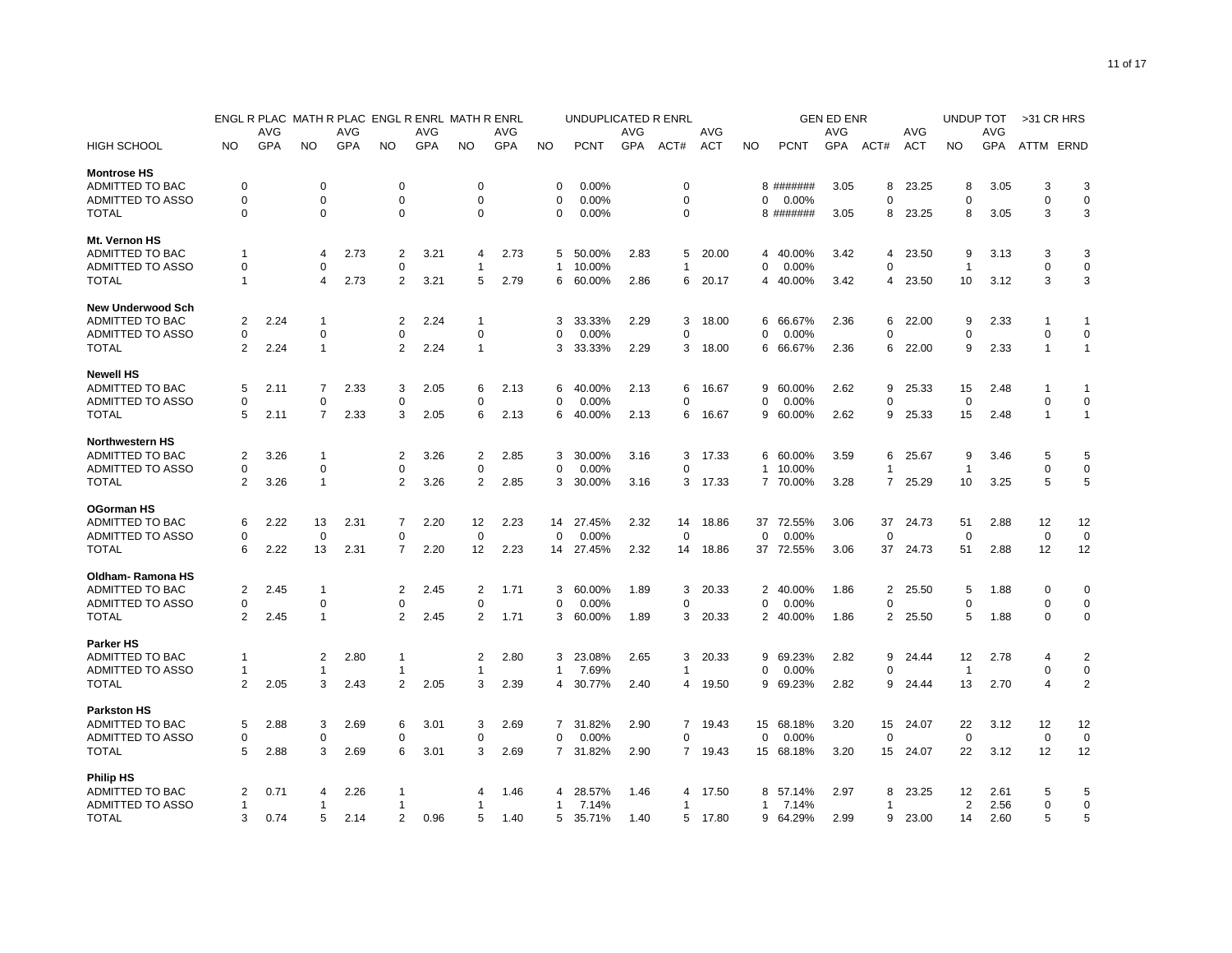|                           |              |      |                |      | ENGL R PLAC MATH R PLAC ENGL R ENRL MATH R ENRL |      |                |            |                | UNDUPLICATED R ENRL |      |                |            |                |             | <b>GEN ED ENR</b> |                |            | UNDUP TOT      |            | >31 CR HRS     |                |
|---------------------------|--------------|------|----------------|------|-------------------------------------------------|------|----------------|------------|----------------|---------------------|------|----------------|------------|----------------|-------------|-------------------|----------------|------------|----------------|------------|----------------|----------------|
|                           |              | AVG  |                | AVG  |                                                 | AVG  |                | AVG        |                |                     | AVG  |                | AVG        |                |             | <b>AVG</b>        |                | AVG        |                | AVG        |                |                |
| <b>HIGH SCHOOL</b>        | NO           | GPA  | <b>NO</b>      | GPA  | NO.                                             | GPA  | <b>NO</b>      | <b>GPA</b> | <b>NO</b>      | <b>PCNT</b>         | GPA  | ACT#           | <b>ACT</b> | <b>NO</b>      | <b>PCNT</b> | GPA               | ACT#           | <b>ACT</b> | <b>NO</b>      | <b>GPA</b> | ATTM ERND      |                |
| <b>Plankinton HS</b>      |              |      |                |      |                                                 |      |                |            |                |                     |      |                |            |                |             |                   |                |            |                |            |                |                |
| ADMITTED TO BAC           | 0            |      | 3              | 2.78 | 0                                               |      | 2              | 3.09       | 2              | 28.57%              | 3.09 | 2              | 21.50      |                | 5 71.43%    | 3.39              | 5              | 22.00      | 7              | 3.32       | 3              | 3              |
| ADMITTED TO ASSO          | $\Omega$     |      | $\mathbf 0$    |      | $\mathbf 0$                                     |      | $\Omega$       |            | $\mathbf 0$    | 0.00%               |      | 0              |            | 0              | 0.00%       |                   | $\Omega$       |            | $\Omega$       |            | $\overline{0}$ | $\mathbf 0$    |
| <b>TOTAL</b>              | 0            |      | 3              | 2.78 | 0                                               |      | 2              | 3.09       | $\overline{2}$ | 28.57%              | 3.09 |                | 2 21.50    |                | 5 71.43%    | 3.39              | 5              | 22.00      | 7              | 3.32       | 3              | 3              |
| <b>Platte HS</b>          |              |      |                |      |                                                 |      |                |            |                |                     |      |                |            |                |             |                   |                |            |                |            |                |                |
| ADMITTED TO BAC           | $\Omega$     |      | -1             |      | 0                                               |      | 1              |            | 1              | 12.50%              |      | 1              |            | $\overline{7}$ | 87.50%      | 3.04              | 7              | 24.57      | 8              | 2.99       | $\overline{2}$ | $\overline{2}$ |
| <b>ADMITTED TO ASSO</b>   | 0            |      | $\mathbf 0$    |      | 0                                               |      | 0              |            | 0              | 0.00%               |      | 0              |            | $\Omega$       | 0.00%       |                   | 0              |            | $\Omega$       |            | $\mathbf 0$    | $\mathbf 0$    |
| <b>TOTAL</b>              | $\Omega$     |      | $\overline{1}$ |      | $\Omega$                                        |      | $\mathbf{1}$   |            | 1              | 12.50%              |      | $\mathbf{1}$   |            |                | 7 87.50%    | 3.04              | $\overline{7}$ | 24.57      | 8              | 2.99       | $\overline{2}$ | $\overline{2}$ |
| <b>Pollock HS</b>         |              |      |                |      |                                                 |      |                |            |                |                     |      |                |            |                |             |                   |                |            |                |            |                |                |
| <b>ADMITTED TO BAC</b>    | 3            | 1.79 | 3              | 1.79 | 3                                               | 1.79 | 3              | 1.79       | 3              | 42.86%              | 1.79 | 3              | 17.00      | 4              | 57.14%      | 2.74              | 4              | 23.25      | 7              | 2.44       | $\overline{2}$ | $\overline{2}$ |
| <b>ADMITTED TO ASSO</b>   | 0            |      | 0              |      | 0                                               |      | 0              |            | 0              | 0.00%               |      | 0              |            | 0              | 0.00%       |                   | 0              |            | 0              |            | 0              | 0              |
| <b>TOTAL</b>              | 3            | 1.79 | 3              | 1.79 | 3                                               | 1.79 | 3              | 1.79       | 3              | 42.86%              | 1.79 | 3              | 17.00      | 4              | 57.14%      | 2.74              | 4              | 23.25      | $\overline{7}$ | 2.44       | $\overline{2}$ | $\overline{2}$ |
| <b>RC Christian HS</b>    |              |      |                |      |                                                 |      |                |            |                |                     |      |                |            |                |             |                   |                |            |                |            |                |                |
| ADMITTED TO BAC           | 0            |      | $\overline{1}$ |      | 0                                               |      | $\overline{1}$ |            | 1              | 16.67%              |      | 1              |            | 5              | 83.33%      | 3.65              | 5              | 26.80      | 6              | 3.35       | $\overline{2}$ | $\overline{2}$ |
| <b>ADMITTED TO ASSO</b>   | 0            |      | $\mathbf 0$    |      | $\mathbf 0$                                     |      | 0              |            | $\Omega$       | 0.00%               |      | 0              |            | O              | 0.00%       |                   | 0              |            | $\Omega$       |            | $\mathbf 0$    | $\mathbf 0$    |
| <b>TOTAL</b>              | $\Omega$     |      | $\mathbf{1}$   |      | $\mathbf 0$                                     |      | $\mathbf{1}$   |            | 1              | 16.67%              |      | $\overline{1}$ |            | 5              | 83.33%      | 3.65              | 5              | 26.80      | 6              | 3.35       | $\overline{2}$ | $\overline{2}$ |
| <b>Rapid City Central</b> |              |      |                |      |                                                 |      |                |            |                |                     |      |                |            |                |             |                   |                |            |                |            |                |                |
| ADMITTED TO BAC           | 17           | 1.85 | 22             | 1.98 | 15                                              | 1.88 | 18             | 1.87       | 25             | 28.74%              | 1.98 | 25             | 18.20      |                | 62 71.26%   | 2.60              | 60             | 23.42      | 87             | 2.45       | 15             | 13             |
| ADMITTED TO ASSO          | $\Omega$     |      | $\mathbf 0$    |      | $\mathbf 0$                                     |      | $\Omega$       |            | $\Omega$       | 0.00%               |      | $\mathbf 0$    |            | $\Omega$       | 0.00%       |                   | $\Omega$       |            | $\Omega$       |            | $\Omega$       | $\mathbf 0$    |
| <b>TOTAL</b>              | 17           | 1.85 | 22             | 1.98 | 15                                              | 1.88 | 18             | 1.87       | 25             | 28.74%              | 1.98 | 25             | 18.20      |                | 62 71.26%   | 2.60              | 60             | 23.42      | 87             | 2.45       | 15             | 13             |
| <b>Red Cloud Indian S</b> |              |      |                |      |                                                 |      |                |            |                |                     |      |                |            |                |             |                   |                |            |                |            |                |                |
| ADMITTED TO BAC           | $\Omega$     |      | $\overline{2}$ | 1.81 | 0                                               |      | 2              | 1.81       | 2              | 66.67%              | 1.81 | 2              | 19.50      | 1              | 33.33%      |                   | 1              |            | 3              | 1.84       | 0              | 0              |
| <b>ADMITTED TO ASSO</b>   | $\Omega$     |      | $\mathbf 0$    |      | 0                                               |      | $\Omega$       |            | $\Omega$       | 0.00%               |      | 0              |            | $\Omega$       | 0.00%       |                   | 0              |            | $\Omega$       |            | $\mathbf 0$    | $\mathbf 0$    |
| <b>TOTAL</b>              | $\mathbf 0$  |      | $\overline{2}$ | 1.81 | 0                                               |      | $\overline{2}$ | 1.81       | $\overline{2}$ | 66.67%              | 1.81 | $\overline{2}$ | 19.50      | 1              | 33.33%      |                   | 1              |            | 3              | 1.84       | $\mathbf 0$    | $\mathbf 0$    |
| <b>Redfield HS</b>        |              |      |                |      |                                                 |      |                |            |                |                     |      |                |            |                |             |                   |                |            |                |            |                |                |
| ADMITTED TO BAC           | 2            | 2.96 | 3              | 3.05 | $\overline{1}$                                  |      | 3              | 3.05       | 3              | 30.00%              | 3.05 | 3              | 20.67      | 6              | 60.00%      | 2.90              | 6              | 24.83      | 9              | 2.95       | $\overline{2}$ | $\overline{2}$ |
| <b>ADMITTED TO ASSO</b>   | $\mathbf{1}$ |      | $\mathbf{1}$   |      | $\mathbf 0$                                     |      | $\mathbf{1}$   |            | $\mathbf{1}$   | 10.00%              |      | 1              |            | $\Omega$       | 0.00%       |                   | $\Omega$       |            | $\mathbf{1}$   |            | $\mathbf 0$    | $\pmb{0}$      |
| <b>TOTAL</b>              | 3            | 2.92 | $\overline{4}$ | 3.01 | $\overline{1}$                                  |      | 4              | 3.01       | 4              | 40.00%              | 3.01 | 4              | 19.75      | 6              | 60.00%      | 2.90              | 6              | 24.83      | 10             | 2.94       | 2              | $\overline{2}$ |
| Roncalli HS               |              |      |                |      |                                                 |      |                |            |                |                     |      |                |            |                |             |                   |                |            |                |            |                |                |
| ADMITTED TO BAC           | 1            |      | 9              | 2.19 | $\mathbf{1}$                                    |      | 8              | 2.13       | 8              | 47.06%              | 2.13 | 8              | 19.38      | 8              | 47.06%      | 3.20              | 8              | 23.63      | 16             | 2.74       | 3              | 3              |
| <b>ADMITTED TO ASSO</b>   | 1            |      | $\overline{1}$ |      | 0                                               |      | 1              |            | $\mathbf{1}$   | 5.88%               |      | 1              |            | O              | 0.00%       |                   | 0              |            | $\mathbf{1}$   |            | $\mathbf 0$    | $\pmb{0}$      |
| <b>TOTAL</b>              | 2            | 0.67 | 10             | 2.10 | $\mathbf{1}$                                    |      | 9              | 2.03       | 9              | 52.94%              | 2.03 | 9              | 18.67      | 8              | 47.06%      | 3.20              | 8              | 23.63      | 17             | 2.68       | 3              | 3              |
| <b>Roosevelt HS</b>       |              |      |                |      |                                                 |      |                |            |                |                     |      |                |            |                |             |                   |                |            |                |            |                |                |
| ADMITTED TO BAC           | 17           | 2.32 | 26             | 2.56 | 17                                              | 2.32 | 24             | 2.54       | 30             | 30.61%              | 2.55 | 30             | 18.97      | 65             | 66.33%      | 3.03              | 64             | 24.41      | 95             | 2.90       | 18             | 17             |
| <b>ADMITTED TO ASSO</b>   | 3            | 2.52 | 3              | 2.52 | 3                                               | 2.52 | $\overline{2}$ | 2.87       | 3              | 3.06%               | 2.52 | 3              | 15.33      | 0              | 0.00%       |                   | 0              |            | 3              | 2.52       | 0              | 0              |
| <b>TOTAL</b>              | 20           | 2.34 | 29             | 2.55 | 20                                              | 2.34 | 26             | 2.56       | 33             | 33.67%              | 2.54 | 33             | 18.64      |                | 65 66.33%   | 3.03              | 64             | 24.41      | 98             | 2.90       | 18             | 17             |
| <b>Rosholt HS</b>         |              |      |                |      |                                                 |      |                |            |                |                     |      |                |            |                |             |                   |                |            |                |            |                |                |
| ADMITTED TO BAC           | $\Omega$     |      | 0              |      | 0                                               |      | 0              |            | $\Omega$       | 0.00%               |      | $\Omega$       |            |                | 3 #######   | 3.06              | 3              | 21.67      | 3              | 3.06       | 3              | 3              |
| <b>ADMITTED TO ASSO</b>   | 0            |      | $\mathbf 0$    |      | 0                                               |      | 0              |            | 0              | 0.00%               |      | 0              |            | 0              | 0.00%       |                   | 0              |            | $\Omega$       |            | $\mathbf 0$    | $\mathbf 0$    |
| <b>TOTAL</b>              | $\Omega$     |      | $\Omega$       |      | $\Omega$                                        |      | $\Omega$       |            | $\Omega$       | 0.00%               |      | $\Omega$       |            |                | 3 #######   | 3.06              | 3              | 21.67      | 3              | 3.06       | 3              | 3              |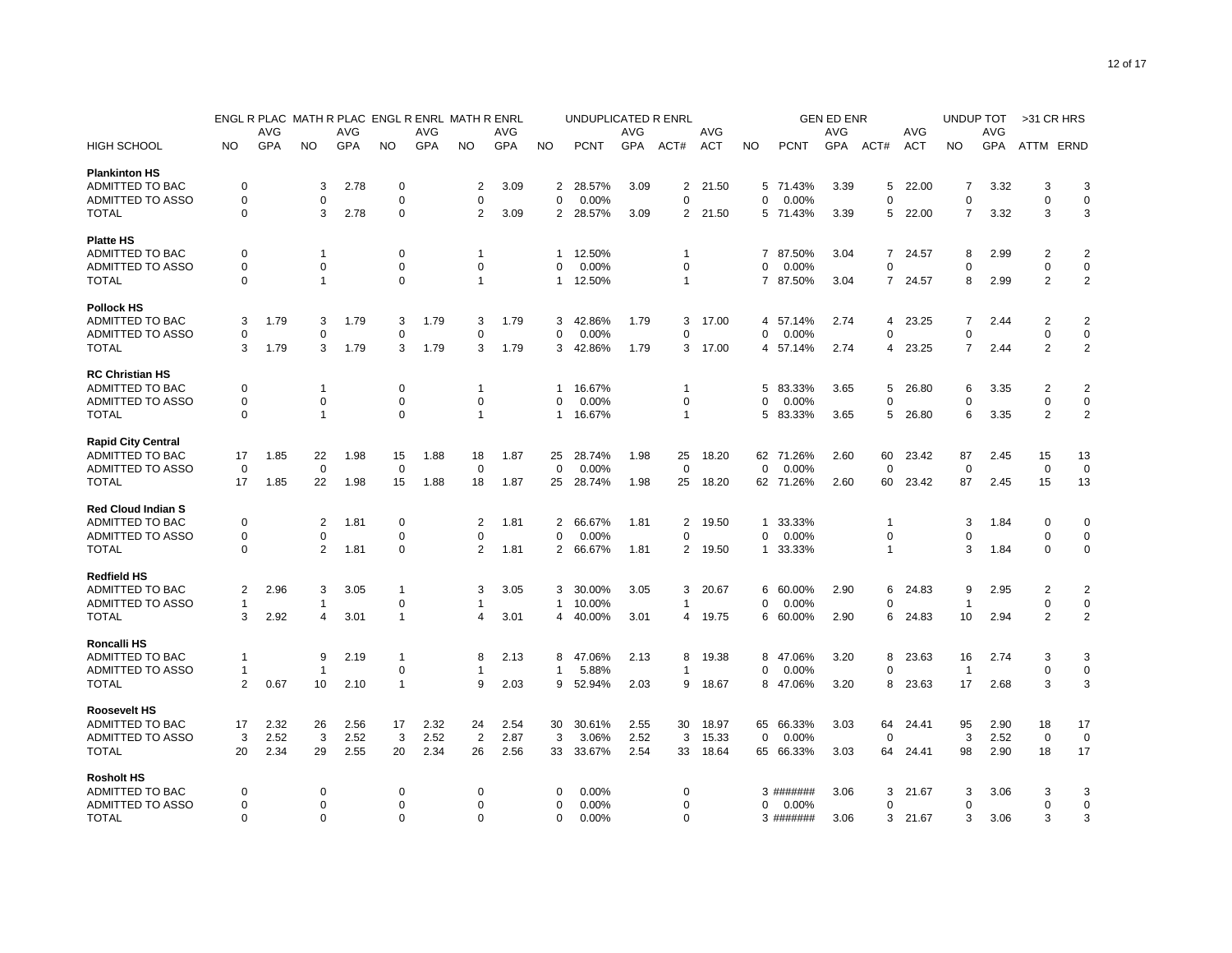| <b>AVG</b><br>AVG<br>AVG<br><b>AVG</b><br>AVG<br>AVG<br>AVG<br>AVG<br>AVG<br>GPA<br>GPA<br>GPA<br><b>GPA</b><br>GPA<br>GPA<br><b>ACT</b><br>GPA<br><b>HIGH SCHOOL</b><br><b>NO</b><br><b>NO</b><br><b>NO</b><br><b>NO</b><br><b>PCNT</b><br>ACT#<br><b>ACT</b><br><b>NO</b><br><b>PCNT</b><br>ACT#<br><b>NO</b><br>ATTM ERND<br><b>NO</b><br><b>Roslyn HS</b><br>$\overline{2}$<br>ADMITTED TO BAC<br>5<br>2.52<br>2.58<br>54.55%<br>2.51<br>19.17<br>36.36%<br>2.85<br>24.50<br>2.65<br>$\overline{2}$<br>$\mathbf 1$<br>$\mathbf 1$<br>5<br>6<br>6<br>4<br>4<br>10<br>$\mathbf 0$<br>$\mathbf 0$<br>ADMITTED TO ASSO<br>$\mathbf{1}$<br>9.09%<br>0.00%<br>$\Omega$<br>$\overline{1}$<br>$\overline{1}$<br>$\Omega$<br>$\mathbf 1$<br>$\mathbf 1$<br>1<br>$\mathbf{1}$<br>$\overline{2}$<br>$\overline{2}$<br>$\overline{2}$<br><b>TOTAL</b><br>2<br>1.46<br>6<br>2.22<br>1.46<br>6<br>2.26<br>$\overline{7}$<br>63.64%<br>2.25<br>7 18.86<br>4 36.36%<br>2.85<br>24.50<br>11<br>2.49<br>4<br><b>Rutland HS</b><br>ADMITTED TO BAC<br>1.92<br>5<br>2.13<br>1.92<br>5<br>2.13<br>75.00%<br>2.20<br>17.83<br>1 12.50%<br>1<br>$\overline{7}$<br>2.31<br>$\mathbf 0$<br>$\mathbf 0$<br>4<br>6<br>6<br>4<br>ADMITTED TO ASSO<br>$\mathbf 0$<br>$\mathbf 0$<br>0.00%<br>1 12.50%<br>$\mathbf 0$<br>$\mathbf 0$<br>0<br>0<br>0<br>0<br>1<br>1<br>$\mathbf 0$<br>5<br>2.13<br>2.45<br>$\overline{2}$<br>2.27<br>$\mathbf 0$<br>1.92<br>1.92<br>5<br>2.13<br>6<br>2.20<br>6<br>17.83<br>2 25.00%<br>21.50<br>8<br><b>TOTAL</b><br>4<br>75.00%<br>4<br><b>SF Christian</b><br>ADMITTED TO BAC<br>$\mathbf 0$<br>$\mathbf 0$<br>$\mathbf 0$<br>0.00%<br>0<br>3<br>$\Omega$<br>0<br>$\Omega$<br>3 #######<br>2.72<br>23.33<br>3<br>2.72<br>1<br>ADMITTED TO ASSO<br>0<br>0<br>0<br>0<br>0<br>0.00%<br>0<br>0.00%<br>0<br>$\mathbf 0$<br>0<br>0<br>$\Omega$<br>$\mathsf 0$<br>$\Omega$<br>$\Omega$<br>2.72<br><b>TOTAL</b><br>$\Omega$<br>0<br>0.00%<br>0<br>3 #######<br>2.72<br>3<br>23.33<br>3<br>$\overline{1}$<br>$\Omega$<br><b>St Thomas Moore</b><br>ADMITTED TO BAC<br>5<br>6<br>1.99<br>5<br>2.05<br>22.22%<br>1.82<br>21.33<br>19 70.37%<br>2.83<br>19<br>24.58<br>25<br>2.62<br>5<br>1<br>6<br>6<br>1<br>ADMITTED TO ASSO<br>$\overline{2}$<br>1.38<br>$\overline{2}$<br>$\overline{2}$<br>1.38<br>$\overline{2}$<br>0.00%<br>0<br>$\overline{2}$<br>1.38<br>$\mathbf 0$<br>$\mathbf 0$<br>2<br>1.38<br>1.38<br>7.41%<br>17.00<br>$\mathbf 0$<br>$\mathbf{1}$<br>5<br>3<br>27<br>2.54<br>5<br><b>TOTAL</b><br>3<br>1.05<br>8<br>1.84<br>1.05<br>6<br>1.88<br>8<br>29.63%<br>1.71<br>8<br>20.25<br>19 70.37%<br>2.83<br>19<br>24.58<br><b>Saint Mary HS</b><br>ADMITTED TO BAC<br>$\overline{2}$<br>$\overline{2}$<br>20.00%<br>2.13<br>70.00%<br>7<br>3.22<br>2<br>2.13<br>2.13<br>$\overline{1}$<br>2.13<br>2<br>2<br>16.00<br>$\overline{7}$<br>3.45<br>24.43<br>9<br>$\overline{4}$<br>4<br>ADMITTED TO ASSO<br>0<br>$\Omega$<br>$\mathbf 0$<br>10.00%<br>$\Omega$<br>0.00%<br>$\mathbf{1}$<br>$\mathbf{1}$<br>$\mathbf{1}$<br>-1<br>-1<br>1<br>1<br>1.96<br>1.96<br>$\overline{2}$<br>2.04<br>1.96<br>30.00%<br>7 70.00%<br>3.45<br>10<br>$\overline{4}$<br><b>TOTAL</b><br>3<br>3<br>3<br>3<br>1.96<br>3<br>15.00<br>7<br>24.43<br>3.17<br>$\overline{4}$<br><b>Scotland HS</b><br>ADMITTED TO BAC<br>2.64<br>$\overline{2}$<br>1.71<br>3<br>2.64<br>2<br>41.67%<br>2.32<br>19.80<br>58.33%<br>3.37<br>7<br>25.14<br>12<br>2.93<br>2<br>$\overline{2}$<br>3<br>1.71<br>5<br>5<br>7<br>$\mathbf 0$<br>$\mathbf 0$<br>ADMITTED TO ASSO<br>$\Omega$<br>$\Omega$<br>0<br>$\Omega$<br>$\Omega$<br>0.00%<br>0<br>$\Omega$<br>0.00%<br>$\Omega$<br>$\Omega$<br>$\overline{2}$<br>3<br>2<br>$\overline{2}$<br>3<br>2.64<br>1.71<br>2.64<br>$\overline{2}$<br>5<br>41.67%<br>2.32<br>5<br>19.80<br>58.33%<br>3.37<br>$\overline{7}$<br>12<br>2.93<br><b>TOTAL</b><br>1.71<br>$\overline{7}$<br>25.14<br><b>Selby HS</b><br>9<br>9<br>ADMITTED TO BAC<br>$\overline{2}$<br>2.63<br>$\overline{1}$<br>7.14%<br>92.86%<br>13<br>23.62<br>1<br>13<br>3.18<br>14<br>3.11<br>-1<br>1<br>1<br>ADMITTED TO ASSO<br>$\mathbf 0$<br>$\mathbf 0$<br>$\mathbf 0$<br>$\Omega$<br>$\Omega$<br>0.00%<br>$\Omega$<br>$\Omega$<br>0.00%<br>$\Omega$<br>$\mathbf 0$<br>$\mathbf 0$<br>$\Omega$<br>9<br><b>TOTAL</b><br>$\overline{2}$<br>2.63<br>$\overline{1}$<br>7.14%<br>13 92.86%<br>13<br>9<br>-1<br>$\mathbf{1}$<br>$\mathbf{1}$<br>$\mathbf{1}$<br>3.18<br>23.62<br>14<br>3.11<br><b>Sioux Valley HS</b><br>ADMITTED TO BAC<br>2.51<br>2.49<br>2.51<br>2.36<br>23.08%<br>2.26<br>19.67<br>19<br>73.08%<br>2.73<br>19<br>24.32<br>25<br>2.63<br>4<br>4<br>4<br>6<br>6<br>$\overline{4}$<br>4<br>4<br>$\pmb{0}$<br>ADMITTED TO ASSO<br>$\mathbf{1}$<br>3.85%<br>0.00%<br>0<br>$\mathbf 0$<br>1<br>0<br>$\overline{1}$<br>-1<br>$\mathbf 1$<br>1<br>1<br>5<br>26<br><b>TOTAL</b><br>5<br>2.40<br>5<br>2.39<br>2.40<br>5<br>2.26<br>$\overline{7}$<br>26.92%<br>2.20<br>$\overline{7}$<br>19.00<br>19 73.08%<br>2.73<br>19<br>24.32<br>2.61<br>$\overline{4}$<br>4<br><b>Sisseton HS</b><br>ADMITTED TO BAC<br>$\overline{2}$<br>2.64<br>$\mathbf{1}$<br>2<br>2.64<br>$\overline{2}$<br>28.57%<br>2.64<br>2<br>19.00<br>71.43%<br>3.57<br>5<br>24.80<br>7<br>3.39<br>3<br>3<br>-1<br>5<br>$\mathbf 0$<br>$\mathbf 0$<br>$\pmb{0}$<br>ADMITTED TO ASSO<br>0<br>0<br>0<br>0<br>0<br>0<br>0.00%<br>$0.00\%$<br>$\Omega$<br>0<br>$\overline{2}$<br>$\overline{1}$<br>$\overline{2}$<br>3<br>3<br><b>TOTAL</b><br>2.64<br>2.64<br>$\overline{2}$<br>28.57%<br>2.64<br>2<br>19.00<br>5 71.43%<br>3.57<br>5<br>24.80<br>$\overline{7}$<br>3.39<br>$\mathbf 1$<br><b>South Shore HS</b><br>ADMITTED TO BAC<br>33.33%<br>66.67%<br>3.29<br>2<br>2<br>2<br>24.00<br>3<br>3.27<br>$\overline{2}$<br>-1<br>1<br>-1<br>1<br>1<br>$\mathbf 0$<br>ADMITTED TO ASSO<br>0<br>0<br>0<br>0<br>0.00%<br>0<br>0.00%<br>0<br>0<br>0<br>O<br>$\Omega$<br>$\overline{2}$<br>2<br>$\mathbf{1}$<br>33.33%<br>$\mathbf{1}$<br>66.67%<br>3.29<br>$\overline{2}$<br>3.27<br><b>TOTAL</b><br>$\mathbf{1}$<br>$\overline{1}$<br>$\overline{1}$<br>$\mathbf{1}$<br>$\overline{2}$<br>24.00<br>3 |  | ENGL R PLAC MATH R PLAC ENGL R ENRL MATH R ENRL |  |  |  |  |  | UNDUPLICATED R ENRL |  |  | <b>GEN ED ENR</b> | UNDUP TOT | >31 CR HRS |  |  |
|-----------------------------------------------------------------------------------------------------------------------------------------------------------------------------------------------------------------------------------------------------------------------------------------------------------------------------------------------------------------------------------------------------------------------------------------------------------------------------------------------------------------------------------------------------------------------------------------------------------------------------------------------------------------------------------------------------------------------------------------------------------------------------------------------------------------------------------------------------------------------------------------------------------------------------------------------------------------------------------------------------------------------------------------------------------------------------------------------------------------------------------------------------------------------------------------------------------------------------------------------------------------------------------------------------------------------------------------------------------------------------------------------------------------------------------------------------------------------------------------------------------------------------------------------------------------------------------------------------------------------------------------------------------------------------------------------------------------------------------------------------------------------------------------------------------------------------------------------------------------------------------------------------------------------------------------------------------------------------------------------------------------------------------------------------------------------------------------------------------------------------------------------------------------------------------------------------------------------------------------------------------------------------------------------------------------------------------------------------------------------------------------------------------------------------------------------------------------------------------------------------------------------------------------------------------------------------------------------------------------------------------------------------------------------------------------------------------------------------------------------------------------------------------------------------------------------------------------------------------------------------------------------------------------------------------------------------------------------------------------------------------------------------------------------------------------------------------------------------------------------------------------------------------------------------------------------------------------------------------------------------------------------------------------------------------------------------------------------------------------------------------------------------------------------------------------------------------------------------------------------------------------------------------------------------------------------------------------------------------------------------------------------------------------------------------------------------------------------------------------------------------------------------------------------------------------------------------------------------------------------------------------------------------------------------------------------------------------------------------------------------------------------------------------------------------------------------------------------------------------------------------------------------------------------------------------------------------------------------------------------------------------------------------------------------------------------------------------------------------------------------------------------------------------------------------------------------------------------------------------------------------------------------------------------------------------------------------------------------------------------------------------------------------------------------------------------------------------------------------------------------------------------------------------------------------------------------------------------------------------------------------------------------------------------------------------------------------------------------------------------------------------------------------------------------------------------------------------------------------------------------------------------------------------------------------------------------------------------------------------------------------------------------------------------------------------------------------------------------------------------------------------------------------------------------------------------------------------------------------------------------------------------------------------------------------------------------------------------------------------------------------------------------------------------------------------------------------------------------------------------------------------------------------------------------------------------------------------------------------------------------------------------------------------------------------------------------------------------------------------------------------------------------------------------------------------------------------------------------------------------------------------------|--|-------------------------------------------------|--|--|--|--|--|---------------------|--|--|-------------------|-----------|------------|--|--|
|                                                                                                                                                                                                                                                                                                                                                                                                                                                                                                                                                                                                                                                                                                                                                                                                                                                                                                                                                                                                                                                                                                                                                                                                                                                                                                                                                                                                                                                                                                                                                                                                                                                                                                                                                                                                                                                                                                                                                                                                                                                                                                                                                                                                                                                                                                                                                                                                                                                                                                                                                                                                                                                                                                                                                                                                                                                                                                                                                                                                                                                                                                                                                                                                                                                                                                                                                                                                                                                                                                                                                                                                                                                                                                                                                                                                                                                                                                                                                                                                                                                                                                                                                                                                                                                                                                                                                                                                                                                                                                                                                                                                                                                                                                                                                                                                                                                                                                                                                                                                                                                                                                                                                                                                                                                                                                                                                                                                                                                                                                                                                                                                                                                                                                                                                                                                                                                                                                                                                                                                                                                                                                                                               |  |                                                 |  |  |  |  |  |                     |  |  |                   |           |            |  |  |
|                                                                                                                                                                                                                                                                                                                                                                                                                                                                                                                                                                                                                                                                                                                                                                                                                                                                                                                                                                                                                                                                                                                                                                                                                                                                                                                                                                                                                                                                                                                                                                                                                                                                                                                                                                                                                                                                                                                                                                                                                                                                                                                                                                                                                                                                                                                                                                                                                                                                                                                                                                                                                                                                                                                                                                                                                                                                                                                                                                                                                                                                                                                                                                                                                                                                                                                                                                                                                                                                                                                                                                                                                                                                                                                                                                                                                                                                                                                                                                                                                                                                                                                                                                                                                                                                                                                                                                                                                                                                                                                                                                                                                                                                                                                                                                                                                                                                                                                                                                                                                                                                                                                                                                                                                                                                                                                                                                                                                                                                                                                                                                                                                                                                                                                                                                                                                                                                                                                                                                                                                                                                                                                                               |  |                                                 |  |  |  |  |  |                     |  |  |                   |           |            |  |  |
|                                                                                                                                                                                                                                                                                                                                                                                                                                                                                                                                                                                                                                                                                                                                                                                                                                                                                                                                                                                                                                                                                                                                                                                                                                                                                                                                                                                                                                                                                                                                                                                                                                                                                                                                                                                                                                                                                                                                                                                                                                                                                                                                                                                                                                                                                                                                                                                                                                                                                                                                                                                                                                                                                                                                                                                                                                                                                                                                                                                                                                                                                                                                                                                                                                                                                                                                                                                                                                                                                                                                                                                                                                                                                                                                                                                                                                                                                                                                                                                                                                                                                                                                                                                                                                                                                                                                                                                                                                                                                                                                                                                                                                                                                                                                                                                                                                                                                                                                                                                                                                                                                                                                                                                                                                                                                                                                                                                                                                                                                                                                                                                                                                                                                                                                                                                                                                                                                                                                                                                                                                                                                                                                               |  |                                                 |  |  |  |  |  |                     |  |  |                   |           |            |  |  |
|                                                                                                                                                                                                                                                                                                                                                                                                                                                                                                                                                                                                                                                                                                                                                                                                                                                                                                                                                                                                                                                                                                                                                                                                                                                                                                                                                                                                                                                                                                                                                                                                                                                                                                                                                                                                                                                                                                                                                                                                                                                                                                                                                                                                                                                                                                                                                                                                                                                                                                                                                                                                                                                                                                                                                                                                                                                                                                                                                                                                                                                                                                                                                                                                                                                                                                                                                                                                                                                                                                                                                                                                                                                                                                                                                                                                                                                                                                                                                                                                                                                                                                                                                                                                                                                                                                                                                                                                                                                                                                                                                                                                                                                                                                                                                                                                                                                                                                                                                                                                                                                                                                                                                                                                                                                                                                                                                                                                                                                                                                                                                                                                                                                                                                                                                                                                                                                                                                                                                                                                                                                                                                                                               |  |                                                 |  |  |  |  |  |                     |  |  |                   |           |            |  |  |
|                                                                                                                                                                                                                                                                                                                                                                                                                                                                                                                                                                                                                                                                                                                                                                                                                                                                                                                                                                                                                                                                                                                                                                                                                                                                                                                                                                                                                                                                                                                                                                                                                                                                                                                                                                                                                                                                                                                                                                                                                                                                                                                                                                                                                                                                                                                                                                                                                                                                                                                                                                                                                                                                                                                                                                                                                                                                                                                                                                                                                                                                                                                                                                                                                                                                                                                                                                                                                                                                                                                                                                                                                                                                                                                                                                                                                                                                                                                                                                                                                                                                                                                                                                                                                                                                                                                                                                                                                                                                                                                                                                                                                                                                                                                                                                                                                                                                                                                                                                                                                                                                                                                                                                                                                                                                                                                                                                                                                                                                                                                                                                                                                                                                                                                                                                                                                                                                                                                                                                                                                                                                                                                                               |  |                                                 |  |  |  |  |  |                     |  |  |                   |           |            |  |  |
|                                                                                                                                                                                                                                                                                                                                                                                                                                                                                                                                                                                                                                                                                                                                                                                                                                                                                                                                                                                                                                                                                                                                                                                                                                                                                                                                                                                                                                                                                                                                                                                                                                                                                                                                                                                                                                                                                                                                                                                                                                                                                                                                                                                                                                                                                                                                                                                                                                                                                                                                                                                                                                                                                                                                                                                                                                                                                                                                                                                                                                                                                                                                                                                                                                                                                                                                                                                                                                                                                                                                                                                                                                                                                                                                                                                                                                                                                                                                                                                                                                                                                                                                                                                                                                                                                                                                                                                                                                                                                                                                                                                                                                                                                                                                                                                                                                                                                                                                                                                                                                                                                                                                                                                                                                                                                                                                                                                                                                                                                                                                                                                                                                                                                                                                                                                                                                                                                                                                                                                                                                                                                                                                               |  |                                                 |  |  |  |  |  |                     |  |  |                   |           |            |  |  |
|                                                                                                                                                                                                                                                                                                                                                                                                                                                                                                                                                                                                                                                                                                                                                                                                                                                                                                                                                                                                                                                                                                                                                                                                                                                                                                                                                                                                                                                                                                                                                                                                                                                                                                                                                                                                                                                                                                                                                                                                                                                                                                                                                                                                                                                                                                                                                                                                                                                                                                                                                                                                                                                                                                                                                                                                                                                                                                                                                                                                                                                                                                                                                                                                                                                                                                                                                                                                                                                                                                                                                                                                                                                                                                                                                                                                                                                                                                                                                                                                                                                                                                                                                                                                                                                                                                                                                                                                                                                                                                                                                                                                                                                                                                                                                                                                                                                                                                                                                                                                                                                                                                                                                                                                                                                                                                                                                                                                                                                                                                                                                                                                                                                                                                                                                                                                                                                                                                                                                                                                                                                                                                                                               |  |                                                 |  |  |  |  |  |                     |  |  |                   |           |            |  |  |
|                                                                                                                                                                                                                                                                                                                                                                                                                                                                                                                                                                                                                                                                                                                                                                                                                                                                                                                                                                                                                                                                                                                                                                                                                                                                                                                                                                                                                                                                                                                                                                                                                                                                                                                                                                                                                                                                                                                                                                                                                                                                                                                                                                                                                                                                                                                                                                                                                                                                                                                                                                                                                                                                                                                                                                                                                                                                                                                                                                                                                                                                                                                                                                                                                                                                                                                                                                                                                                                                                                                                                                                                                                                                                                                                                                                                                                                                                                                                                                                                                                                                                                                                                                                                                                                                                                                                                                                                                                                                                                                                                                                                                                                                                                                                                                                                                                                                                                                                                                                                                                                                                                                                                                                                                                                                                                                                                                                                                                                                                                                                                                                                                                                                                                                                                                                                                                                                                                                                                                                                                                                                                                                                               |  |                                                 |  |  |  |  |  |                     |  |  |                   |           |            |  |  |
|                                                                                                                                                                                                                                                                                                                                                                                                                                                                                                                                                                                                                                                                                                                                                                                                                                                                                                                                                                                                                                                                                                                                                                                                                                                                                                                                                                                                                                                                                                                                                                                                                                                                                                                                                                                                                                                                                                                                                                                                                                                                                                                                                                                                                                                                                                                                                                                                                                                                                                                                                                                                                                                                                                                                                                                                                                                                                                                                                                                                                                                                                                                                                                                                                                                                                                                                                                                                                                                                                                                                                                                                                                                                                                                                                                                                                                                                                                                                                                                                                                                                                                                                                                                                                                                                                                                                                                                                                                                                                                                                                                                                                                                                                                                                                                                                                                                                                                                                                                                                                                                                                                                                                                                                                                                                                                                                                                                                                                                                                                                                                                                                                                                                                                                                                                                                                                                                                                                                                                                                                                                                                                                                               |  |                                                 |  |  |  |  |  |                     |  |  |                   |           |            |  |  |
|                                                                                                                                                                                                                                                                                                                                                                                                                                                                                                                                                                                                                                                                                                                                                                                                                                                                                                                                                                                                                                                                                                                                                                                                                                                                                                                                                                                                                                                                                                                                                                                                                                                                                                                                                                                                                                                                                                                                                                                                                                                                                                                                                                                                                                                                                                                                                                                                                                                                                                                                                                                                                                                                                                                                                                                                                                                                                                                                                                                                                                                                                                                                                                                                                                                                                                                                                                                                                                                                                                                                                                                                                                                                                                                                                                                                                                                                                                                                                                                                                                                                                                                                                                                                                                                                                                                                                                                                                                                                                                                                                                                                                                                                                                                                                                                                                                                                                                                                                                                                                                                                                                                                                                                                                                                                                                                                                                                                                                                                                                                                                                                                                                                                                                                                                                                                                                                                                                                                                                                                                                                                                                                                               |  |                                                 |  |  |  |  |  |                     |  |  |                   |           |            |  |  |
|                                                                                                                                                                                                                                                                                                                                                                                                                                                                                                                                                                                                                                                                                                                                                                                                                                                                                                                                                                                                                                                                                                                                                                                                                                                                                                                                                                                                                                                                                                                                                                                                                                                                                                                                                                                                                                                                                                                                                                                                                                                                                                                                                                                                                                                                                                                                                                                                                                                                                                                                                                                                                                                                                                                                                                                                                                                                                                                                                                                                                                                                                                                                                                                                                                                                                                                                                                                                                                                                                                                                                                                                                                                                                                                                                                                                                                                                                                                                                                                                                                                                                                                                                                                                                                                                                                                                                                                                                                                                                                                                                                                                                                                                                                                                                                                                                                                                                                                                                                                                                                                                                                                                                                                                                                                                                                                                                                                                                                                                                                                                                                                                                                                                                                                                                                                                                                                                                                                                                                                                                                                                                                                                               |  |                                                 |  |  |  |  |  |                     |  |  |                   |           |            |  |  |
|                                                                                                                                                                                                                                                                                                                                                                                                                                                                                                                                                                                                                                                                                                                                                                                                                                                                                                                                                                                                                                                                                                                                                                                                                                                                                                                                                                                                                                                                                                                                                                                                                                                                                                                                                                                                                                                                                                                                                                                                                                                                                                                                                                                                                                                                                                                                                                                                                                                                                                                                                                                                                                                                                                                                                                                                                                                                                                                                                                                                                                                                                                                                                                                                                                                                                                                                                                                                                                                                                                                                                                                                                                                                                                                                                                                                                                                                                                                                                                                                                                                                                                                                                                                                                                                                                                                                                                                                                                                                                                                                                                                                                                                                                                                                                                                                                                                                                                                                                                                                                                                                                                                                                                                                                                                                                                                                                                                                                                                                                                                                                                                                                                                                                                                                                                                                                                                                                                                                                                                                                                                                                                                                               |  |                                                 |  |  |  |  |  |                     |  |  |                   |           |            |  |  |
|                                                                                                                                                                                                                                                                                                                                                                                                                                                                                                                                                                                                                                                                                                                                                                                                                                                                                                                                                                                                                                                                                                                                                                                                                                                                                                                                                                                                                                                                                                                                                                                                                                                                                                                                                                                                                                                                                                                                                                                                                                                                                                                                                                                                                                                                                                                                                                                                                                                                                                                                                                                                                                                                                                                                                                                                                                                                                                                                                                                                                                                                                                                                                                                                                                                                                                                                                                                                                                                                                                                                                                                                                                                                                                                                                                                                                                                                                                                                                                                                                                                                                                                                                                                                                                                                                                                                                                                                                                                                                                                                                                                                                                                                                                                                                                                                                                                                                                                                                                                                                                                                                                                                                                                                                                                                                                                                                                                                                                                                                                                                                                                                                                                                                                                                                                                                                                                                                                                                                                                                                                                                                                                                               |  |                                                 |  |  |  |  |  |                     |  |  |                   |           |            |  |  |
|                                                                                                                                                                                                                                                                                                                                                                                                                                                                                                                                                                                                                                                                                                                                                                                                                                                                                                                                                                                                                                                                                                                                                                                                                                                                                                                                                                                                                                                                                                                                                                                                                                                                                                                                                                                                                                                                                                                                                                                                                                                                                                                                                                                                                                                                                                                                                                                                                                                                                                                                                                                                                                                                                                                                                                                                                                                                                                                                                                                                                                                                                                                                                                                                                                                                                                                                                                                                                                                                                                                                                                                                                                                                                                                                                                                                                                                                                                                                                                                                                                                                                                                                                                                                                                                                                                                                                                                                                                                                                                                                                                                                                                                                                                                                                                                                                                                                                                                                                                                                                                                                                                                                                                                                                                                                                                                                                                                                                                                                                                                                                                                                                                                                                                                                                                                                                                                                                                                                                                                                                                                                                                                                               |  |                                                 |  |  |  |  |  |                     |  |  |                   |           |            |  |  |
|                                                                                                                                                                                                                                                                                                                                                                                                                                                                                                                                                                                                                                                                                                                                                                                                                                                                                                                                                                                                                                                                                                                                                                                                                                                                                                                                                                                                                                                                                                                                                                                                                                                                                                                                                                                                                                                                                                                                                                                                                                                                                                                                                                                                                                                                                                                                                                                                                                                                                                                                                                                                                                                                                                                                                                                                                                                                                                                                                                                                                                                                                                                                                                                                                                                                                                                                                                                                                                                                                                                                                                                                                                                                                                                                                                                                                                                                                                                                                                                                                                                                                                                                                                                                                                                                                                                                                                                                                                                                                                                                                                                                                                                                                                                                                                                                                                                                                                                                                                                                                                                                                                                                                                                                                                                                                                                                                                                                                                                                                                                                                                                                                                                                                                                                                                                                                                                                                                                                                                                                                                                                                                                                               |  |                                                 |  |  |  |  |  |                     |  |  |                   |           |            |  |  |
|                                                                                                                                                                                                                                                                                                                                                                                                                                                                                                                                                                                                                                                                                                                                                                                                                                                                                                                                                                                                                                                                                                                                                                                                                                                                                                                                                                                                                                                                                                                                                                                                                                                                                                                                                                                                                                                                                                                                                                                                                                                                                                                                                                                                                                                                                                                                                                                                                                                                                                                                                                                                                                                                                                                                                                                                                                                                                                                                                                                                                                                                                                                                                                                                                                                                                                                                                                                                                                                                                                                                                                                                                                                                                                                                                                                                                                                                                                                                                                                                                                                                                                                                                                                                                                                                                                                                                                                                                                                                                                                                                                                                                                                                                                                                                                                                                                                                                                                                                                                                                                                                                                                                                                                                                                                                                                                                                                                                                                                                                                                                                                                                                                                                                                                                                                                                                                                                                                                                                                                                                                                                                                                                               |  |                                                 |  |  |  |  |  |                     |  |  |                   |           |            |  |  |
|                                                                                                                                                                                                                                                                                                                                                                                                                                                                                                                                                                                                                                                                                                                                                                                                                                                                                                                                                                                                                                                                                                                                                                                                                                                                                                                                                                                                                                                                                                                                                                                                                                                                                                                                                                                                                                                                                                                                                                                                                                                                                                                                                                                                                                                                                                                                                                                                                                                                                                                                                                                                                                                                                                                                                                                                                                                                                                                                                                                                                                                                                                                                                                                                                                                                                                                                                                                                                                                                                                                                                                                                                                                                                                                                                                                                                                                                                                                                                                                                                                                                                                                                                                                                                                                                                                                                                                                                                                                                                                                                                                                                                                                                                                                                                                                                                                                                                                                                                                                                                                                                                                                                                                                                                                                                                                                                                                                                                                                                                                                                                                                                                                                                                                                                                                                                                                                                                                                                                                                                                                                                                                                                               |  |                                                 |  |  |  |  |  |                     |  |  |                   |           |            |  |  |
|                                                                                                                                                                                                                                                                                                                                                                                                                                                                                                                                                                                                                                                                                                                                                                                                                                                                                                                                                                                                                                                                                                                                                                                                                                                                                                                                                                                                                                                                                                                                                                                                                                                                                                                                                                                                                                                                                                                                                                                                                                                                                                                                                                                                                                                                                                                                                                                                                                                                                                                                                                                                                                                                                                                                                                                                                                                                                                                                                                                                                                                                                                                                                                                                                                                                                                                                                                                                                                                                                                                                                                                                                                                                                                                                                                                                                                                                                                                                                                                                                                                                                                                                                                                                                                                                                                                                                                                                                                                                                                                                                                                                                                                                                                                                                                                                                                                                                                                                                                                                                                                                                                                                                                                                                                                                                                                                                                                                                                                                                                                                                                                                                                                                                                                                                                                                                                                                                                                                                                                                                                                                                                                                               |  |                                                 |  |  |  |  |  |                     |  |  |                   |           |            |  |  |
|                                                                                                                                                                                                                                                                                                                                                                                                                                                                                                                                                                                                                                                                                                                                                                                                                                                                                                                                                                                                                                                                                                                                                                                                                                                                                                                                                                                                                                                                                                                                                                                                                                                                                                                                                                                                                                                                                                                                                                                                                                                                                                                                                                                                                                                                                                                                                                                                                                                                                                                                                                                                                                                                                                                                                                                                                                                                                                                                                                                                                                                                                                                                                                                                                                                                                                                                                                                                                                                                                                                                                                                                                                                                                                                                                                                                                                                                                                                                                                                                                                                                                                                                                                                                                                                                                                                                                                                                                                                                                                                                                                                                                                                                                                                                                                                                                                                                                                                                                                                                                                                                                                                                                                                                                                                                                                                                                                                                                                                                                                                                                                                                                                                                                                                                                                                                                                                                                                                                                                                                                                                                                                                                               |  |                                                 |  |  |  |  |  |                     |  |  |                   |           |            |  |  |
|                                                                                                                                                                                                                                                                                                                                                                                                                                                                                                                                                                                                                                                                                                                                                                                                                                                                                                                                                                                                                                                                                                                                                                                                                                                                                                                                                                                                                                                                                                                                                                                                                                                                                                                                                                                                                                                                                                                                                                                                                                                                                                                                                                                                                                                                                                                                                                                                                                                                                                                                                                                                                                                                                                                                                                                                                                                                                                                                                                                                                                                                                                                                                                                                                                                                                                                                                                                                                                                                                                                                                                                                                                                                                                                                                                                                                                                                                                                                                                                                                                                                                                                                                                                                                                                                                                                                                                                                                                                                                                                                                                                                                                                                                                                                                                                                                                                                                                                                                                                                                                                                                                                                                                                                                                                                                                                                                                                                                                                                                                                                                                                                                                                                                                                                                                                                                                                                                                                                                                                                                                                                                                                                               |  |                                                 |  |  |  |  |  |                     |  |  |                   |           |            |  |  |
|                                                                                                                                                                                                                                                                                                                                                                                                                                                                                                                                                                                                                                                                                                                                                                                                                                                                                                                                                                                                                                                                                                                                                                                                                                                                                                                                                                                                                                                                                                                                                                                                                                                                                                                                                                                                                                                                                                                                                                                                                                                                                                                                                                                                                                                                                                                                                                                                                                                                                                                                                                                                                                                                                                                                                                                                                                                                                                                                                                                                                                                                                                                                                                                                                                                                                                                                                                                                                                                                                                                                                                                                                                                                                                                                                                                                                                                                                                                                                                                                                                                                                                                                                                                                                                                                                                                                                                                                                                                                                                                                                                                                                                                                                                                                                                                                                                                                                                                                                                                                                                                                                                                                                                                                                                                                                                                                                                                                                                                                                                                                                                                                                                                                                                                                                                                                                                                                                                                                                                                                                                                                                                                                               |  |                                                 |  |  |  |  |  |                     |  |  |                   |           |            |  |  |
|                                                                                                                                                                                                                                                                                                                                                                                                                                                                                                                                                                                                                                                                                                                                                                                                                                                                                                                                                                                                                                                                                                                                                                                                                                                                                                                                                                                                                                                                                                                                                                                                                                                                                                                                                                                                                                                                                                                                                                                                                                                                                                                                                                                                                                                                                                                                                                                                                                                                                                                                                                                                                                                                                                                                                                                                                                                                                                                                                                                                                                                                                                                                                                                                                                                                                                                                                                                                                                                                                                                                                                                                                                                                                                                                                                                                                                                                                                                                                                                                                                                                                                                                                                                                                                                                                                                                                                                                                                                                                                                                                                                                                                                                                                                                                                                                                                                                                                                                                                                                                                                                                                                                                                                                                                                                                                                                                                                                                                                                                                                                                                                                                                                                                                                                                                                                                                                                                                                                                                                                                                                                                                                                               |  |                                                 |  |  |  |  |  |                     |  |  |                   |           |            |  |  |
|                                                                                                                                                                                                                                                                                                                                                                                                                                                                                                                                                                                                                                                                                                                                                                                                                                                                                                                                                                                                                                                                                                                                                                                                                                                                                                                                                                                                                                                                                                                                                                                                                                                                                                                                                                                                                                                                                                                                                                                                                                                                                                                                                                                                                                                                                                                                                                                                                                                                                                                                                                                                                                                                                                                                                                                                                                                                                                                                                                                                                                                                                                                                                                                                                                                                                                                                                                                                                                                                                                                                                                                                                                                                                                                                                                                                                                                                                                                                                                                                                                                                                                                                                                                                                                                                                                                                                                                                                                                                                                                                                                                                                                                                                                                                                                                                                                                                                                                                                                                                                                                                                                                                                                                                                                                                                                                                                                                                                                                                                                                                                                                                                                                                                                                                                                                                                                                                                                                                                                                                                                                                                                                                               |  |                                                 |  |  |  |  |  |                     |  |  |                   |           |            |  |  |
|                                                                                                                                                                                                                                                                                                                                                                                                                                                                                                                                                                                                                                                                                                                                                                                                                                                                                                                                                                                                                                                                                                                                                                                                                                                                                                                                                                                                                                                                                                                                                                                                                                                                                                                                                                                                                                                                                                                                                                                                                                                                                                                                                                                                                                                                                                                                                                                                                                                                                                                                                                                                                                                                                                                                                                                                                                                                                                                                                                                                                                                                                                                                                                                                                                                                                                                                                                                                                                                                                                                                                                                                                                                                                                                                                                                                                                                                                                                                                                                                                                                                                                                                                                                                                                                                                                                                                                                                                                                                                                                                                                                                                                                                                                                                                                                                                                                                                                                                                                                                                                                                                                                                                                                                                                                                                                                                                                                                                                                                                                                                                                                                                                                                                                                                                                                                                                                                                                                                                                                                                                                                                                                                               |  |                                                 |  |  |  |  |  |                     |  |  |                   |           |            |  |  |
|                                                                                                                                                                                                                                                                                                                                                                                                                                                                                                                                                                                                                                                                                                                                                                                                                                                                                                                                                                                                                                                                                                                                                                                                                                                                                                                                                                                                                                                                                                                                                                                                                                                                                                                                                                                                                                                                                                                                                                                                                                                                                                                                                                                                                                                                                                                                                                                                                                                                                                                                                                                                                                                                                                                                                                                                                                                                                                                                                                                                                                                                                                                                                                                                                                                                                                                                                                                                                                                                                                                                                                                                                                                                                                                                                                                                                                                                                                                                                                                                                                                                                                                                                                                                                                                                                                                                                                                                                                                                                                                                                                                                                                                                                                                                                                                                                                                                                                                                                                                                                                                                                                                                                                                                                                                                                                                                                                                                                                                                                                                                                                                                                                                                                                                                                                                                                                                                                                                                                                                                                                                                                                                                               |  |                                                 |  |  |  |  |  |                     |  |  |                   |           |            |  |  |
|                                                                                                                                                                                                                                                                                                                                                                                                                                                                                                                                                                                                                                                                                                                                                                                                                                                                                                                                                                                                                                                                                                                                                                                                                                                                                                                                                                                                                                                                                                                                                                                                                                                                                                                                                                                                                                                                                                                                                                                                                                                                                                                                                                                                                                                                                                                                                                                                                                                                                                                                                                                                                                                                                                                                                                                                                                                                                                                                                                                                                                                                                                                                                                                                                                                                                                                                                                                                                                                                                                                                                                                                                                                                                                                                                                                                                                                                                                                                                                                                                                                                                                                                                                                                                                                                                                                                                                                                                                                                                                                                                                                                                                                                                                                                                                                                                                                                                                                                                                                                                                                                                                                                                                                                                                                                                                                                                                                                                                                                                                                                                                                                                                                                                                                                                                                                                                                                                                                                                                                                                                                                                                                                               |  |                                                 |  |  |  |  |  |                     |  |  |                   |           |            |  |  |
|                                                                                                                                                                                                                                                                                                                                                                                                                                                                                                                                                                                                                                                                                                                                                                                                                                                                                                                                                                                                                                                                                                                                                                                                                                                                                                                                                                                                                                                                                                                                                                                                                                                                                                                                                                                                                                                                                                                                                                                                                                                                                                                                                                                                                                                                                                                                                                                                                                                                                                                                                                                                                                                                                                                                                                                                                                                                                                                                                                                                                                                                                                                                                                                                                                                                                                                                                                                                                                                                                                                                                                                                                                                                                                                                                                                                                                                                                                                                                                                                                                                                                                                                                                                                                                                                                                                                                                                                                                                                                                                                                                                                                                                                                                                                                                                                                                                                                                                                                                                                                                                                                                                                                                                                                                                                                                                                                                                                                                                                                                                                                                                                                                                                                                                                                                                                                                                                                                                                                                                                                                                                                                                                               |  |                                                 |  |  |  |  |  |                     |  |  |                   |           |            |  |  |
|                                                                                                                                                                                                                                                                                                                                                                                                                                                                                                                                                                                                                                                                                                                                                                                                                                                                                                                                                                                                                                                                                                                                                                                                                                                                                                                                                                                                                                                                                                                                                                                                                                                                                                                                                                                                                                                                                                                                                                                                                                                                                                                                                                                                                                                                                                                                                                                                                                                                                                                                                                                                                                                                                                                                                                                                                                                                                                                                                                                                                                                                                                                                                                                                                                                                                                                                                                                                                                                                                                                                                                                                                                                                                                                                                                                                                                                                                                                                                                                                                                                                                                                                                                                                                                                                                                                                                                                                                                                                                                                                                                                                                                                                                                                                                                                                                                                                                                                                                                                                                                                                                                                                                                                                                                                                                                                                                                                                                                                                                                                                                                                                                                                                                                                                                                                                                                                                                                                                                                                                                                                                                                                                               |  |                                                 |  |  |  |  |  |                     |  |  |                   |           |            |  |  |
|                                                                                                                                                                                                                                                                                                                                                                                                                                                                                                                                                                                                                                                                                                                                                                                                                                                                                                                                                                                                                                                                                                                                                                                                                                                                                                                                                                                                                                                                                                                                                                                                                                                                                                                                                                                                                                                                                                                                                                                                                                                                                                                                                                                                                                                                                                                                                                                                                                                                                                                                                                                                                                                                                                                                                                                                                                                                                                                                                                                                                                                                                                                                                                                                                                                                                                                                                                                                                                                                                                                                                                                                                                                                                                                                                                                                                                                                                                                                                                                                                                                                                                                                                                                                                                                                                                                                                                                                                                                                                                                                                                                                                                                                                                                                                                                                                                                                                                                                                                                                                                                                                                                                                                                                                                                                                                                                                                                                                                                                                                                                                                                                                                                                                                                                                                                                                                                                                                                                                                                                                                                                                                                                               |  |                                                 |  |  |  |  |  |                     |  |  |                   |           |            |  |  |
|                                                                                                                                                                                                                                                                                                                                                                                                                                                                                                                                                                                                                                                                                                                                                                                                                                                                                                                                                                                                                                                                                                                                                                                                                                                                                                                                                                                                                                                                                                                                                                                                                                                                                                                                                                                                                                                                                                                                                                                                                                                                                                                                                                                                                                                                                                                                                                                                                                                                                                                                                                                                                                                                                                                                                                                                                                                                                                                                                                                                                                                                                                                                                                                                                                                                                                                                                                                                                                                                                                                                                                                                                                                                                                                                                                                                                                                                                                                                                                                                                                                                                                                                                                                                                                                                                                                                                                                                                                                                                                                                                                                                                                                                                                                                                                                                                                                                                                                                                                                                                                                                                                                                                                                                                                                                                                                                                                                                                                                                                                                                                                                                                                                                                                                                                                                                                                                                                                                                                                                                                                                                                                                                               |  |                                                 |  |  |  |  |  |                     |  |  |                   |           |            |  |  |
|                                                                                                                                                                                                                                                                                                                                                                                                                                                                                                                                                                                                                                                                                                                                                                                                                                                                                                                                                                                                                                                                                                                                                                                                                                                                                                                                                                                                                                                                                                                                                                                                                                                                                                                                                                                                                                                                                                                                                                                                                                                                                                                                                                                                                                                                                                                                                                                                                                                                                                                                                                                                                                                                                                                                                                                                                                                                                                                                                                                                                                                                                                                                                                                                                                                                                                                                                                                                                                                                                                                                                                                                                                                                                                                                                                                                                                                                                                                                                                                                                                                                                                                                                                                                                                                                                                                                                                                                                                                                                                                                                                                                                                                                                                                                                                                                                                                                                                                                                                                                                                                                                                                                                                                                                                                                                                                                                                                                                                                                                                                                                                                                                                                                                                                                                                                                                                                                                                                                                                                                                                                                                                                                               |  |                                                 |  |  |  |  |  |                     |  |  |                   |           |            |  |  |
|                                                                                                                                                                                                                                                                                                                                                                                                                                                                                                                                                                                                                                                                                                                                                                                                                                                                                                                                                                                                                                                                                                                                                                                                                                                                                                                                                                                                                                                                                                                                                                                                                                                                                                                                                                                                                                                                                                                                                                                                                                                                                                                                                                                                                                                                                                                                                                                                                                                                                                                                                                                                                                                                                                                                                                                                                                                                                                                                                                                                                                                                                                                                                                                                                                                                                                                                                                                                                                                                                                                                                                                                                                                                                                                                                                                                                                                                                                                                                                                                                                                                                                                                                                                                                                                                                                                                                                                                                                                                                                                                                                                                                                                                                                                                                                                                                                                                                                                                                                                                                                                                                                                                                                                                                                                                                                                                                                                                                                                                                                                                                                                                                                                                                                                                                                                                                                                                                                                                                                                                                                                                                                                                               |  |                                                 |  |  |  |  |  |                     |  |  |                   |           |            |  |  |
|                                                                                                                                                                                                                                                                                                                                                                                                                                                                                                                                                                                                                                                                                                                                                                                                                                                                                                                                                                                                                                                                                                                                                                                                                                                                                                                                                                                                                                                                                                                                                                                                                                                                                                                                                                                                                                                                                                                                                                                                                                                                                                                                                                                                                                                                                                                                                                                                                                                                                                                                                                                                                                                                                                                                                                                                                                                                                                                                                                                                                                                                                                                                                                                                                                                                                                                                                                                                                                                                                                                                                                                                                                                                                                                                                                                                                                                                                                                                                                                                                                                                                                                                                                                                                                                                                                                                                                                                                                                                                                                                                                                                                                                                                                                                                                                                                                                                                                                                                                                                                                                                                                                                                                                                                                                                                                                                                                                                                                                                                                                                                                                                                                                                                                                                                                                                                                                                                                                                                                                                                                                                                                                                               |  |                                                 |  |  |  |  |  |                     |  |  |                   |           |            |  |  |
|                                                                                                                                                                                                                                                                                                                                                                                                                                                                                                                                                                                                                                                                                                                                                                                                                                                                                                                                                                                                                                                                                                                                                                                                                                                                                                                                                                                                                                                                                                                                                                                                                                                                                                                                                                                                                                                                                                                                                                                                                                                                                                                                                                                                                                                                                                                                                                                                                                                                                                                                                                                                                                                                                                                                                                                                                                                                                                                                                                                                                                                                                                                                                                                                                                                                                                                                                                                                                                                                                                                                                                                                                                                                                                                                                                                                                                                                                                                                                                                                                                                                                                                                                                                                                                                                                                                                                                                                                                                                                                                                                                                                                                                                                                                                                                                                                                                                                                                                                                                                                                                                                                                                                                                                                                                                                                                                                                                                                                                                                                                                                                                                                                                                                                                                                                                                                                                                                                                                                                                                                                                                                                                                               |  |                                                 |  |  |  |  |  |                     |  |  |                   |           |            |  |  |
|                                                                                                                                                                                                                                                                                                                                                                                                                                                                                                                                                                                                                                                                                                                                                                                                                                                                                                                                                                                                                                                                                                                                                                                                                                                                                                                                                                                                                                                                                                                                                                                                                                                                                                                                                                                                                                                                                                                                                                                                                                                                                                                                                                                                                                                                                                                                                                                                                                                                                                                                                                                                                                                                                                                                                                                                                                                                                                                                                                                                                                                                                                                                                                                                                                                                                                                                                                                                                                                                                                                                                                                                                                                                                                                                                                                                                                                                                                                                                                                                                                                                                                                                                                                                                                                                                                                                                                                                                                                                                                                                                                                                                                                                                                                                                                                                                                                                                                                                                                                                                                                                                                                                                                                                                                                                                                                                                                                                                                                                                                                                                                                                                                                                                                                                                                                                                                                                                                                                                                                                                                                                                                                                               |  |                                                 |  |  |  |  |  |                     |  |  |                   |           |            |  |  |
|                                                                                                                                                                                                                                                                                                                                                                                                                                                                                                                                                                                                                                                                                                                                                                                                                                                                                                                                                                                                                                                                                                                                                                                                                                                                                                                                                                                                                                                                                                                                                                                                                                                                                                                                                                                                                                                                                                                                                                                                                                                                                                                                                                                                                                                                                                                                                                                                                                                                                                                                                                                                                                                                                                                                                                                                                                                                                                                                                                                                                                                                                                                                                                                                                                                                                                                                                                                                                                                                                                                                                                                                                                                                                                                                                                                                                                                                                                                                                                                                                                                                                                                                                                                                                                                                                                                                                                                                                                                                                                                                                                                                                                                                                                                                                                                                                                                                                                                                                                                                                                                                                                                                                                                                                                                                                                                                                                                                                                                                                                                                                                                                                                                                                                                                                                                                                                                                                                                                                                                                                                                                                                                                               |  |                                                 |  |  |  |  |  |                     |  |  |                   |           |            |  |  |
|                                                                                                                                                                                                                                                                                                                                                                                                                                                                                                                                                                                                                                                                                                                                                                                                                                                                                                                                                                                                                                                                                                                                                                                                                                                                                                                                                                                                                                                                                                                                                                                                                                                                                                                                                                                                                                                                                                                                                                                                                                                                                                                                                                                                                                                                                                                                                                                                                                                                                                                                                                                                                                                                                                                                                                                                                                                                                                                                                                                                                                                                                                                                                                                                                                                                                                                                                                                                                                                                                                                                                                                                                                                                                                                                                                                                                                                                                                                                                                                                                                                                                                                                                                                                                                                                                                                                                                                                                                                                                                                                                                                                                                                                                                                                                                                                                                                                                                                                                                                                                                                                                                                                                                                                                                                                                                                                                                                                                                                                                                                                                                                                                                                                                                                                                                                                                                                                                                                                                                                                                                                                                                                                               |  |                                                 |  |  |  |  |  |                     |  |  |                   |           |            |  |  |
|                                                                                                                                                                                                                                                                                                                                                                                                                                                                                                                                                                                                                                                                                                                                                                                                                                                                                                                                                                                                                                                                                                                                                                                                                                                                                                                                                                                                                                                                                                                                                                                                                                                                                                                                                                                                                                                                                                                                                                                                                                                                                                                                                                                                                                                                                                                                                                                                                                                                                                                                                                                                                                                                                                                                                                                                                                                                                                                                                                                                                                                                                                                                                                                                                                                                                                                                                                                                                                                                                                                                                                                                                                                                                                                                                                                                                                                                                                                                                                                                                                                                                                                                                                                                                                                                                                                                                                                                                                                                                                                                                                                                                                                                                                                                                                                                                                                                                                                                                                                                                                                                                                                                                                                                                                                                                                                                                                                                                                                                                                                                                                                                                                                                                                                                                                                                                                                                                                                                                                                                                                                                                                                                               |  |                                                 |  |  |  |  |  |                     |  |  |                   |           |            |  |  |
|                                                                                                                                                                                                                                                                                                                                                                                                                                                                                                                                                                                                                                                                                                                                                                                                                                                                                                                                                                                                                                                                                                                                                                                                                                                                                                                                                                                                                                                                                                                                                                                                                                                                                                                                                                                                                                                                                                                                                                                                                                                                                                                                                                                                                                                                                                                                                                                                                                                                                                                                                                                                                                                                                                                                                                                                                                                                                                                                                                                                                                                                                                                                                                                                                                                                                                                                                                                                                                                                                                                                                                                                                                                                                                                                                                                                                                                                                                                                                                                                                                                                                                                                                                                                                                                                                                                                                                                                                                                                                                                                                                                                                                                                                                                                                                                                                                                                                                                                                                                                                                                                                                                                                                                                                                                                                                                                                                                                                                                                                                                                                                                                                                                                                                                                                                                                                                                                                                                                                                                                                                                                                                                                               |  |                                                 |  |  |  |  |  |                     |  |  |                   |           |            |  |  |
|                                                                                                                                                                                                                                                                                                                                                                                                                                                                                                                                                                                                                                                                                                                                                                                                                                                                                                                                                                                                                                                                                                                                                                                                                                                                                                                                                                                                                                                                                                                                                                                                                                                                                                                                                                                                                                                                                                                                                                                                                                                                                                                                                                                                                                                                                                                                                                                                                                                                                                                                                                                                                                                                                                                                                                                                                                                                                                                                                                                                                                                                                                                                                                                                                                                                                                                                                                                                                                                                                                                                                                                                                                                                                                                                                                                                                                                                                                                                                                                                                                                                                                                                                                                                                                                                                                                                                                                                                                                                                                                                                                                                                                                                                                                                                                                                                                                                                                                                                                                                                                                                                                                                                                                                                                                                                                                                                                                                                                                                                                                                                                                                                                                                                                                                                                                                                                                                                                                                                                                                                                                                                                                                               |  |                                                 |  |  |  |  |  |                     |  |  |                   |           |            |  |  |
|                                                                                                                                                                                                                                                                                                                                                                                                                                                                                                                                                                                                                                                                                                                                                                                                                                                                                                                                                                                                                                                                                                                                                                                                                                                                                                                                                                                                                                                                                                                                                                                                                                                                                                                                                                                                                                                                                                                                                                                                                                                                                                                                                                                                                                                                                                                                                                                                                                                                                                                                                                                                                                                                                                                                                                                                                                                                                                                                                                                                                                                                                                                                                                                                                                                                                                                                                                                                                                                                                                                                                                                                                                                                                                                                                                                                                                                                                                                                                                                                                                                                                                                                                                                                                                                                                                                                                                                                                                                                                                                                                                                                                                                                                                                                                                                                                                                                                                                                                                                                                                                                                                                                                                                                                                                                                                                                                                                                                                                                                                                                                                                                                                                                                                                                                                                                                                                                                                                                                                                                                                                                                                                                               |  |                                                 |  |  |  |  |  |                     |  |  |                   |           |            |  |  |
|                                                                                                                                                                                                                                                                                                                                                                                                                                                                                                                                                                                                                                                                                                                                                                                                                                                                                                                                                                                                                                                                                                                                                                                                                                                                                                                                                                                                                                                                                                                                                                                                                                                                                                                                                                                                                                                                                                                                                                                                                                                                                                                                                                                                                                                                                                                                                                                                                                                                                                                                                                                                                                                                                                                                                                                                                                                                                                                                                                                                                                                                                                                                                                                                                                                                                                                                                                                                                                                                                                                                                                                                                                                                                                                                                                                                                                                                                                                                                                                                                                                                                                                                                                                                                                                                                                                                                                                                                                                                                                                                                                                                                                                                                                                                                                                                                                                                                                                                                                                                                                                                                                                                                                                                                                                                                                                                                                                                                                                                                                                                                                                                                                                                                                                                                                                                                                                                                                                                                                                                                                                                                                                                               |  |                                                 |  |  |  |  |  |                     |  |  |                   |           |            |  |  |
|                                                                                                                                                                                                                                                                                                                                                                                                                                                                                                                                                                                                                                                                                                                                                                                                                                                                                                                                                                                                                                                                                                                                                                                                                                                                                                                                                                                                                                                                                                                                                                                                                                                                                                                                                                                                                                                                                                                                                                                                                                                                                                                                                                                                                                                                                                                                                                                                                                                                                                                                                                                                                                                                                                                                                                                                                                                                                                                                                                                                                                                                                                                                                                                                                                                                                                                                                                                                                                                                                                                                                                                                                                                                                                                                                                                                                                                                                                                                                                                                                                                                                                                                                                                                                                                                                                                                                                                                                                                                                                                                                                                                                                                                                                                                                                                                                                                                                                                                                                                                                                                                                                                                                                                                                                                                                                                                                                                                                                                                                                                                                                                                                                                                                                                                                                                                                                                                                                                                                                                                                                                                                                                                               |  |                                                 |  |  |  |  |  |                     |  |  |                   |           |            |  |  |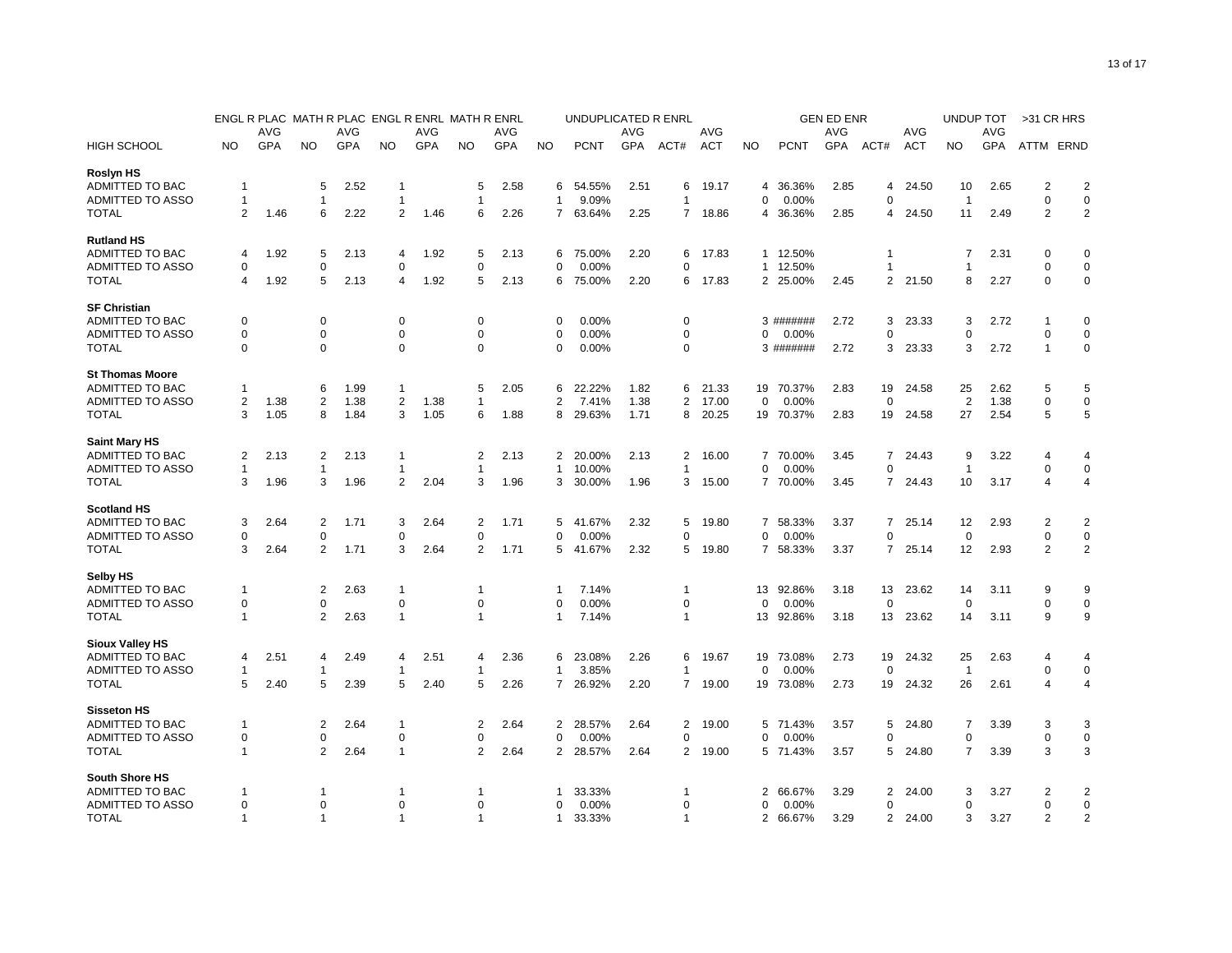|                           |                         | ENGL R PLAC MATH R PLAC ENGL R ENRL MATH R ENRL |                |      |                |      |                |            |                | UNDUPLICATED R ENRL |            |                |       | <b>GEN ED ENR</b> |             |            |                |            |                | <b>UNDUP TOT</b> |                | >31 CR HRS     |
|---------------------------|-------------------------|-------------------------------------------------|----------------|------|----------------|------|----------------|------------|----------------|---------------------|------------|----------------|-------|-------------------|-------------|------------|----------------|------------|----------------|------------------|----------------|----------------|
|                           |                         | AVG                                             |                | AVG  |                | AVG  |                | AVG        |                |                     | AVG        |                | AVG   |                   |             | <b>AVG</b> |                | AVG        |                | AVG              |                |                |
| HIGH SCHOOL               | NO                      | <b>GPA</b>                                      | NO.            | GPA  | NO.            | GPA  | NO.            | <b>GPA</b> | <b>NO</b>      | <b>PCNT</b>         | <b>GPA</b> | ACT#           | ACT   | NO                | <b>PCNT</b> | <b>GPA</b> | ACT#           | <b>ACT</b> | NO             | <b>GPA</b>       | ATTM ERND      |                |
| <b>Spearfish HS</b>       |                         |                                                 |                |      |                |      |                |            |                |                     |            |                |       |                   |             |            |                |            |                |                  |                |                |
| ADMITTED TO BAC           | 6                       | 1.86                                            | 12             | 2.28 | 5              | 2.12 | 9              | 2.40       | 11             | 30.56%              | 2.37       | 11             | 19.64 |                   | 22 61.11%   | 3.10       | 22             | 23.86      | 33             | 2.89             | 4              | 4              |
| <b>ADMITTED TO ASSO</b>   | $\overline{\mathbf{c}}$ | 1.50                                            | 3              | 1.47 | $\overline{2}$ | 1.50 | 3              | 1.47       | 3              | 8.33%               | 1.47       | 3              | 18.00 | $\mathbf 0$       | 0.00%       |            | $\mathbf 0$    |            | 3              | 1.47             | $\mathbf 0$    | $\mathbf 0$    |
| <b>TOTAL</b>              | 8                       | 1.79                                            | 15             | 2.17 | 7              | 1.99 | 12             | 2.23       | 14             | 38.89%              | 2.23       | 14             | 19.29 |                   | 22 61.11%   | 3.10       | 22             | 23.86      | 36             | 2.82             | $\overline{4}$ | 4              |
| <b>St Fran Mission HS</b> |                         |                                                 |                |      |                |      |                |            |                |                     |            |                |       |                   |             |            |                |            |                |                  |                |                |
| ADMITTED TO BAC           | 1                       |                                                 | 3              | 0.12 | 0              |      | 2              | 0.17       | 2              | 66.67%              | 0.17       | 2              | 16.50 | $\mathbf{1}$      | 33.33%      |            | 1              |            | 3              | 0.12             | 0              | $\mathbf 0$    |
| ADMITTED TO ASSO          | 0                       |                                                 | 0              |      | 0              |      | 0              |            | $\mathbf 0$    | 0.00%               |            | 0              |       | 0                 | 0.00%       |            | 0              |            | $\Omega$       |                  | 0              | $\mathbf 0$    |
| <b>TOTAL</b>              | 1                       |                                                 | 3              | 0.12 | $\mathbf 0$    |      | $\overline{2}$ | 0.17       | $\overline{2}$ | 66.67%              | 0.17       | $\overline{2}$ | 16.50 | $\mathbf{1}$      | 33.33%      |            | 1              |            | 3              | 0.12             | $\mathbf 0$    | $\pmb{0}$      |
| <b>Stanley County HS</b>  |                         |                                                 |                |      |                |      |                |            |                |                     |            |                |       |                   |             |            |                |            |                |                  |                |                |
| ADMITTED TO BAC           | 1                       |                                                 | 6              | 2.20 | 1              |      | 7              | 2.44       | 8              | 61.54%              | 2.33       | 8              | 20.38 | 5                 | 38.46%      | 2.91       | 5              | 25.00      | 13             | 2.58             | 1              | 1              |
| ADMITTED TO ASSO          | $\mathbf 0$             |                                                 | 0              |      | $\mathbf 0$    |      | $\Omega$       |            | $\mathbf 0$    | 0.00%               |            | 0              |       | 0                 | 0.00%       |            | 0              |            | $\mathbf 0$    |                  | $\mathbf 0$    | $\mathbf 0$    |
| TOTAL                     | 1                       |                                                 | 6              | 2.20 | $\overline{1}$ |      | $\overline{7}$ | 2.44       | 8              | 61.54%              | 2.33       | 8              | 20.38 | 5                 | 38.46%      | 2.91       | 5              | 25.00      | 13             | 2.58             | $\mathbf{1}$   | $\mathbf{1}$   |
| <b>Stevens HS</b>         |                         |                                                 |                |      |                |      |                |            |                |                     |            |                |       |                   |             |            |                |            |                |                  |                |                |
| <b>ADMITTED TO BAC</b>    | 22                      | 2.45                                            | 21             | 1.84 | 15             | 2.62 | 18             | 1.98       | 27             | 25.00%              | 2.40       | 26             | 18.77 | 79                | 73.15%      | 2.82       | 79             | 23.66      | 106            | 2.72             | 25             | 25             |
| ADMITTED TO ASSO          | $\overline{2}$          | 1.89                                            | $\overline{2}$ | 1.89 | $\overline{1}$ |      | $\overline{2}$ | 1.89       | $\overline{2}$ | 1.85%               | 1.89       | $\overline{2}$ | 18.50 | $\mathbf 0$       | 0.00%       |            | $\mathbf 0$    |            | $\overline{2}$ | 1.89             | $\mathbf 0$    | $\mathbf 0$    |
| <b>TOTAL</b>              | 24                      | 2.42                                            | 23             | 1.84 | 16             | 2.58 | 20             | 1.97       | 29             | 26.85%              | 2.38       | 28             | 18.75 | 79                | 73.15%      | 2.82       | 79             | 23.66      | 108            | 2.71             | 25             | 25             |
| <b>Stickney HS</b>        |                         |                                                 |                |      |                |      |                |            |                |                     |            |                |       |                   |             |            |                |            |                |                  |                |                |
| ADMITTED TO BAC           | 0                       |                                                 | $\mathbf{1}$   |      | $\mathbf 0$    |      | 1              |            | 1              | 16.67%              |            | 1              |       | 5                 | 83.33%      | 3.16       | 5              | 24.80      | 6              | 3.13             | 3              | 3              |
| ADMITTED TO ASSO          | $\mathbf 0$             |                                                 | $\mathbf 0$    |      | $\mathbf 0$    |      | $\Omega$       |            | $\Omega$       | 0.00%               |            | 0              |       | $\Omega$          | 0.00%       |            | 0              |            | $\Omega$       |                  | $\mathbf 0$    | $\mathbf 0$    |
| <b>TOTAL</b>              | 0                       |                                                 | 1              |      | $\mathbf 0$    |      | $\overline{1}$ |            | $\mathbf{1}$   | 16.67%              |            | 1              |       | 5                 | 83.33%      | 3.16       | 5              | 24.80      | 6              | 3.13             | 3              | 3              |
| <b>Sturgis HS</b>         |                         |                                                 |                |      |                |      |                |            |                |                     |            |                |       |                   |             |            |                |            |                |                  |                |                |
| ADMITTED TO BAC           | 10                      | 2.13                                            | 14             | 2.17 | 7              | 2.29 | 13             | 2.16       | 15             | 30.61%              | 2.22       | 15             | 18.33 | 32                | 65.31%      | 2.74       | 32             | 22.78      | 47             | 2.62             | 6              | 6              |
| <b>ADMITTED TO ASSO</b>   | $\mathbf{1}$            |                                                 | -1             |      | 1              |      | -1             |            | $\mathbf{1}$   | 2.04%               |            | -1             |       | $\mathbf{1}$      | 2.04%       |            | -1             |            | $\overline{2}$ | 3.25             | $\mathbf 0$    | $\mathbf 0$    |
| TOTAL                     | 11                      | 2.19                                            | 15             | 2.21 | 8              | 2.36 | 14             | 2.20       | 16             | 32.65%              | 2.26       | 16             | 18.13 | 33                | 67.35%      | 2.76       | 33             | 22.70      | 49             | 2.64             | 6              | 6              |
| <b>Sully Buttes HS</b>    |                         |                                                 |                |      |                |      |                |            |                |                     |            |                |       |                   |             |            |                |            |                |                  |                |                |
| ADMITTED TO BAC           | 0                       |                                                 | 3              | 2.46 | $\mathbf 0$    |      | -1             |            | 1              | 8.33%               |            | 1              |       | 10                | 83.33%      | 2.65       | 10             | 23.30      | 11             | 2.64             | 5              | 5              |
| ADMITTED TO ASSO          | 1                       |                                                 | -1             |      | 1              |      | -1             |            | 1              | 8.33%               |            | 1              |       | 0                 | 0.00%       |            | 0              |            | -1             |                  | $\mathbf 0$    | 0              |
| <b>TOTAL</b>              | 1                       |                                                 | 4              | 2.32 | $\overline{1}$ |      | $\overline{2}$ | 2.22       | $\overline{2}$ | 16.67%              | 2.22       | $\overline{2}$ | 17.00 | 10                | 83.33%      | 2.65       | 10             | 23.30      | 12             | 2.59             | 5              | 5              |
| <b>Summit HS</b>          |                         |                                                 |                |      |                |      |                |            |                |                     |            |                |       |                   |             |            |                |            |                |                  |                |                |
| ADMITTED TO BAC           | 0                       |                                                 | $\mathbf{1}$   |      | $\mathbf 0$    |      | $\mathbf 1$    |            | 1              | 33.33%              |            | 1              |       | 2                 | 66.67%      | 2.00       | $\overline{2}$ | 21.00      | 3              | 1.86             | 1              | $\mathbf{1}$   |
| ADMITTED TO ASSO          | 0                       |                                                 | 0              |      | $\mathbf 0$    |      | 0              |            | $\Omega$       | 0.00%               |            | 0              |       | O                 | 0.00%       |            | 0              |            | $\Omega$       |                  | $\mathbf 0$    | 0              |
| <b>TOTAL</b>              | 0                       |                                                 | 1              |      | $\mathbf 0$    |      | $\mathbf 1$    |            | 1              | 33.33%              |            | 1              |       | 2                 | 66.67%      | 2.00       | 2              | 21.00      | 3              | 1.86             | $\overline{1}$ | $\mathbf{1}$   |
| <b>Sunshine Bible Aca</b> |                         |                                                 |                |      |                |      |                |            |                |                     |            |                |       |                   |             |            |                |            |                |                  |                |                |
| ADMITTED TO BAC           | 0                       |                                                 | 0              |      | 0              |      | $\Omega$       |            | 0              | 0.00%               |            | 0              |       |                   | 5 #######   | 2.98       | 5              | 24.80      | 5              | 2.98             | $\overline{2}$ | $\overline{2}$ |
| ADMITTED TO ASSO          | 0                       |                                                 | 0              |      | $\mathbf 0$    |      | $\Omega$       |            | 0              | 0.00%               |            | 0              |       | $\Omega$          | 0.00%       |            | 0              |            | $\Omega$       |                  | $\mathbf 0$    | $\pmb{0}$      |
| <b>TOTAL</b>              | $\Omega$                |                                                 | 0              |      | $\Omega$       |      | 0              |            | $\Omega$       | 0.00%               |            | 0              |       |                   | 5 #######   | 2.98       | 5              | 24.80      | 5              | 2.98             | $\overline{2}$ | $\overline{2}$ |
| <b>TF Riggs Senior HS</b> |                         |                                                 |                |      |                |      |                |            |                |                     |            |                |       |                   |             |            |                |            |                |                  |                |                |
| ADMITTED TO BAC           | 10                      | 2.50                                            | 19             | 2.32 | 10             | 2.50 | 17             | 2.27       | 20             | 23.26%              | 2.37       | 20             | 19.95 | 65                | 75.58%      | 2.76       | 65             | 24.22      | 85             | 2.68             | 23             | 21             |
| ADMITTED TO ASSO          | $\overline{1}$          |                                                 | -1             |      | -1             |      | -1             |            | -1             | 1.16%               |            | -1             |       | 0                 | 0.00%       |            | 0              |            | -1             |                  | $\mathbf 0$    | $\mathbf 0$    |
| <b>TOTAL</b>              | 11                      | 2.57                                            | 20             | 2.37 | 11             | 2.57 | 18             | 2.32       | 21             | 24.42%              | 2.41       | 21             | 19.86 | 65                | 75.58%      | 2.76       | 65             | 24.22      | 86             | 2.69             | 23             | 21             |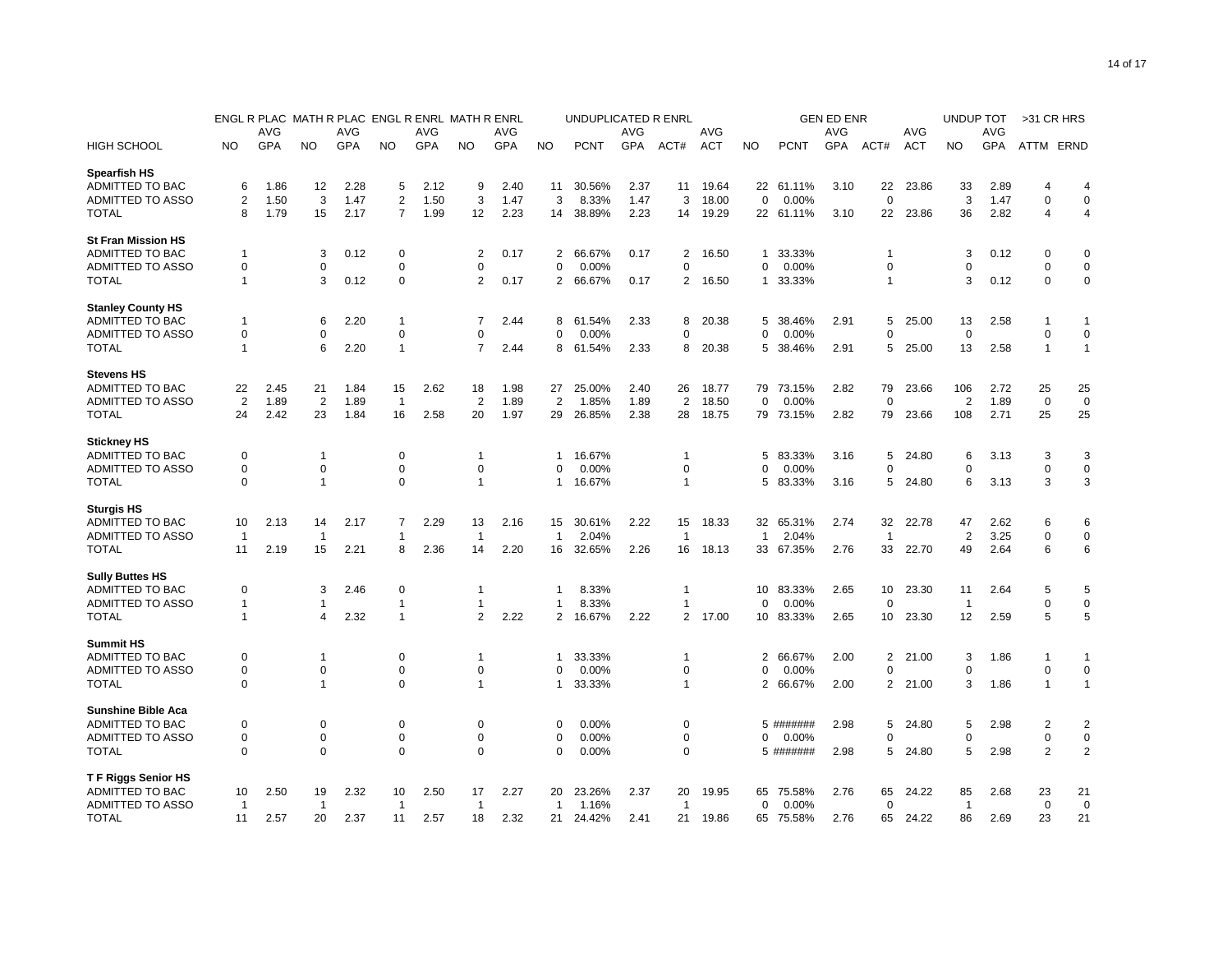|                            |               | ENGL R PLAC |                |      |                |      | MATH R PLAC ENGL R ENRL MATH R ENRL |            | UNDUPLICATED R ENRL |             |      |              |            |                | <b>GEN ED ENR</b> |      |                         |            |                |      | >31 CR HRS     |                |
|----------------------------|---------------|-------------|----------------|------|----------------|------|-------------------------------------|------------|---------------------|-------------|------|--------------|------------|----------------|-------------------|------|-------------------------|------------|----------------|------|----------------|----------------|
|                            |               | AVG         |                | AVG  |                | AVG  |                                     | AVG        |                     |             | AVG  |              | AVG        |                |                   | AVG  |                         | AVG        |                | AVG  |                |                |
| <b>HIGH SCHOOL</b>         | NO            | GPA         | NO.            | GPA  | NO.            | GPA  | <b>NO</b>                           | <b>GPA</b> | <b>NO</b>           | <b>PCNT</b> | GPA  | ACT#         | <b>ACT</b> | <b>NO</b>      | <b>PCNT</b>       | GPA  | ACT#                    | <b>ACT</b> | <b>NO</b>      | GPA  | ATTM ERND      |                |
| <b>Timber Lake HS</b>      |               |             |                |      |                |      |                                     |            |                     |             |      |              |            |                |                   |      |                         |            |                |      |                |                |
| ADMITTED TO BAC            | -1            |             | -1             |      | -1             |      | -1                                  |            | -1                  | 20.00%      |      | 1            |            | 4              | 80.00%            | 3.42 | 4                       | 26.25      | 5              | 3.28 | 3              | 3              |
| ADMITTED TO ASSO           | $\mathbf 0$   |             | $\mathbf 0$    |      | 0              |      | $\mathbf 0$                         |            | 0                   | 0.00%       |      | 0            |            | 0              | 0.00%             |      | $\mathbf 0$             |            | $\mathbf 0$    |      | $\mathbf 0$    | $\mathbf 0$    |
| <b>TOTAL</b>               | 1             |             | $\overline{1}$ |      | $\overline{1}$ |      | $\mathbf{1}$                        |            | $\mathbf{1}$        | 20.00%      |      | 1            |            | 4              | 80.00%            | 3.42 | 4                       | 26.25      | 5              | 3.28 | 3              | 3              |
| <b>Tri-Valley Senior</b>   |               |             |                |      |                |      |                                     |            |                     |             |      |              |            |                |                   |      |                         |            |                |      |                |                |
| ADMITTED TO BAC            | 0             |             | $\overline{a}$ | 2.25 | 0              |      | 3                                   | 2.08       | 3                   | 15.79%      | 2.08 | 3            | 19.33      | 15             | 78.95%            | 3.15 | 15                      | 23.67      | 18             | 3.00 | 7              | 7              |
| <b>ADMITTED TO ASSO</b>    | 0             |             | -1             |      | 0              |      | 1                                   |            | $\mathbf{1}$        | 5.26%       |      | 1            |            | $\mathbf 0$    | 0.00%             |      | 0                       |            | $\overline{1}$ |      | 0              | $\mathbf 0$    |
| <b>TOTAL</b>               | $\mathbf 0$   |             | 5              | 2.33 | 0              |      | 4                                   | 2.20       | 4                   | 21.05%      | 2.20 | 4            | 19.75      | 15             | 78.95%            | 3.15 | 15                      | 23.67      | 19             | 3.00 | $\overline{7}$ | $\overline{7}$ |
| <b>Tripp-Delmont HS</b>    |               |             |                |      |                |      |                                     |            |                     |             |      |              |            |                |                   |      |                         |            |                |      |                |                |
| ADMITTED TO BAC            | -1            |             | -1             |      | $\mathbf 1$    |      | 1                                   |            | -1                  | 11.11%      |      | 1            |            | $\overline{7}$ | 77.78%            | 3.22 | $\overline{7}$          | 23.29      | 8              | 3.21 | 5              | $\overline{4}$ |
| <b>ADMITTED TO ASSO</b>    | 0             |             | -1             |      | 0              |      | 0                                   |            | 0                   | 0.00%       |      | 0            |            | $\mathbf{1}$   | 11.11%            |      | 1                       |            |                |      | $\Omega$       | $\Omega$       |
| <b>TOTAL</b>               | 1             |             | $\overline{2}$ | 2.85 | $\mathbf{1}$   |      | $\overline{1}$                      |            | 1                   | 11.11%      |      | 1            |            | 8              | 88.89%            | 3.20 | 8                       | 23.13      | 9              | 3.18 | 5              | 4              |
| <b>Tulare HS</b>           |               |             |                |      |                |      |                                     |            |                     |             |      |              |            |                |                   |      |                         |            |                |      |                |                |
| ADMITTED TO BAC            | 1             |             | -1             |      | 1              |      | 1                                   |            | -1                  | 25.00%      |      | 1            |            | 2              | 50.00%            | 2.62 | $\overline{\mathbf{c}}$ | 24.00      | 3              | 2.44 |                | -1             |
| <b>ADMITTED TO ASSO</b>    | 0             |             | $\mathbf 0$    |      | 0              |      | $\mathbf 0$                         |            | 0                   | 0.00%       |      | 0            |            |                | 25.00%            |      | 1                       |            |                |      | $\mathbf 0$    | $\Omega$       |
| <b>TOTAL</b>               | 1             |             | $\overline{1}$ |      | $\overline{1}$ |      | $\overline{1}$                      |            | $\mathbf{1}$        | 25.00%      |      | 1            |            | 3              | 75.00%            | 2.35 | 3                       | 24.00      | 4              | 2.26 | $\overline{1}$ | $\mathbf{1}$   |
| <b>Veblen HS</b>           |               |             |                |      |                |      |                                     |            |                     |             |      |              |            |                |                   |      |                         |            |                |      |                |                |
| ADMITTED TO BAC            | 0             |             | $\overline{2}$ | 2.37 | 0              |      | 2                                   | 2.37       | 2                   | 40.00%      | 2.37 | 2            | 21.00      | 2              | 40.00%            | 3.19 | $\overline{\mathbf{c}}$ | 26.50      | $\overline{4}$ | 2.82 |                | -1             |
| <b>ADMITTED TO ASSO</b>    | $\Omega$      |             | -1             |      | 0              |      | -1                                  |            | 1                   | 20.00%      |      | 1            |            | 0              | 0.00%             |      | $\Omega$                |            |                |      | $\Omega$       | $\overline{0}$ |
| <b>TOTAL</b>               | 0             |             | 3              | 1.95 | 0              |      | 3                                   | 1.95       | 3                   | 60.00%      | 1.95 | 3            | 20.33      | 2              | 40.00%            | 3.19 | $\overline{2}$          | 26.50      | 5              | 2.51 | $\mathbf{1}$   | $\mathbf{1}$   |
| <b>Vermillion HS</b>       |               |             |                |      |                |      |                                     |            |                     |             |      |              |            |                |                   |      |                         |            |                |      |                |                |
| ADMITTED TO BAC            | 3             | 1.84        | 6              | 2.39 | 3              | 1.84 | 5                                   | 1.87       | $\overline{7}$      | 29.17%      | 1.93 | 7            | 19.29      | 16             | 66.67%            | 3.19 | 16                      | 25.00      | 23             | 2.88 | 7              | 7              |
| <b>ADMITTED TO ASSO</b>    | 0             |             | -1             |      | 0              |      | 1                                   |            | $\mathbf{1}$        | 4.17%       |      | 1            |            | 0              | 0.00%             |      | 0                       |            | -1             |      | 0              | 0              |
| <b>TOTAL</b>               | 3             | 1.84        | $\overline{7}$ | 2.27 | 3              | 1.84 | 6                                   | 1.82       | 8                   | 33.33%      | 1.89 | 8            | 19.75      | 16             | 66.67%            | 3.19 | 16                      | 25.00      | 24             | 2.84 | $\overline{7}$ | $\overline{7}$ |
| <b>Viborg HS</b>           |               |             |                |      |                |      |                                     |            |                     |             |      |              |            |                |                   |      |                         |            |                |      |                |                |
| ADMITTED TO BAC            | 0             |             | $\overline{2}$ | 2.63 | $\mathbf 0$    |      | -1                                  |            | $\mathbf{1}$        | 25.00%      |      | 1            |            | 3              | 75.00%            | 3.23 | 3                       | 22.67      | $\overline{4}$ | 3.25 | $\Omega$       | $\overline{0}$ |
| <b>ADMITTED TO ASSO</b>    | 0             |             | $\mathbf 0$    |      | 0              |      | 0                                   |            | 0                   | 0.00%       |      | 0            |            | 0              | 0.00%             |      | $\mathbf 0$             |            | 0              |      | 0              | $\mathbf 0$    |
| <b>TOTAL</b>               | $\Omega$      |             | $\overline{2}$ | 2.63 | 0              |      | $\mathbf{1}$                        |            | 1                   | 25.00%      |      | $\mathbf{1}$ |            | 3              | 75.00%            | 3.23 | 3                       | 22.67      | 4              | 3.25 | $\Omega$       | $\mathbf 0$    |
| <b>Wagner Community HS</b> |               |             |                |      |                |      |                                     |            |                     |             |      |              |            |                |                   |      |                         |            |                |      |                |                |
| ADMITTED TO BAC            | 5             | 2.66        | 3              | 2.39 | 5              | 2.66 | 2                                   | 2.42       | 5                   | 31.25%      | 2.66 | 5            | 17.20      | 11             | 68.75%            | 2.86 | 11                      | 22.18      | 16             | 2.81 | 7              | $\overline{7}$ |
| <b>ADMITTED TO ASSO</b>    | 0             |             | $\mathbf 0$    |      | 0              |      | $\Omega$                            |            | 0                   | 0.00%       |      | $\Omega$     |            | $\Omega$       | 0.00%             |      | 0                       |            | $\Omega$       |      | $\mathbf 0$    | $\mathbf 0$    |
| <b>TOTAL</b>               | 5             | 2.66        | 3              | 2.39 | 5              | 2.66 | 2                                   | 2.42       | 5                   | 31.25%      | 2.66 | 5            | 17.20      | 11             | 68.75%            | 2.86 | 11                      | 22.18      | 16             | 2.81 | $\overline{7}$ | $\overline{7}$ |
| <b>Wakonda HS</b>          |               |             |                |      |                |      |                                     |            |                     |             |      |              |            |                |                   |      |                         |            |                |      |                |                |
| ADMITTED TO BAC            | 2             | 1.48        | $\overline{2}$ | 2.48 | $\overline{1}$ |      | 2                                   | 2.48       | 2                   | 22.22%      | 2.48 | 2            | 21.00      | 6              | 66.67%            | 2.83 | 6                       | 23.67      | 8              | 2.76 | 6              | 5              |
| <b>ADMITTED TO ASSO</b>    | 1             |             | $\overline{1}$ |      | 0              |      | -1                                  |            | 1                   | 11.11%      |      | 1            |            | 0              | 0.00%             |      | $\Omega$                |            |                |      | 0              | $\mathbf 0$    |
| <b>TOTAL</b>               | 3             | 1.61        | 3              | 2.57 | $\overline{1}$ |      | 3                                   | 2.57       | 3                   | 33.33%      | 2.57 | 3            | 19.00      |                | 6 66.67%          | 2.83 | 6                       | 23.67      | 9              | 2.78 | 6              | 5              |
| <b>Wall High Schoool</b>   |               |             |                |      |                |      |                                     |            |                     |             |      |              |            |                |                   |      |                         |            |                |      |                |                |
| ADMITTED TO BAC            | 2             | 2.02        | $\overline{a}$ | 2.44 | $\mathbf 1$    |      | 5                                   | 2.34       | 5                   | 55.56%      | 2.34 | 5            | 20.00      | 4              | 44.44%            | 2.28 | 4                       | 21.00      | 9              | 2.31 | 2              | 1              |
| ADMITTED TO ASSO           | 0             |             | $\mathbf 0$    |      | 0              |      | 0                                   |            | 0                   | 0.00%       |      | 0            |            | 0              | 0.00%             |      | 0                       |            | 0              |      | 0              | $\mathbf 0$    |
| <b>TOTAL</b>               | $\mathcal{P}$ | 2.02        | $\Delta$       | 2.44 | 1              |      | 5                                   | 2.34       | 5                   | 55.56%      | 2.34 | 5            | 20.00      | 4              | 44.44%            | 2.28 | 4                       | 21.00      | 9              | 2.31 | $\overline{2}$ | $\mathbf{1}$   |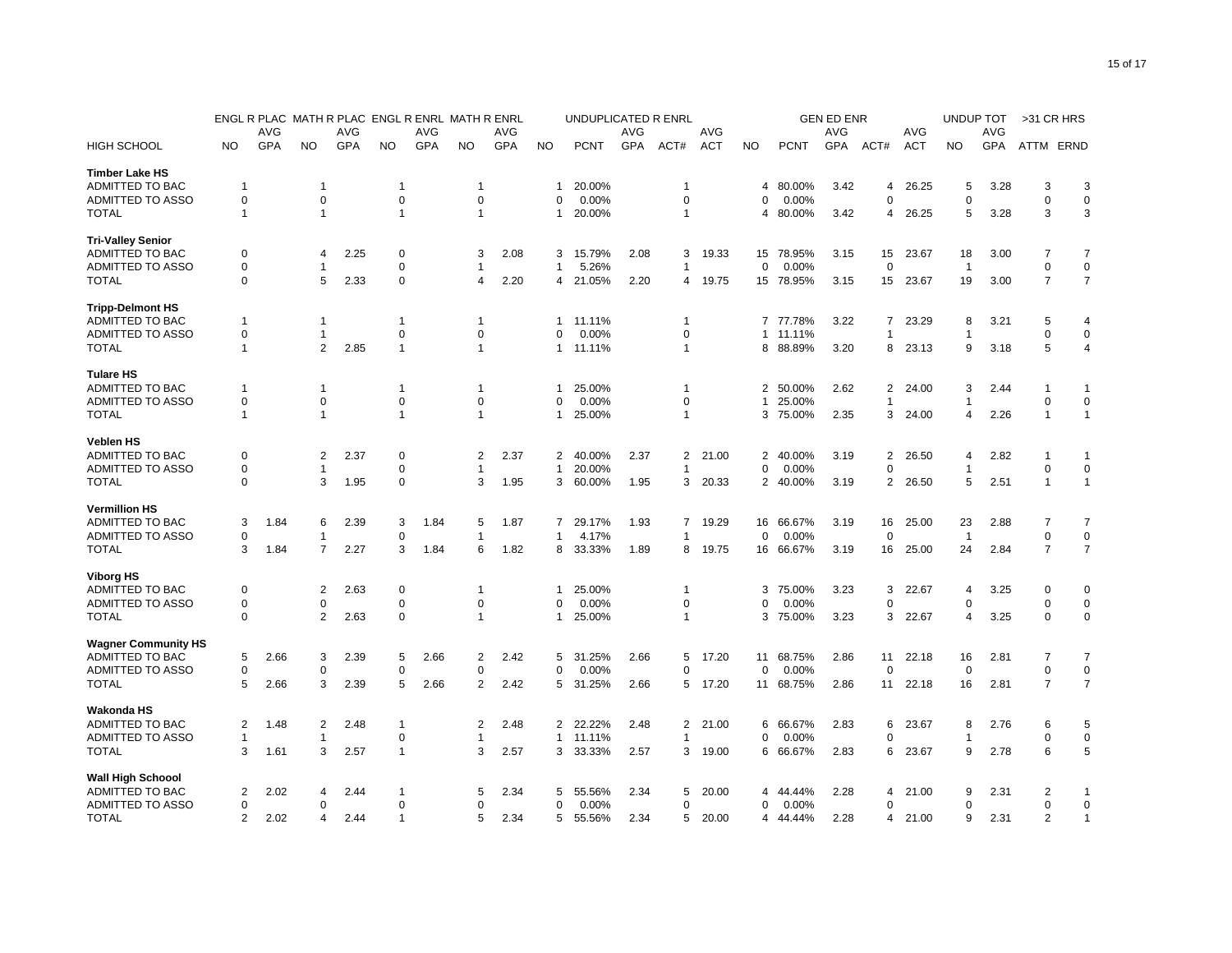|                            |                | ENGL R PLAC<br><b>MATH R PLAC</b><br>ENGL R ENRL MATH R ENRL |                |            |                |      |             |            |                | UNDUPLICATED R ENRL |      |             |            | <b>GEN ED ENR</b> |             |      |                          |            |                | UNDUP TOT  | >31 CR HRS     |                |
|----------------------------|----------------|--------------------------------------------------------------|----------------|------------|----------------|------|-------------|------------|----------------|---------------------|------|-------------|------------|-------------------|-------------|------|--------------------------|------------|----------------|------------|----------------|----------------|
|                            |                | AVG                                                          |                | <b>AVG</b> |                | AVG  |             | AVG        |                |                     | AVG  |             | AVG        |                   |             | AVG  |                          | AVG        |                | AVG        |                |                |
| <b>HIGH SCHOOL</b>         | NO             | GPA                                                          | NO.            | GPA        | NO.            | GPA  | <b>NO</b>   | <b>GPA</b> | <b>NO</b>      | <b>PCNT</b>         | GPA  | ACT#        | <b>ACT</b> | <b>NO</b>         | <b>PCNT</b> | GPA  | ACT#                     | <b>ACT</b> | <b>NO</b>      | <b>GPA</b> | ATTM ERND      |                |
| <b>Warner HS</b>           |                |                                                              |                |            |                |      |             |            |                |                     |      |             |            |                   |             |      |                          |            |                |            |                |                |
| ADMITTED TO BAC            | $\mathbf{1}$   |                                                              | -1             |            | $\mathbf 1$    |      | $\mathbf 1$ |            | 1              | 10.00%              |      | 1           |            | $\overline{7}$    | 70.00%      | 3.11 | $\overline{7}$           | 25.86      | 8              | 3.04       | $\overline{2}$ | $\overline{2}$ |
| <b>ADMITTED TO ASSO</b>    | 0              |                                                              | $\overline{2}$ | 1.92       | 0              |      | 2           | 1.92       | 2              | 20.00%              | 1.92 | 2           | 22.00      | 0                 | 0.00%       |      | 0                        |            | 2              | 1.92       | 0              | $\overline{0}$ |
| <b>TOTAL</b>               | $\mathbf 1$    |                                                              | 3              | 2.12       | $\mathbf{1}$   |      | 3           | 2.12       | 3              | 30.00%              | 2.12 | 3           | 20.67      |                   | 7 70.00%    | 3.11 | 7                        | 25.86      | 10             | 2.84       | $\overline{2}$ | $\overline{2}$ |
| <b>Washington SR HS</b>    |                |                                                              |                |            |                |      |             |            |                |                     |      |             |            |                   |             |      |                          |            |                |            |                |                |
| ADMITTED TO BAC            | 13             | 1.82                                                         | 15             | 1.95       | 13             | 1.82 | 16          | 2.02       | 23             | 28.05%              | 1.99 | 23          | 18.35      |                   | 53 64.63%   | 2.88 | 53                       | 24.55      | 76             | 2.67       | 19             | 17             |
| <b>ADMITTED TO ASSO</b>    | 4              | 0.98                                                         | 3              | 0.61       | 4              | 0.98 | 3           | 0.61       | 5              | 6.10%               | 0.89 | 5           | 18.00      | $\mathbf{1}$      | 1.22%       |      | -1                       |            | 6              | 1.57       | 0              | $\mathbf 0$    |
| <b>TOTAL</b>               | 17             | 1.65                                                         | 18             | 1.75       | 17             | 1.65 | 19          | 1.83       | 28             | 34.15%              | 1.83 | 28          | 18.29      | 54                | 65.85%      | 2.89 | 54                       | 24.44      | 82             | 2.61       | 19             | 17             |
| <b>Watertown Senior HS</b> |                |                                                              |                |            |                |      |             |            |                |                     |      |             |            |                   |             |      |                          |            |                |            |                |                |
| <b>ADMITTED TO BAC</b>     | 15             | 2.25                                                         | 22             | 2.53       | 15             | 2.32 | 20          | 2.60       | 27             | 37.50%              | 2.48 | 27          | 19.22      |                   | 40 55.56%   | 2.91 | 40                       | 23.68      | 67             | 2.76       | 14             | 13             |
| <b>ADMITTED TO ASSO</b>    | $\overline{2}$ | 0.59                                                         | $\overline{4}$ | 1.66       | $\overline{2}$ | 0.59 | 3           | 2.08       | $\overline{4}$ | 5.56%               | 1.66 | 4           | 18.25      | 1                 | 1.39%       |      | $\overline{\phantom{a}}$ |            | 5              | 1.91       | 0              | $\mathbf 0$    |
| <b>TOTAL</b>               | 17             | 2.13                                                         | 26             | 2.43       | 17             | 2.19 | 23          | 2.55       | 31             | 43.06%              | 2.41 | 31          | 19.10      |                   | 41 56.94%   | 2.91 | 41                       | 23.63      | 72             | 2.72       | 14             | 13             |
| <b>Waubay HS</b>           |                |                                                              |                |            |                |      |             |            |                |                     |      |             |            |                   |             |      |                          |            |                |            |                |                |
| ADMITTED TO BAC            | 3              | 1.72                                                         | 3              | 1.72       | 3              | 1.72 | 3           | 1.72       | 3              | 60.00%              | 1.72 | 3           | 15.33      | 2                 | 40.00%      | 3.33 | 2                        | 27.00      | 5              | 2.54       |                | -1             |
| <b>ADMITTED TO ASSO</b>    | 0              |                                                              | $\mathbf 0$    |            | 0              |      | $\Omega$    |            | $\mathbf 0$    | 0.00%               |      | 0           |            | 0                 | 0.00%       |      | $\mathbf 0$              |            | $\Omega$       |            | $\Omega$       | $\mathbf 0$    |
| <b>TOTAL</b>               | 3              | 1.72                                                         | 3              | 1.72       | 3              | 1.72 | 3           | 1.72       | 3              | 60.00%              | 1.72 | 3           | 15.33      | $\mathbf{2}$      | 40.00%      | 3.33 | 2                        | 27.00      | 5              | 2.54       | $\mathbf{1}$   | $\mathbf{1}$   |
| <b>Webster HS</b>          |                |                                                              |                |            |                |      |             |            |                |                     |      |             |            |                   |             |      |                          |            |                |            |                |                |
| ADMITTED TO BAC            | 2              | 2.77                                                         | 5              | 2.79       | 3              | 2.69 | 3           | 2.56       | 4              | 25.00%              | 2.58 | 4           | 18.00      | 11                | 68.75%      | 3.00 | 11                       | 22.91      | 15             | 2.92       | 4              | $\overline{4}$ |
| <b>ADMITTED TO ASSO</b>    | 1              |                                                              | 1              |            | 0              |      | 1           |            | $\mathbf{1}$   | 6.25%               |      | 1           |            | 0                 | 0.00%       |      | $\mathbf 0$              |            |                |            | $\mathbf 0$    | $\mathbf 0$    |
| <b>TOTAL</b>               | 3              | 2.27                                                         | 6              | 2.60       | 3              | 2.69 | 4           | 2.27       | 5              | 31.25%              | 2.37 | 5           | 18.00      | 11                | 68.75%      | 3.00 | 11                       | 22.91      | 16             | 2.86       | $\overline{4}$ | $\overline{4}$ |
| <b>Wessington SPGS HS</b>  |                |                                                              |                |            |                |      |             |            |                |                     |      |             |            |                   |             |      |                          |            |                |            |                |                |
| ADMITTED TO BAC            | 0              |                                                              | 3              | 1.96       | 0              |      | -1          |            | -1             | 9.09%               |      | 1           |            | 10                | 90.91%      | 3.26 | 10                       | 26.10      | 11             | 3.14       | 5              | 5              |
| ADMITTED TO ASSO           | $\Omega$       |                                                              | 0              |            | 0              |      | $\Omega$    |            | $\Omega$       | 0.00%               |      | $\Omega$    |            | $\Omega$          | 0.00%       |      | $\Omega$                 |            | $\Omega$       |            | $\Omega$       | 0              |
| <b>TOTAL</b>               | 0              |                                                              | 3              | 1.96       | 0              |      | 1           |            | $\mathbf{1}$   | 9.09%               |      | 1           |            | 10                | 90.91%      | 3.26 | 10                       | 26.10      | 11             | 3.14       | 5              | 5              |
| <b>West Central HS</b>     |                |                                                              |                |            |                |      |             |            |                |                     |      |             |            |                   |             |      |                          |            |                |            |                |                |
| ADMITTED TO BAC            | 3              | 1.75                                                         | 7              | 2.41       | 4              | 1.66 | 8           | 2.44       | 10             | 35.71%              | 2.17 | 10          | 19.30      | 15                | 53.57%      | 3.02 | 15                       | 24.00      | 25             | 2.74       | 6              | 5              |
| <b>ADMITTED TO ASSO</b>    | 3              | 1.81                                                         | 3              | 1.81       | $\overline{2}$ | 2.00 | 3           | 1.81       | 3              | 10.71%              | 1.81 | 3           | 18.67      | $\Omega$          | 0.00%       |      | $\mathbf 0$              |            | 3              | 1.81       | $\mathbf 0$    | $\mathbf 0$    |
| <b>TOTAL</b>               | 6              | 1.78                                                         | 10             | 2.24       | 6              | 1.78 | 11          | 2.27       | 13             | 46.43%              | 2.09 | 13          | 19.15      |                   | 15 53.57%   | 3.02 | 15                       | 24.00      | 28             | 2.66       | 6              | 5              |
| <b>White River HS</b>      |                |                                                              |                |            |                |      |             |            |                |                     |      |             |            |                   |             |      |                          |            |                |            |                |                |
| ADMITTED TO BAC            | $\Omega$       |                                                              | 0              |            | 0              |      | 0           |            | 0              | 0.00%               |      | 0           |            | 2                 | 66.67%      | 2.61 | 2                        | 23.50      | 2              | 2.61       | $\Omega$       | 0              |
| <b>ADMITTED TO ASSO</b>    | 1              |                                                              | $\overline{1}$ |            | 0              |      | 0           |            | $\mathbf 0$    | 0.00%               |      | 0           |            | 1                 | 33.33%      |      | 1                        |            | $\overline{1}$ |            | $\Omega$       | $\mathbf 0$    |
| <b>TOTAL</b>               | $\overline{1}$ |                                                              | $\overline{1}$ |            | $\mathbf 0$    |      | $\mathbf 0$ |            | $\mathbf 0$    | 0.00%               |      | 0           |            |                   | 3 #######   | 2.45 | 3                        | 20.67      | 3              | 2.45       | $\mathbf 0$    | $\overline{0}$ |
| <b>Willow Lake HS</b>      |                |                                                              |                |            |                |      |             |            |                |                     |      |             |            |                   |             |      |                          |            |                |            |                |                |
| ADMITTED TO BAC            | 0              |                                                              | 0              |            | 0              |      | 0           |            | 0              | 0.00%               |      | 0           |            |                   | 4 #######   | 3.09 | 4                        | 25.50      | 4              | 3.09       | $\overline{2}$ | 2              |
| <b>ADMITTED TO ASSO</b>    | 0              |                                                              | $\mathbf 0$    |            | 0              |      | 0           |            | 0              | 0.00%               |      | 0           |            | 0                 | 0.00%       |      | $\Omega$                 |            | $\Omega$       |            | 0              | $\mathbf 0$    |
| <b>TOTAL</b>               | $\Omega$       |                                                              | $\mathbf 0$    |            | 0              |      | $\Omega$    |            | $\mathbf 0$    | 0.00%               |      | $\mathbf 0$ |            |                   | 4 #######   | 3.09 | 4                        | 25.50      | $\overline{4}$ | 3.09       | 2              | $\mathbf 2$    |
| <b>Wilmot HS</b>           |                |                                                              |                |            |                |      |             |            |                |                     |      |             |            |                   |             |      |                          |            |                |            |                |                |
| ADMITTED TO BAC            | 1              |                                                              | $\overline{2}$ | 3.61       | $\mathbf 1$    |      | 2           | 3.61       | 2              | 28.57%              | 3.61 | 2           | 19.50      | 4                 | 57.14%      | 1.94 | 4                        | 21.25      | 6              | 2.42       | $\Omega$       | $\overline{0}$ |
| ADMITTED TO ASSO           | 1              |                                                              | $\overline{1}$ |            | 1              |      | -1          |            | $\mathbf{1}$   | 14.29%              |      | 1           |            | 0                 | 0.00%       |      | 0                        |            |                |            | $\Omega$       | $\mathbf 0$    |
| <b>TOTAL</b>               | $\mathcal{P}$  | 2.53                                                         | 3              | 2.92       | $\overline{2}$ | 2.53 | 3           | 2.92       | 3              | 42.86%              | 2.92 | 3           | 18.33      | 4                 | 57.14%      | 1.94 | 4                        | 21.25      | $\overline{7}$ | 2.30       | $\Omega$       | $\Omega$       |